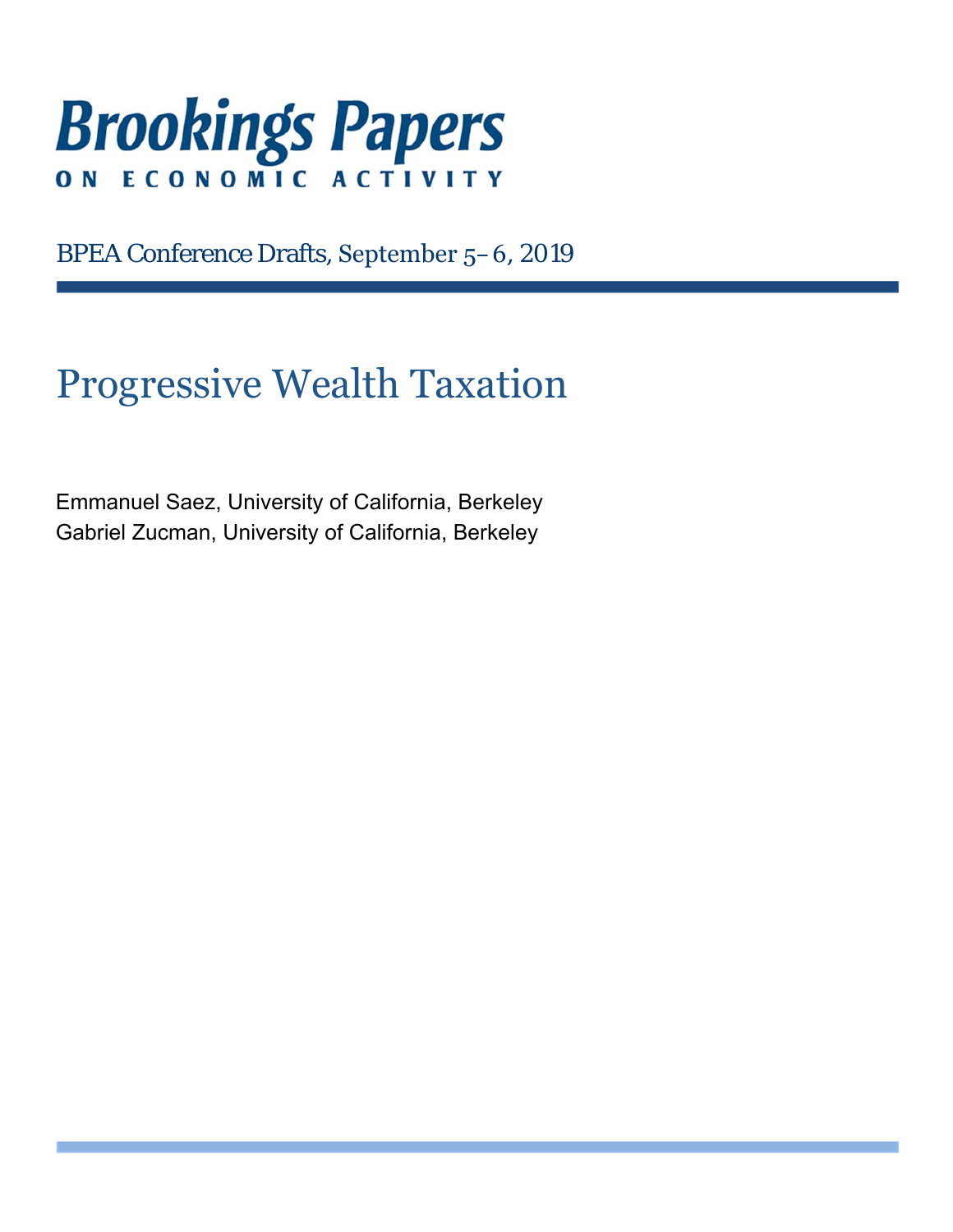*Conflict of Interest Disclosure:* Emmanuel Saez holds the Chancellor's Professorship of Tax Policy and Public Finance and directs the Center for Equitable Growth at the University of California, Berkeley; Gabriel Zucman is an assistant professor of economics at the University of California, Berkeley. Beyond these affiliations, the authors did not receive financial support from any firm or person for this paper or from any firm or person with a financial or political interest in this paper. They are currently not officers, directors, or board members of any organization with an interest in this paper. No outside party had the right to review this paper before circulation. The views expressed in this paper are those of the authors, and do not necessarily reflect those of the University of California, Berkeley. The authors have advised several presidential campaigns recently on the issue of a wealth tax.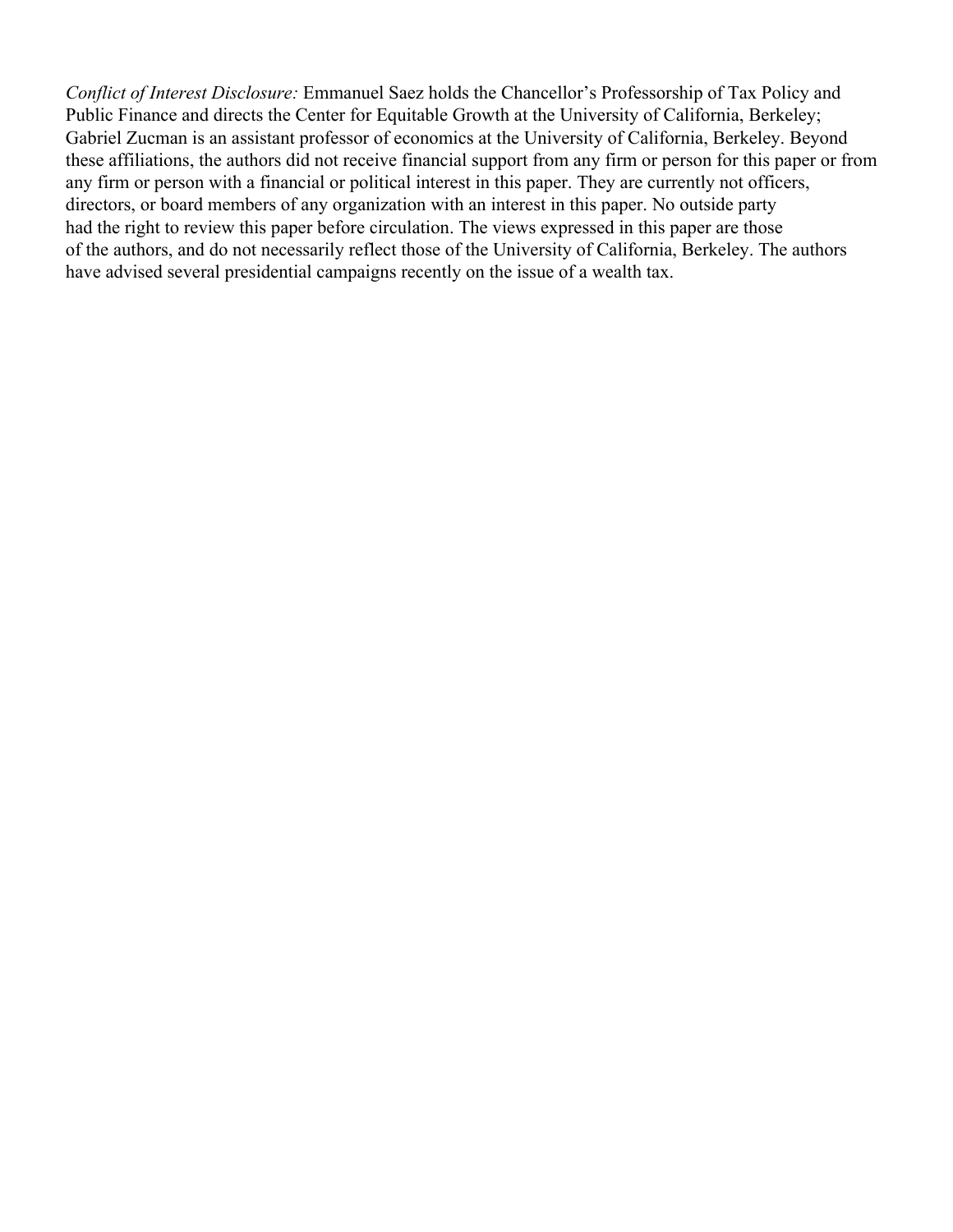## <span id="page-2-0"></span>Progressive Wealth Taxation<sup>∗</sup>

Emmanuel Saez UC Berkeley

Gabriel Zucman UC Berkeley

#### Conference Draft: September 4, 2019

#### Abstract

This paper discusses the progressive taxation of household wealth. We first discuss what wealth is, how it is distributed, and how much revenue a progressive wealth tax could generate in the United States. We try to reconcile discrepancies across wealth data sources. Second, we discuss the role a wealth tax can play to increase the overall progressivity of the US tax system. Third, we discuss the empirical evidence on wealth tax avoidance and evasion as well as tax enforcement policies. We summarize the key elements needed to make a US wealth tax work in light of the experience of other countries. Fourth, we discuss the real economic effects of wealth taxation on inequality, the capital stock, and economic activity. Fifth, we present a simple tractable model of the taxation of billionaires' wealth that can be applied to the Forbes list of the 400 richest Americans since 1982. The model applied to the Forbes data illustrates the long-run effects of wealth taxation on top fortunes.

<sup>∗</sup>Emmanuel Saez, University of California, Department of Economics, 530 Evans Hall #3880, Berkeley, CA 94720, <saez@econ.berkeley.edu>. Gabriel Zucman, University of California, Department of Economics, 530 Evans Hall #3880, Berkeley, CA 94720, <zucman@berkeley.edu>. We thank Wojciech Kopczuk, Greg Leierson, Greg Mankiw, Thomas Piketty, David Seim and editors Jan Eberly and Jim Stock for helpful discussions and comments. Funding from the Center for Equitable Growth at UC Berkeley, the Sandler foundation, and is thankfully acknowledged. This proposal solely reflects the authors' views and not those who generously commented on it.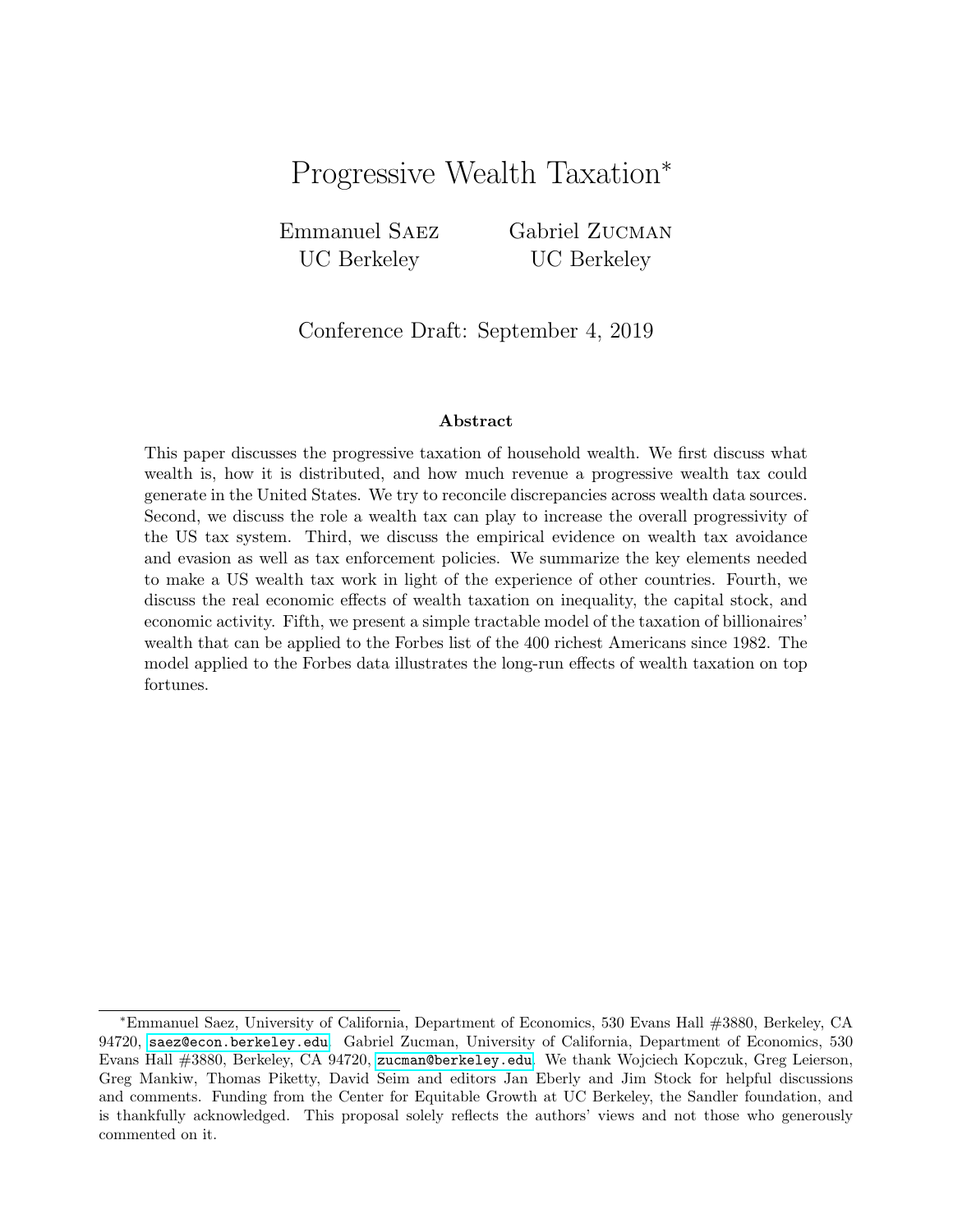## 1 Introduction

Income and wealth inequality have increased dramatically in the United States over the last decades (Piketty and Saez, 2003; Saez and Zucman, 2016; Piketty, Saez, and Zucman, 2018). A long-standing concern with wealth concentration is its effect on democratic institutions and policy-making.[1](#page-2-0) The view that excessive wealth concentration corrodes the social contract has deep roots in America—a country founded in part in reaction against the highly unequal, aristocratic Europe of the  $18^{th}$  century. Before 1776, the northern American colonies already taxed wealth including financial assets and other personal property, instead of land only as in England (Saez and Zucman, 2019, Chapter 2). Sharply progressive taxation in the  $20^{th}$  century was an American invention: the United States was the first country in 1917—four years after the creation of the income tax—to impose top marginal tax rates as high as 67 percent on the highest incomes. It was also the first country, starting in the 1930s, to impose high top tax rates (of 70% or more) on wealth at death. No European country ever imposed similarly high top inheritance tax rates (Plagge, Scheve, and Stasavage, 2011, p. 14). To be sure, policies such as antitrust, lobbying regulation, or campaign finance can also curb the power of extreme wealth; but historically these policies have tended to come (and go) together with progressive taxation (Piketty, 2019).

Despite the rise of inequality, the US tax system has become less progressive in recent decades. The three traditional progressive taxes—the individual income tax, the corporate income tax, and the estate tax—have weakened. The top marginal federal income tax rate has fallen dramatically, from more than 70% between 1936 and 1980 to 37% since 2018. Corporate taxes (which are progressive in the sense that they tax corporate profits, a highly concentrated source of income) relative to corporate profits have declined from about 50% in the 1950s and 1960s to 16% in 2018. Estate taxes on large bequests now raise little revenue due to a high exemption threshold, many deductions, and weak enforcement.<sup>[2](#page-2-0)</sup> As a result, when combining all taxes at all levels of government, the US tax system now resembles a giant flat tax. All groups of the population pay rates close to the macroeconomic tax rate of 28%, with a mild progressivity up to the top 0.1% and a significant drop at the top-end, with effective tax rates of 23% for the top 400 Americans (Saez and Zucman, 2019, Chapter 1).

<sup>1</sup>See, e.g., Mayer (2017), Page et al. (2018). Political contributions for example are extremely concentrated with  $0.01\%$  of the population accounting for over a quarter of all contributions (Drutman, 2013).

<sup>&</sup>lt;sup>2</sup>In 2017, estate taxes raised only \$20 billion or about 0.13% of the wealth of top 0.1% richest households (in spite of a 40% tax rate above the \$5 million exemption threshold, which increased to \$10 million in 2018). In 1976, the top 0.1% paid the equivalent of 0.7% of its wealth in estate taxes, primarily because of fewer deductions (especially no marital deduction), higher rates, and better enforcement.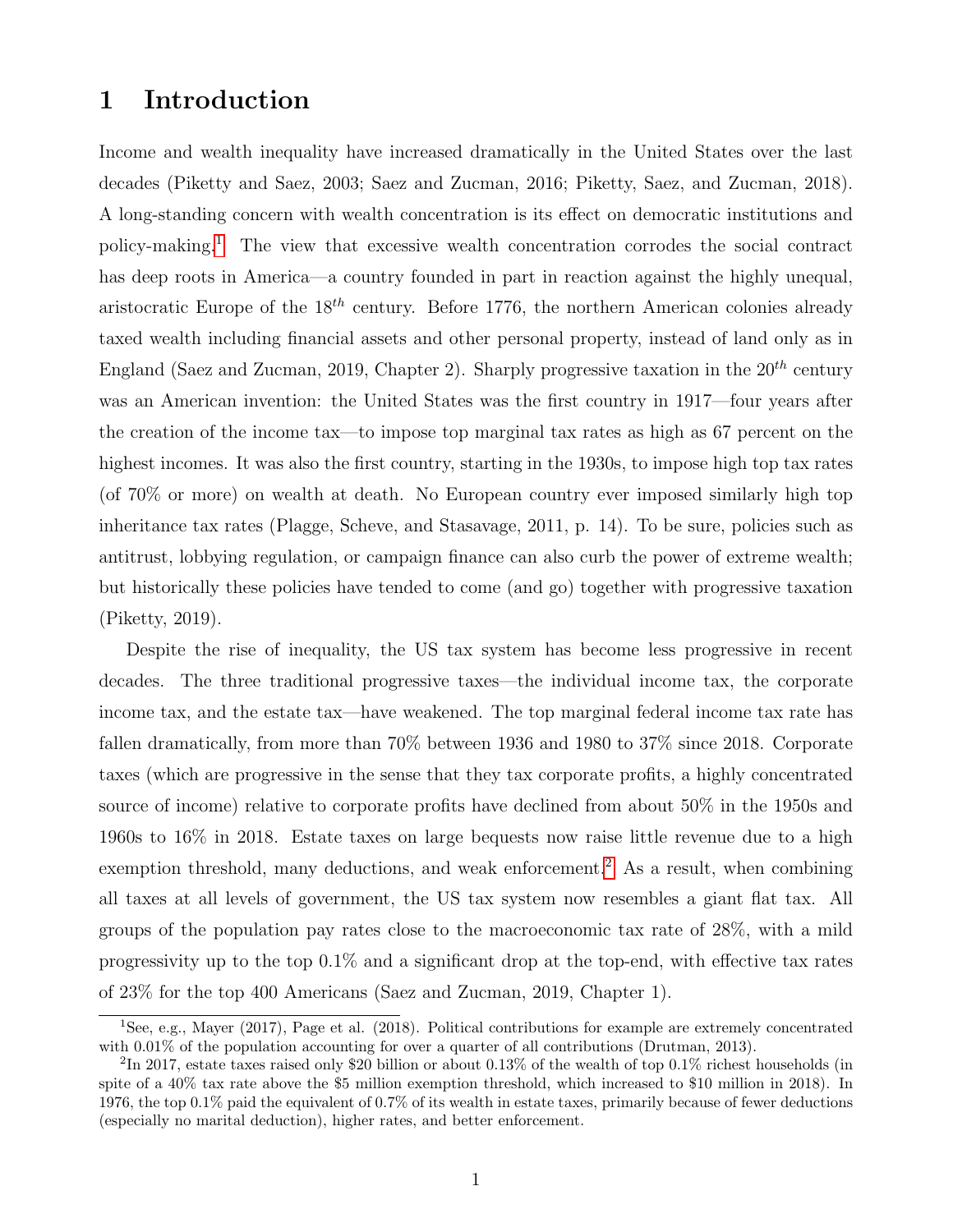There is a renewed political demand to use progressive taxation to curb the rise of inequality and raise revenue. Piketty's (2014) influential book proposed a global progressive wealth tax. In January 2019, a major presidential candidate, Elizabeth Warren, proposed a progressive wealth tax on families or individuals with net worth above \$50 million with a 2% marginal tax rate (3% above \$1 billion).[3](#page-2-0) The United States has never implemented a progressive wealth tax before but other countries have. What do economists have to say about the merits and demerits of wealth taxation?

We first discuss what wealth is, how it is distributed, and how much revenue a progressive wealth tax could generate in the United States. Wealth tax revenue depends on how much wealth there is at the top (which in turn depends on the amount of aggregate household wealth and the distribution of wealth) and on enforcement (the fraction of their wealth the rich could hide). Aggregate household wealth has increased from 3 times annual national income around 1980 to about 5 times national income in 2018. This increase has been driven by a rise in asset prices rather than capital accumulation, as the replacement-cost value of the capital stock has remained constant relative to national income. Meanwhile, wealth has become more concentrated. The share of wealth owned by the top 0.1% has doubled, from less than 10% in 1980 to almost 20% today. According to Forbes, the share of wealth owned by the 400 richest Americans has quadrupled from less than 1% in 1982 to 3.5% today (Zucman, 2019). We discuss the recent estimates of US wealth inequality, why they differ, and how to reconcile them.[4](#page-2-0) We show that the wealth tax base above the 99.9<sup>th</sup> percentile is large, about \$12 trillion in 2019 (about 60%-70% of national income). A 1% marginal tax on the top 0.1% would thus raise \$120 billion (0.6%–0.7% of national income). A well enforced wealth tax has significant revenue potential.

Second, we discuss the role a wealth tax can play in the overall progressivity of the US tax system. A well-enforced wealth tax would be a powerful tool to restore progressivity at the top of the US income and wealth distribution. It would increase the tax rate of wealthy families who can currently escape progressive income taxation by realizing little income relative to their true economic income.

Third, we discuss the empirical evidence on wealth tax avoidance and evasion, as well as tax enforcement policies. Several recent and well-identified empirical studies cast light on these issues. We discuss the lessons from the experience of other countries. The specific form of wealth

<sup>&</sup>lt;sup>3</sup>The key difference relative to earlier proposals or existing wealth taxes in other countries is the high exemption threshold. Less than 0.1% of US families would be liable for the Warren wealth tax.

<sup>&</sup>lt;sup>4</sup>In particular, we show that taking into account the rising life expectancy differential between the very rich and the rest of the population (Chetty et al., 2016) goes a long way towards reconciling wealth concentration estimates obtained from estate tax data with other sources.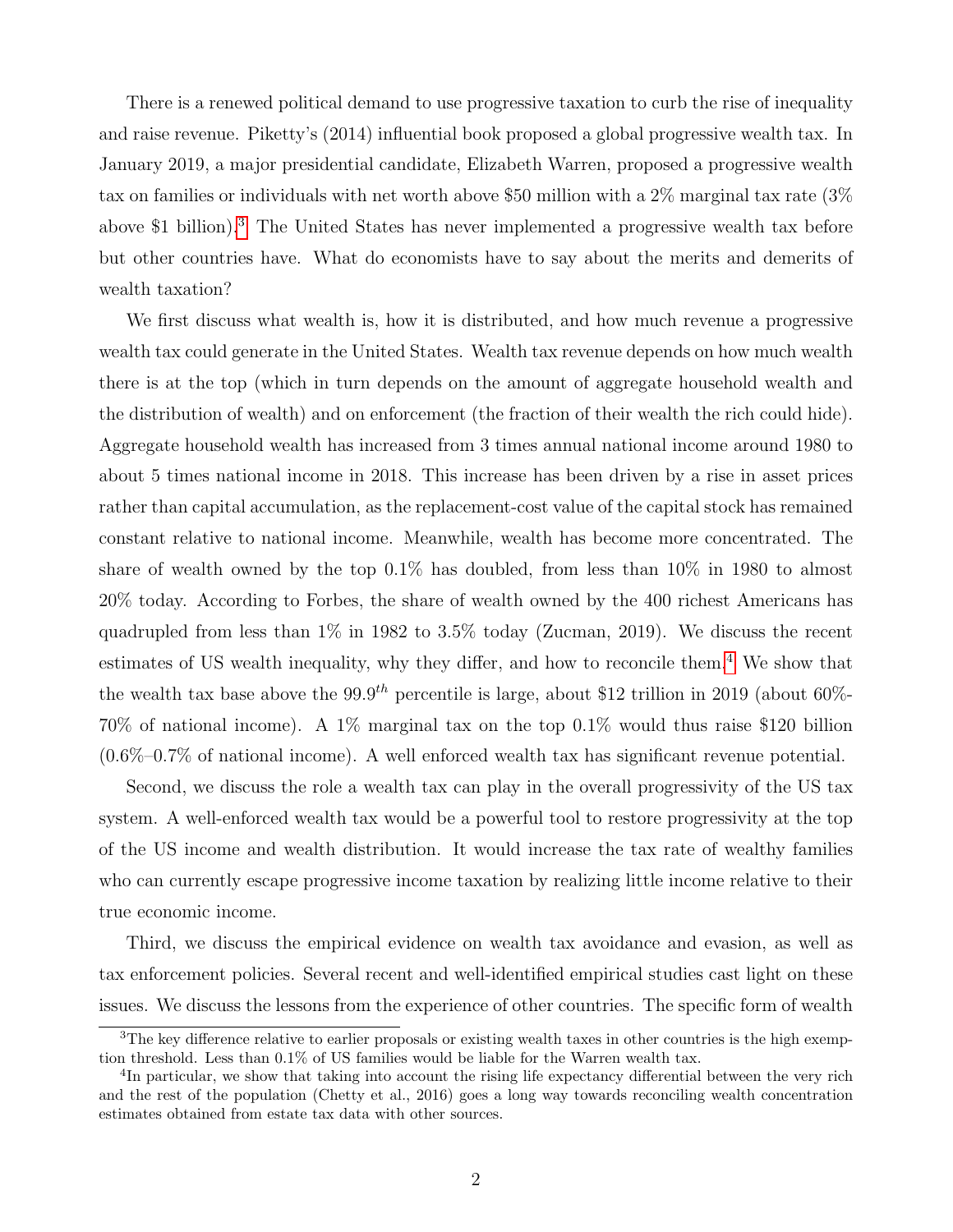taxation applied in a number of European countries had three main weaknesses. First, European countries were exposed to tax competition and tax evasion through offshore accounts, in a context where until recently there was no cross-border information sharing. Second, European wealth taxes had low exemption thresholds, creating liquidity problems for some moderately wealthy taxpayers with few liquid assets and limited cash incomes. Third, European wealth taxes, many of which had been designed in the early 20th century, had not been modernized, perhaps reflecting ideological and political opposition to wealth taxation in recent decades. These wealth taxes relied on self-assessments rather than systematic information reporting. These three weaknesses led to reforms that gradually undermined the integrity of the wealth tax: the exemption of some asset classes such as business assets, a preferential treatment of others such as real estate, or a repeal of wealth taxation altogether.

A modern wealth tax can overcome these three weaknesses. First, offshore tax evasion can be fought more effectively today than in the past, thanks to recent breakthrough in cross-border information exchange, and wealth taxes could be applied to expatriates (for at least some years), mitigating concerns about tax competition. The United States, moreoever, has a citizenshipbased tax system, making it much less vulnerable than other countries to mobility threats. Second, a comprehensive wealth tax base with a high exemption threshold and no preferential treatment for any asset classes can dramatically reduce avoidance possibilities. Third, leveraging modern information technology, it is possible for tax authorities to collect data on the marketvalue of most forms of household wealth and use this information to pre-populate wealth tax returns, reducing evasion possibilities to a minimum. We also discuss how missing market values could be obtained by creating markets. In brief, the specific way in which wealth was taxed in a number of European countries is not the only possible way and it is possible to do much better today.

Fourth, we discuss the real economic effects of wealth taxes on wealth inequality, the capital stock, entrepreneurial innovation, top talent migration, family structure, and charitable giving. For many of these aspects, there is relatively little empirical evidence.

Fifth, we present a new tractable model of wealth taxation of billionaires that can be applied to the Forbes 400 data since 1982. The model illustrate the long-run effects of wealth taxation on top fortunes.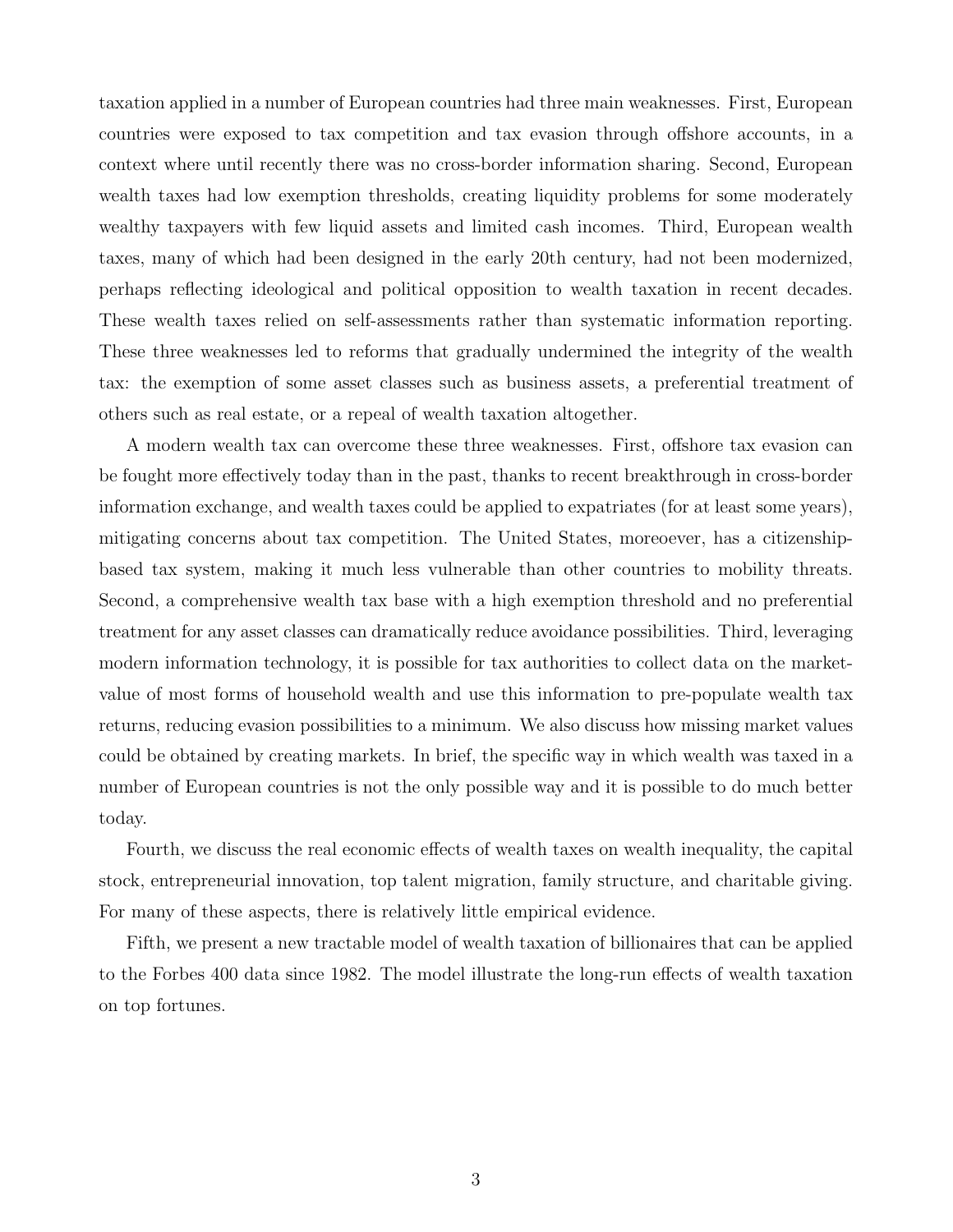## 2 Wealth Inequality and Tax Potential

A progressive wealth tax is an annual tax levied on the net wealth that a family (or an individual) owns above an exemption threshold. Net wealth includes all assets (financial and non-financial) net of all debts. The tax can be levied at progressive marginal tax rates above the exemption threshold. For instance, the wealth tax proposed by Senator Elizabeth Warren in January 2019 would be levied on families (defined as a single person or a married couple with dependents if any) with net wealth above \$50 million. The marginal tax rate is 2% above \$50 million and 3% above \$1 billion. A family with \$50 million in net wealth would owe no tax, a family with \$100 million would owe \$1 million (2% of \$50 million), and a family with \$2 billion would owe \$49 million  $(3\% \text{ of } $1 \text{ billion plus } 2\% \text{ of } $950 \text{ million}).$ 

#### 2.1 What is Wealth?

The standard and broadest measure of household wealth includes all financial and non-financial assets valued at their prevailing market prices, net of debts. Assets include all property that is marketable or, even if not directly marketable, whose underlying assets are marketable.<sup>[5](#page-2-0)</sup> Financial assets include fixed-claimed assets (checking and saving accounts, bonds, loans, and other interest-generating assets), corporate equity (shares in corporations), and non-corporate equity (shares in non-corporate businesses, for instance shares in a partnership). Financial assets can be held either directly or indirectly through mutual funds, pension funds, insurance companies, and trusts. Non-financial assets include real estate, i.e., land and buildings.<sup>[6](#page-2-0)</sup> Debts primarily include mortgage housing debt, consumer credit (such as auto-loans and credit card debt), and student debt. Assets owned by businesses, such as a headquarter building or a patent, contribute to household wealth through their effect on share prices. Net wealth does not include "human capital" such as future wages and pension rights that have not yet been accrued.[7](#page-2-0) Wealth also excludes the present value of future government transfers (such as future

<sup>5</sup>For example, claims on a defined benefit plan may not be sold but the underlying assets in the defined benefit plan (typically corporate stock and bonds) can. A trust might not allow beneficiaries to sell the underlying assets but the underlying assets (again typically corporate stock and bonds) generally are marketable.

<sup>6</sup>We exclude consumer durable goods (such as cars, jewelry, collectibles) from our wealth statistics. In aggregate, cars are the largest item and this item is evenly and widely distributed. Contrary to popular belief, jewelry, collectibles, and private planes and boats are very small at the top relative to other forms of wealth. A well-functioning wealth tax, however, would have to include these assets (at least above some threshold) to prevent tax avoidance. A wealth tax that does not tax art collectibles could produce an art collectible price boom.

<sup>&</sup>lt;sup>7</sup>It is only in slave societies that human capital can constitute marketable wealth. From the point of view of slave-owners, the value of slaves was a large component of US wealth before the civil war (Piketty and Zucman, 2014).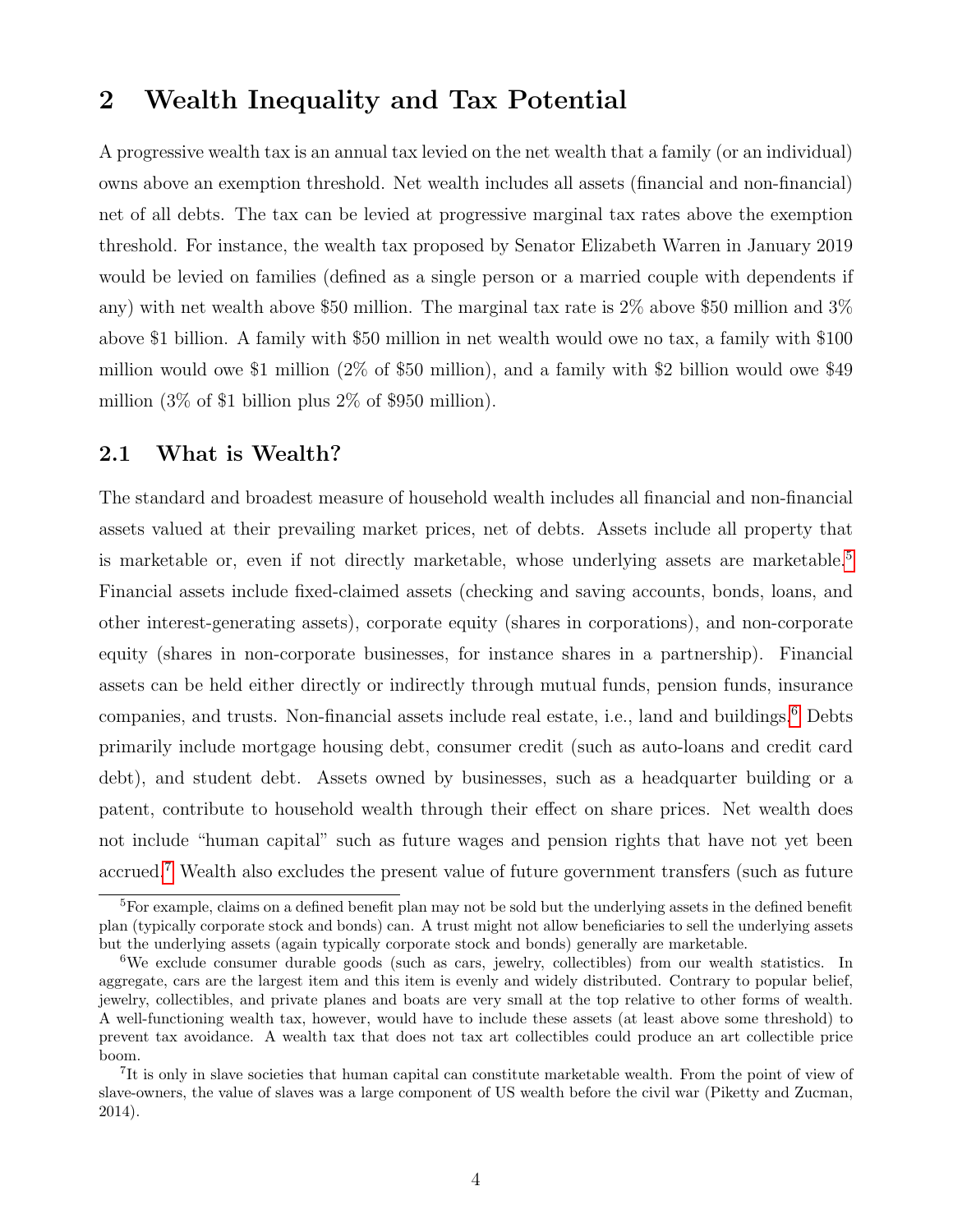Social Security benefits or health benefits), which is not marketable.

Private wealth includes household wealth plus the wealth of non-profit institutions (university and foundation endowments, church buildings, etc.). The frontier between household and non-profit wealth is sometimes fuzzy, as in the case of private foundations controlled by wealthy individual donors, such as the Bill and Melinda Gates foundation. Our statistics exclude nonprofit wealth.[8](#page-2-0) Private wealth is not the same as national wealth which also includes the assets owned by the government such as public land and infrastructure (net of government debt). In the United States, public wealth is about zero on net: public debt is about as large as public assets (Alvaredo et al. 2018).[9](#page-2-0)

Table 1 displays the value of total US household wealth and its composition by asset class in 2018. The data comes from the US financial accounts published by the Federal Reserve Board. Total US household wealth reaches about \$90 trillion, or about 5 times national income (or 4.5 times GDP). The wealth tax base is thus potentially large. A 1% wealth tax on all assets and with no evasion would raise \$900 billion a year, two-thirds of what the federal individual income tax currently raises.

Wealth arises from capital accumulation and price effects (changes in asset prices absent any net saving). Capital accumulation takes many forms: improved land, residences and buildings, equipment and machinery, intangible capital such as software. Capital accumulation is made possible by savings that are invested in growing the capital stock. The national accounts provide a measure of the capital stock—the replacement cost of capital, what is sometimes called wealth at book value—which only reflects past saving poured into the capital stock, net of the depreciation of capital, adjusted for general price inflation. This measure does not take into account changes in asset prices (such as increases in real estate prices or stock prices). By contrast, the measure of household wealth at market value published in the financial accounts captures such price effects.

The top panel of Figure [1](#page-61-0) compares the evolution of household wealth at market value to the evolution of the replacement cost of private capital, both expressed as a percent of national income. Strikingly, the ratio of household wealth to national income has almost doubled from

<sup>&</sup>lt;sup>8</sup>As we shall discuss below, to limit tax avoidance opportunities it might be desirable to include wealth that is still controlled by the initial owner in the wealth tax base, even if this wealth has been pledged for charitable giving.

<sup>&</sup>lt;sup>9</sup>In official balance sheets, public assets only include assets that can be sold. Natural resources and the environment are not included but there are efforts to try to incorporate them. Note that a country with a large public debt held by residents can have high private wealth and negative public wealth, and may have to devote significant fiscal resources to service the debt. In recent decades, public debt has increased in the United States, but a large fraction of this extra debt is held by foreign central banks as reserves (US Treasury, 2018). The interest rate paid on public debt is currently low, limiting interest payments.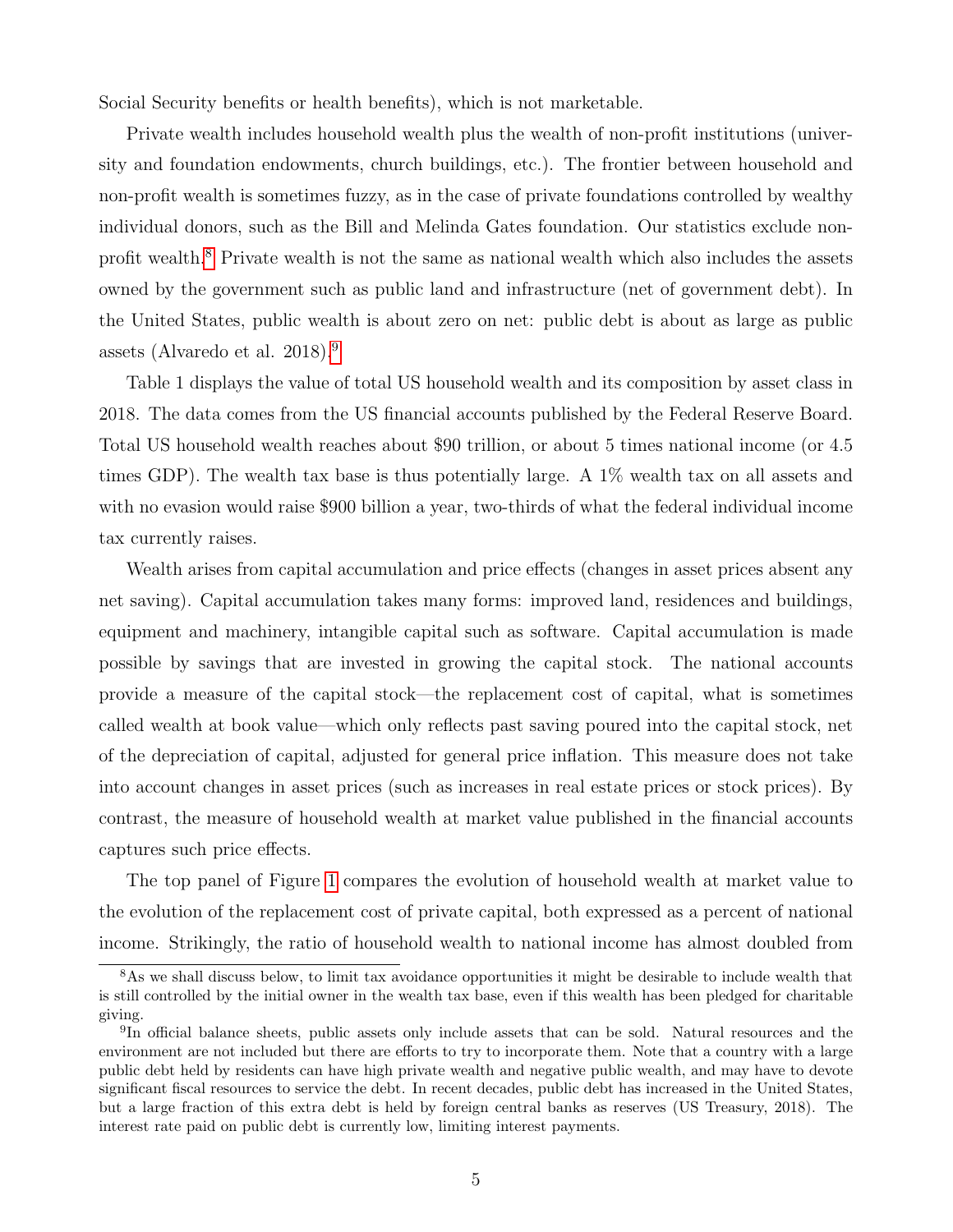270% in the mid-1970s to more than 500% in 2018, the most recent year available. By contrast, the replacement cost of the private capital stock has not increased since the mid-1970s and has remained around 250% of national income over the last four decades. This means that the rise in aggregate wealth relative to income is primarily due to price effects.<sup>[10](#page-2-0)</sup>

While more capital is valuable (since capital makes workers more productive), a higher market value for private wealth is not necessarily desirable. A higher market value for private wealth is a positive economic development if the market value of wealth reflects expectations about the future income (or utility) stream that assets will generate. For instance, if businesses become more efficient, the value of corporate equity will rise even if the replacement cost of capital does not. But a rise in the market-value of wealth can also reflect an increase in the capacity of property-owners to extract economic resources at the expense of other groups of the population. This extractive power is constrained by regulations and can increase when regulations are removed. For example, a monopoly that can set its price freely is more valuable to its owners than the same monopoly whose price setting is regulated. But the higher value of the unregulated monopoly comes at the expense of consumers (with typically negative distributional implications) and at the expense of overall efficiency (monopoly prices are too high). When antitrust becomes laxer, private wealth can rise despite the fact that the economy becomes less efficient and less equal. Similarly, a patent generates wealth for its owner at the expense of the users of the technology. When a patent expires, the private wealth associated with the ownership of the patent goes to zero, but production becomes cheaper. Like antitrust, patent regulation affects the market value of wealth. More generally, the market-value of wealth reflects the power of property owners and is affected by regulation. Businesses are more profitable (and hence more valuable) when regulations are favorable to business owners.<sup>[11](#page-2-0)</sup>

The value of businesses can also increase when owners more aggressively pursue profits by cutting workers' pay or increasing prices. The business of private equity firms is precisely to increase shareholder value by any means: productive improvements but also squeezing existing stakeholders such as workers, suppliers, or customers (Appelbaum and Bates, 2014).

The relative share of for-profit and not-for-profit organizations also affects the market-value of wealth. For-profit businesses represent wealth for their shareholders while non-profits do not have shareholders. A country with privatized for-profit education and health care will typically

 $10$ In principle, the discrepancy between the replacement cost of the private capital stock and the market value of household wealth could also be due to non-profit capital and to net foreign private assets. Both, however, are relatively small.

<sup>11</sup>Regulations affecting profitability includes labor laws and unions, corporate taxes, antitrust, and consumer protection regulations.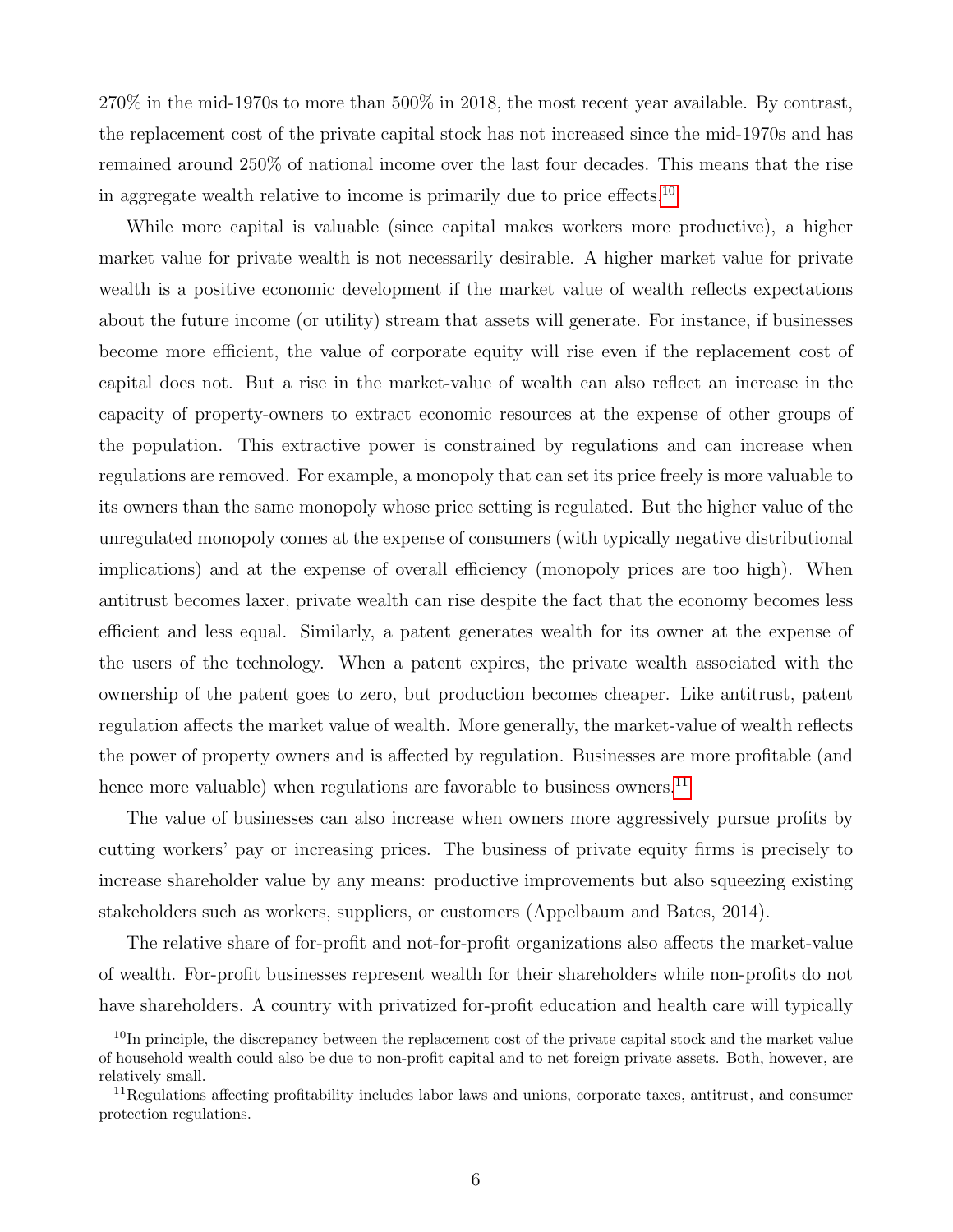have a higher market-value of private wealth than a country where education and health is provided by the government or non-profit institutions.[12](#page-2-0) Yet there is no particular reason to presume that this extra wealth is socially valuable. Whether private for-profit, private not-forprofit, or government provision is best (even from a pure efficiency perspective) depends on the situation. To give one example from the financial sector where profit motives are generally thought to be crucial for incentives, consider the case of mutual funds. One of the largest forprofit mutual fund, Fidelity, manages \$1.4 trillion for its clients in 2018 (Morningstar, 2019). Fidelity stock has a substantial value (over and above the funds it manages on behalf of its clients). The founding Johnson family made a \$40 billion fortune from Fidelity and still owns half of the company. But there is an even larger not-for-profit mutual fund, Vanguard, which manages \$4.2 trillion but has no stock value (over and above the funds it manages on behalf of its clients). Vanguard developed the model of low-cost index funds, perhaps one of the most valuable inventions of the financial sector in recent decades. This invention created social value but hardly any marketable wealth. Vanguard's founder John Bogle had an estimated fortune of less than \$100 million, 400 times less than Fidelity founders. This example is particularly relevant for the analysis of wealth taxes, since mutual funds and pension funds fees constitute a significant "privatized wealth tax" for the middle class and upper-middle class. The average tax rate is  $0.48\%$  on \$17 trillion in assets, i.e., \$90 billion (Morningstar, 2019).<sup>[13](#page-2-0)</sup>

Ideally, one would like to know what part of the rise in the market value of private wealth (relative to the replacement cost of private capital) owes to expected extra future income streams due to real economic progress (expected new products or more efficient ways to produce), and what fraction owes to rent extraction from property owners at the expense of other stakeholders (workers, consumers, or governments). It can be tempting, as a first order approximation, to treat the difference between the replacement cost of private capital and the market value of private wealth as an estimate of rent extraction. But we stress that such a naive computation is too simplistic and that more research is needed in this area.<sup>[14](#page-2-0)</sup>

<sup>12</sup>One example economists are familiar with is the example of scientific journals. Some journals are notfor-profit and price low while others, most notably those published by Elsevier, are for-profit and price high. For-profit journals create wealth for shareholders but at the expense of university budgets.

<sup>&</sup>lt;sup>13</sup>The tax rate is slowly going down (it was 0.94% in 2000) as the middle class slowly learns how to avoid this "tax." Absent Vanguard, the strongest force driving down fees on index funds, it is likely that for-profit mutual funds would charge more. See Malkiel (2013) for an overview of the industry. Without calling it a tax, he says: "the increase in fees is likely to represent a deadweight loss for investors", "the major inefficiency in financial markets today involves the market for investment advice."

<sup>14</sup>One difficulty involves the measurement of intangible capital. Estimates of the replacement cost of private capital include some intangibles (software; research and development assets; entertainment, literary, and artistic originals), but not others (e.g., brand name, organizational capital). Another difficulty involves the treatment of privatization: part of the increase in household wealth reflects sales of public assets at potentially low prices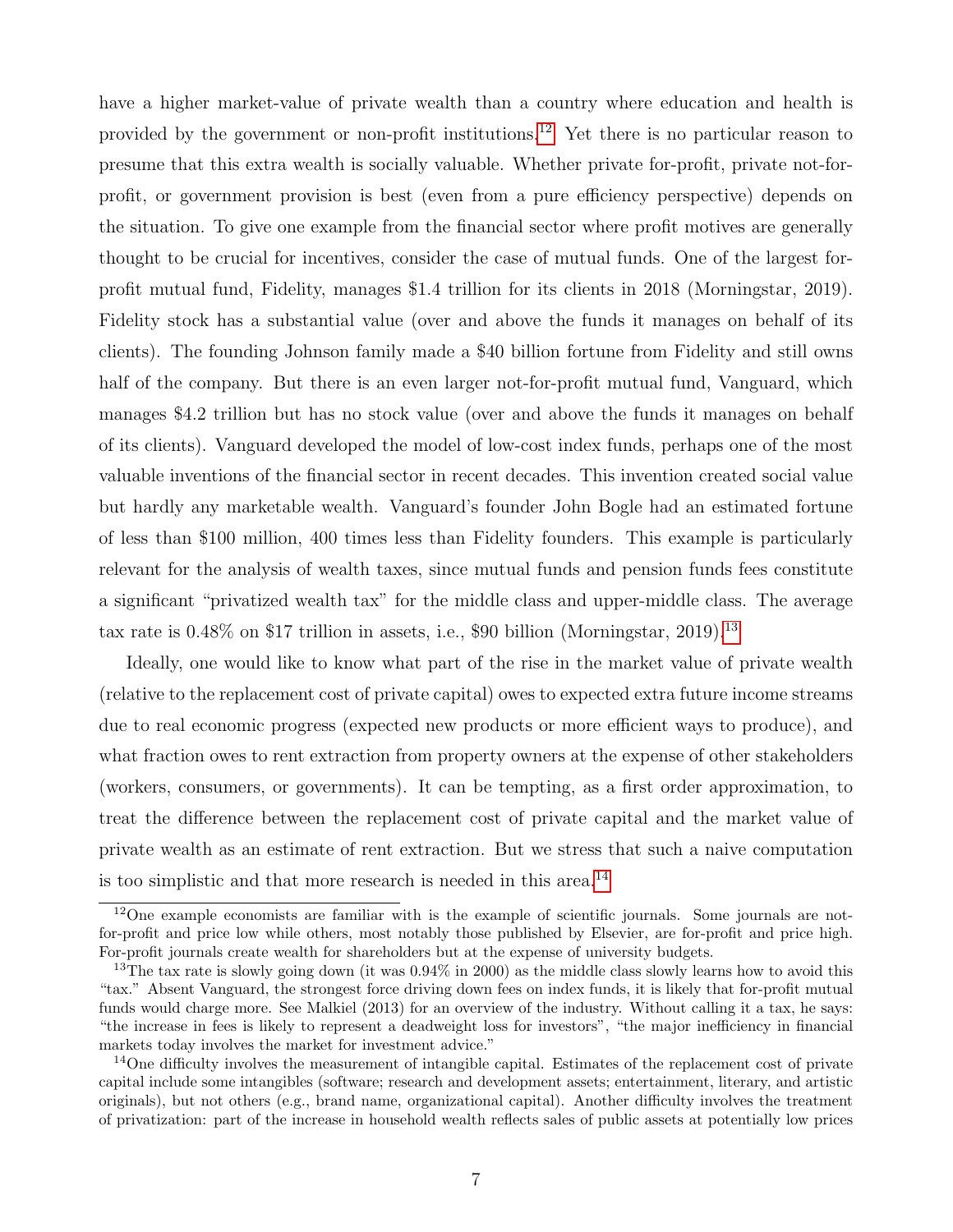## 2.2 The Distribution of US Household Wealth

How is US household wealth distributed? There are four main sources to estimate the distribution of wealth in the United States: (1) the Survey of Consumer Finances (SCF), (2) named lists of wealthy individuals such as the Forbes list of the 400 richest Americans, (3) estate tax data using the estate multiplier technique, (4) income tax data using the capitalization technique. The capitalization method infers wealth from capital income by assuming a constant rate of return by asset class and year (estimated from macro data). The estate multiplier method blows up each estate by the inverse probability of death (estimated by age  $\times$  gender cells) to recover the distribution of wealth in the full population. Each source and method has limitations and hence triangulating among sources is useful. The best source would be a well-enforced and comprehensive wealth tax. Zucman (2019) discusses the methodologies and sources in detail.<sup>[15](#page-2-0)</sup>

Because the SCF by design excludes the Forbes 400, it is natural to add the wealth of the Forbes 400 to the wealth reported in the SCF when estimating top wealth shares. The Forbes 400 data are not perfect but they are the best estimates we have of wealth at the very top.<sup>[16](#page-2-0)</sup> The wealth of large shareholders of publicly traded companies (e.g., Amazon's Jeff Bezos) is probably well measured. In 2018, 12 of the 15 richest Americans were shareholders of large public companies.[17](#page-2-0) Forbes might miss diversified wealth coming from inheritance (a point emphasized by Piketty, 2014) and might not value private businesses accurately (Donald Trump famously misrepresented his wealth to reporters to get into the Forbes list in the 1980s).<sup>[18](#page-2-0)</sup>

The top panel of Figure [2](#page-62-0) depicts the evolution of the top 0.1% wealth share according to (1) SCF data (with the Forbes 400 added back), (2) the estate multiplier method from Kopczuk and Saez (2004) updated in Saez and Zucman (2016), smoothed out after 2000, adjusted for more accurate mortality differentials by wealth groups in recent decades (Chetty et al., 2016), and using tax units (instead of individual adults) as units of observation,  $^{19}$  $^{19}$  $^{19}$  (3) the capitalization

<sup>17</sup>The three exceptions were Charles and David Koch, and Michael Bloomberg.

<sup>(</sup>thus at the expense of government), but macroeconomic balance sheets do not reveal what the "right" price was (as government assets are typically valued at their current replacement cost).

<sup>&</sup>lt;sup>15</sup>Kopczuk (2015), Bricker et al. (2016), and Kennickell (2017) also discuss discrepancies between the SCF and estimates based on tax data.

<sup>&</sup>lt;sup>16</sup>Refusing to use the Forbes 400 amounts to saying "we should not make any empirical statement about billionaires," a nihilistic attitude we reject, although we recognize that the data is imperfect.

<sup>18</sup>Kopczuk (2015) further notes that debt or wealth held through charities are not well measured. But private foundation wealth is public information and can be linked to founders. Except for Bill Gates, such private foundation wealth is negligible relative to the Forbes 400 wealth. Estate tax data show that debt is small among top wealth holders. According to Kopczuk and Saez (2004), debts represented 6.1% of wealth for the top 0.01% on average in 1991-2000. For estates filed in 2017, the latest year available, debt is 6.25% of gross estates for gross estates above \$50 million (data vailable online at [https://www.irs.gov/statistics/](https://www.irs.gov/statistics/soi-tax-stats-estate-tax-statistics-filing-year-table-1) [soi-tax-stats-estate-tax-statistics-filing-year-table-1](https://www.irs.gov/statistics/soi-tax-stats-estate-tax-statistics-filing-year-table-1)).

<sup>&</sup>lt;sup>19</sup>See Figure [3](#page-63-0) below for a step by step decomposition of these adjustments.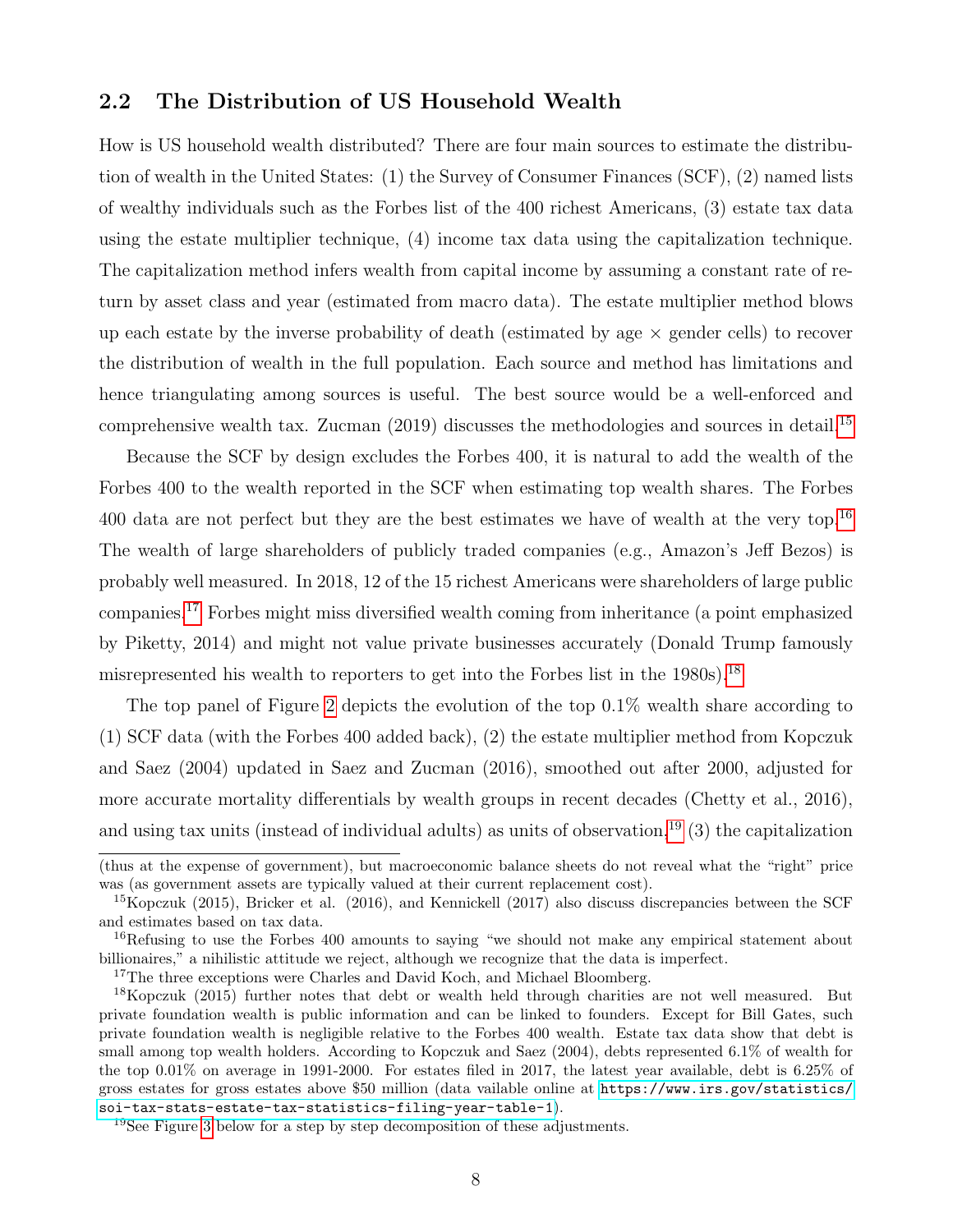method of Saez and Zucman (2016) updated to 2016 in Piketty, Saez, and Zucman (2018).[20](#page-2-0) All three series are based on taking  $0.1\%$  of all tax units (not individual adults).<sup>[21](#page-2-0)</sup> Both the estate multiplier and capitalization series shows that wealth concentration was high in the 1910s and 1920s, with a particularly fast increase in the second half of the 1920s. The top 0.1% wealth share peaked at close to 25% in 1929. It then fell abruptly in the early 1930s (in the context of the Great Depression) and continued to fall gradually from the late 1930s to the late 1940s (in the context of the New Deal and the war economy). After a period of remarkable stability in the 1950s and 1960s, the top 0.1% wealth share reached its low-water mark in the 1970s. Since the 1980s, all series show a marked increase in wealth concentration, although there is some variation across sources in the magnitude of the increase. The capitalization method suggests an increase from 7% in the late 1970s up to 20% in recent years. The estate multiplier method suggests an increase from 7.5% to 16% over the same period. In the shorter period from 1989 to 2016, the top 0.1% wealth share estimated using SCF data increases from 13% to 20%. In 2016, both the capitalization method and the SCF (plus Forbes 400) have the same 0.1% wealth share of about 20%. The top  $0.1\%$  wealth share is around 16% in the estate tax data in 2011-2, the latest years available.

Sensitivity of capitalization estimates. As noted in Saez and Zucman (2016) and the subsequent literature, there are a number of potential limitations with the capitalization method. Two issues are particularly worth noting.

First, interest rates may be heterogeneous across the distribution. If the rich own assets generating higher interest rates (such as risky corporate bonds), the capitalization method overestimates fixed-income assets at the top. This could be particularly problematic in recent years, in a context of low overall interest rates.[22](#page-2-0) Based on a thorough exploitation of linked estate and

 $22$ This issue is pointed out in Kopczuk (2015). More recently, Bricker et al. (2018) and Smith et al. (2019)

 $20$ Three improvements were made relative to Saez and Zucman (2016). First, the series is updated to reflect the latest version of the the macroeconomic household balance sheet published in the Financial Accounts of the United States. Second, the series includes a better treatment of wealth that does not generate taxable income, based on a more systematic use of the SCF. Third, it fixes an error in the computation of top wealth shares in the early 1930s; the new estimates show that wealth concentration fell more rapidly in the early 1930s than was originally reported. See Zucman (2019) for more complete details.

<sup>&</sup>lt;sup>21</sup>In the SCF, we select not the top 0.1% of the 130 millions households present the survey but 0.1% of the total 175 million tax units in the US. So we select effectively the top 0.135% of SCF households. There are fewer households than tax units because households may include more than one tax unit (e.g., adult children living with their parents). Typically, the SCF captures the wealth of the "economically dominant" tax unit in the household and misses wealth (or debt) from secondary tax units. This explains for example why the SCF captures only 70% of total student loan debt (in 2016, the SCF has \$0.96 trillion in student loans while the financial accounts have \$1.37 trillion in Q2). The sampling at the top for the SCF is made using tax data and hence selecting the top  $0.1\%$  of tax units (rather than households) provides the most accurate comparison across sources for top groups.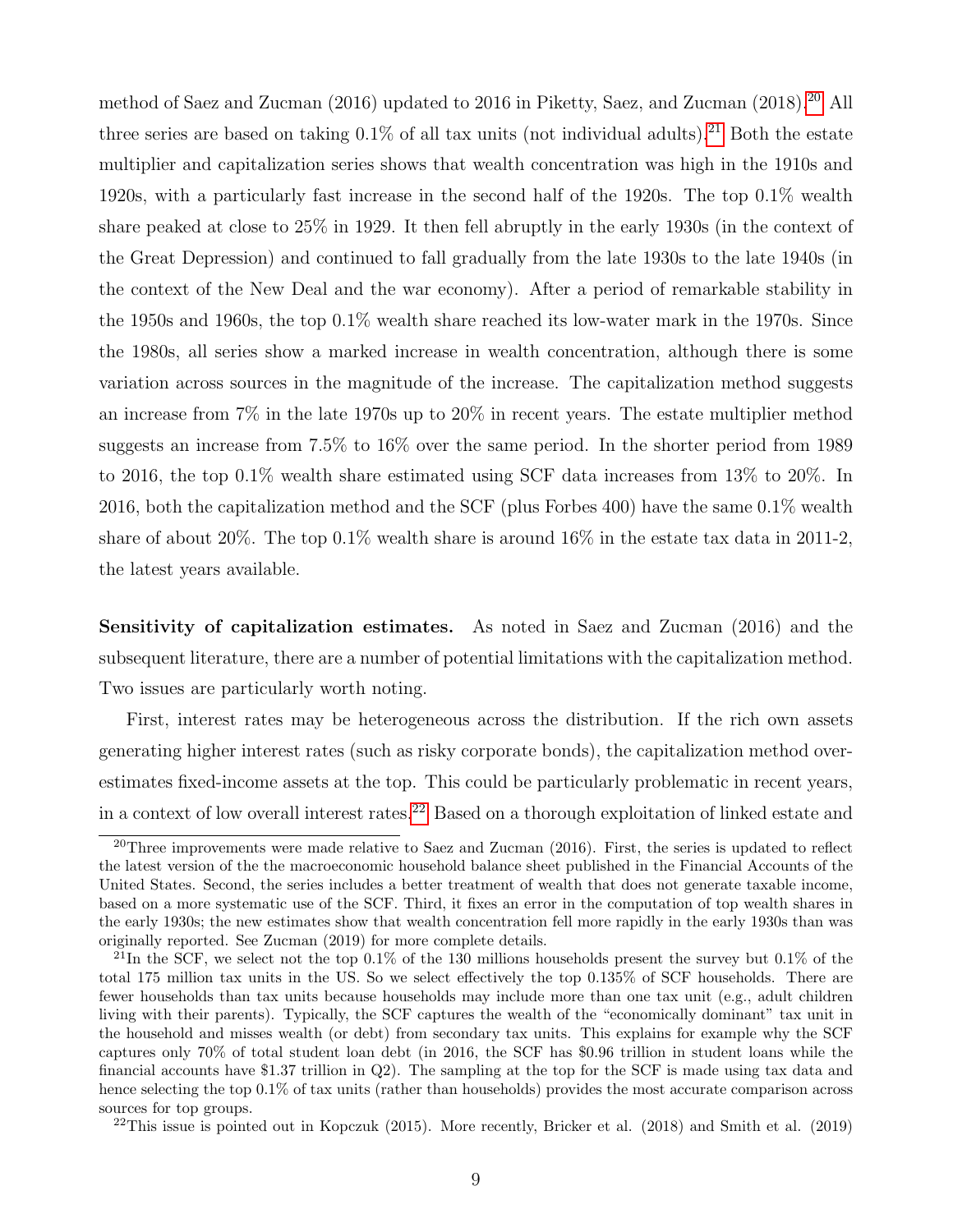income tax return micro-data, Saez and Zucman (2016) find evidence of higher interest rates for the rich since the mid-2000s, with a differential rising over time. They provide sensitivity analysis and Appendix series that take this differential into account (see the discussion in Saez and Zucman, 2016, Section IV.F, p. 547–551, and Appendix Tables B41, B41b, and B41c). A second known issue is that the official Federal Reserve Financial Accounts provide a low value for the value of private (i.e., unlisted) corporations.

In this paper, we present modified capitalized-income top 0.1% wealth shares that account for these two issues. First, as in the Saez and Zucman (2016) Appendix B41c series, we apply higher interest rates to the top  $0.1\%$  to match the interest rate differential observed in matched estates-income tax returns for estates above \$20 million. Concretely, this correction reduces the fixed-income claims owned by the top  $0.1\%$  by a factor of 2 in recent years.<sup>[23](#page-2-0)</sup> Second, we adjust the value of pass-through business wealth owned by the top 0.1% following Smith et al. (2019). Smith et al. (2019) value the stock of S-corporations and other pass-through businesses (partnerships, sole proprietorships) using a formula based on profits, book value of capital, and sales that replicates what is done by financial analysts trying to value private equity. We follow their adjustment and increase the value of the pass-through businesses owned by the top 0.1% by a factor of 1.9 (adjusting the total wealth denominator accordingly). We apply the same 1.9 correction factor over time since 1962.

As shown by Figure [2,](#page-62-0) these two adjustments offset each other, except in recent years when the interest-rate adjustment slightly dominates. The benchmark Saez and Zucman (2016) top 0.1% wealth share, updated in Zucman (2019), is 19.6% in 2016. In the modified capitalizedincome series presented in this paper, the top 0.1% share is 17.8%. In the SCF (with the Forbes 400 added back) it is 19.3%, closer to the original Saez and Zucman (2016) series (in all three cases statistics are for tax units, similarly defined). The main difference is in terms of wealth composition. The share of fixed-income assets in the top 0.1% in 2016 decreases from 42% in the original Saez and Zucman (2016) series to 26% in the modified series. Meanwhile, the share

estimate top wealth shares using the capitalization method and assign higher interest rates to the rich.

<sup>&</sup>lt;sup>23</sup>Smith et al. (2019) assume an even higher interest rate for the rich. Namely, they assign Moody's AAA corporate bond yield to top 0.1% wealth holders. But this procedure overstates the interest rate at the top because most of the bonds held by mutual funds are Treasury, agency, and foreign sovereign bonds (about 60%-70% vs. about 30%-40% for domestic and foreign corporate bonds in recent years, see Financial Accounts of the United State Table L.122) and the yield on sovereign and quasi-sovereign debt is lower than on private AAA bonds (about twice lower in recent years). By contrast we rely on evidence from matched estates-income tax returns, the most comprehensive and direct evidence on yield differentials at the top of the US wealth distribution. Smith et al. (2019) also implement 2 other changes: capitalizing equity using dividends and capital gains but putting a lower weight on capital gains (Saez and Zucman, 2016 also conducted such a sensitivity analysis); capitalizing property taxes using state specific multipliers (this has a minor effect on top wealth shares but is useful for creating state specific estimates).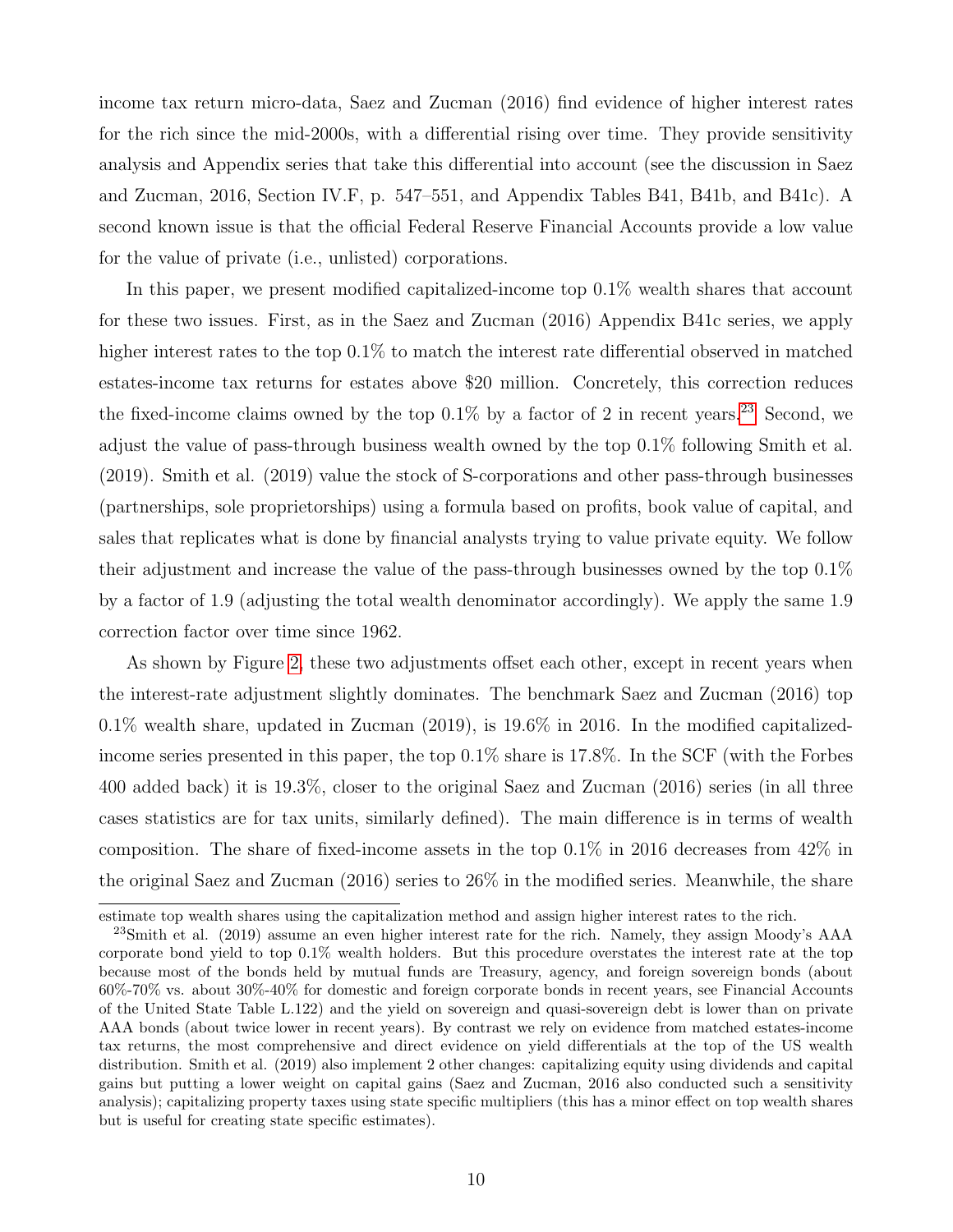of pass-through business wealth increases from 18% to 34%, which is more in line with what is observed in the Survey of Consumer Finances.

Correcting estate multiplier estimates. The capitalized income estimates of Saez and Zucman (2016) and the raw estate multiplier estimates of Kopczuk and Saez (2004) updated in Saez and Zucman (2016) track each other well from 1916 to 1985 but diverge thereafter. The raw estate multiplier estimates for recent decades are depicted in the bottom panel of Figure [3.](#page-63-0) They show a modest increase in the top 0.1% wealth share from 7.5% in the early 1980s to around 10% in recent years. A top 0.1% wealth share around 10% is similar to Denmark (Figure 2B in Jakobsen et al., 2019), one of the most equal country on earth. How could the United States have the most unequal income distribution among advanced economies (Alvaredo et al. 2018) along with the most equal wealth distribution? There is something wrong with the raw estate multiplier estimates.

As discussed in detail in Saez and Zucman (2016, Section VII.B), there are two main potential explanations for the diverging trends in recent decades. First, there might have been an increase in estate tax evasion. Second, the estate multiplier estimates of Kopczuk and Saez (2004) fail to incorporate the longevity gains of the rich (relative to average).

Longevity gains by the wealthy. The estate multiplier method blows up estates by the inverse probability of death. Mortality rates by age, gender, and year for the full population exist but the wealthy are likely to live longer. Kopczuk and Saez (2004) assume that the mortality rate advantage of the wealthy is the same as the mortality rate advantage of college graduates in the 1980s (Brown, Liebman, and Pollet, 2002). The correction factors of Kopczuk and Saez (2004) are depicted in the top panel of Figure [3](#page-63-0) (for males). Male college graduates in their 40s have mortality rates only 55% of the population average (for males of the same age). The Kopczuk and Saez series use the same correction factors for all years, thereby ignoring the rising life expectancy differential by income groups documented for recent decades by, e.g., Waldron (2007) and Chetty et al. (2016).

Chetty et al. (2016) provide precise and granular mortality rates by income percentiles, age, and year. The top panel of Figure [3](#page-63-0) depicts the mortality rates of upper income groups relative to average by age (for males) in 2012–2014.<sup>[24](#page-2-0)</sup> We depict three groups: the top 1\%, the next 9%, and the next 10% (percentile 80 to 90). Two findings are worth noting. First there is a strong mortality gradient within the top 20%. This suggests that it is not enough to consider

 $^{24}$ Income is measured 2 years earlier or at age 61 whichever is less. Income is measured at age 61 at the latest because income falls substantially after that age due to retirement.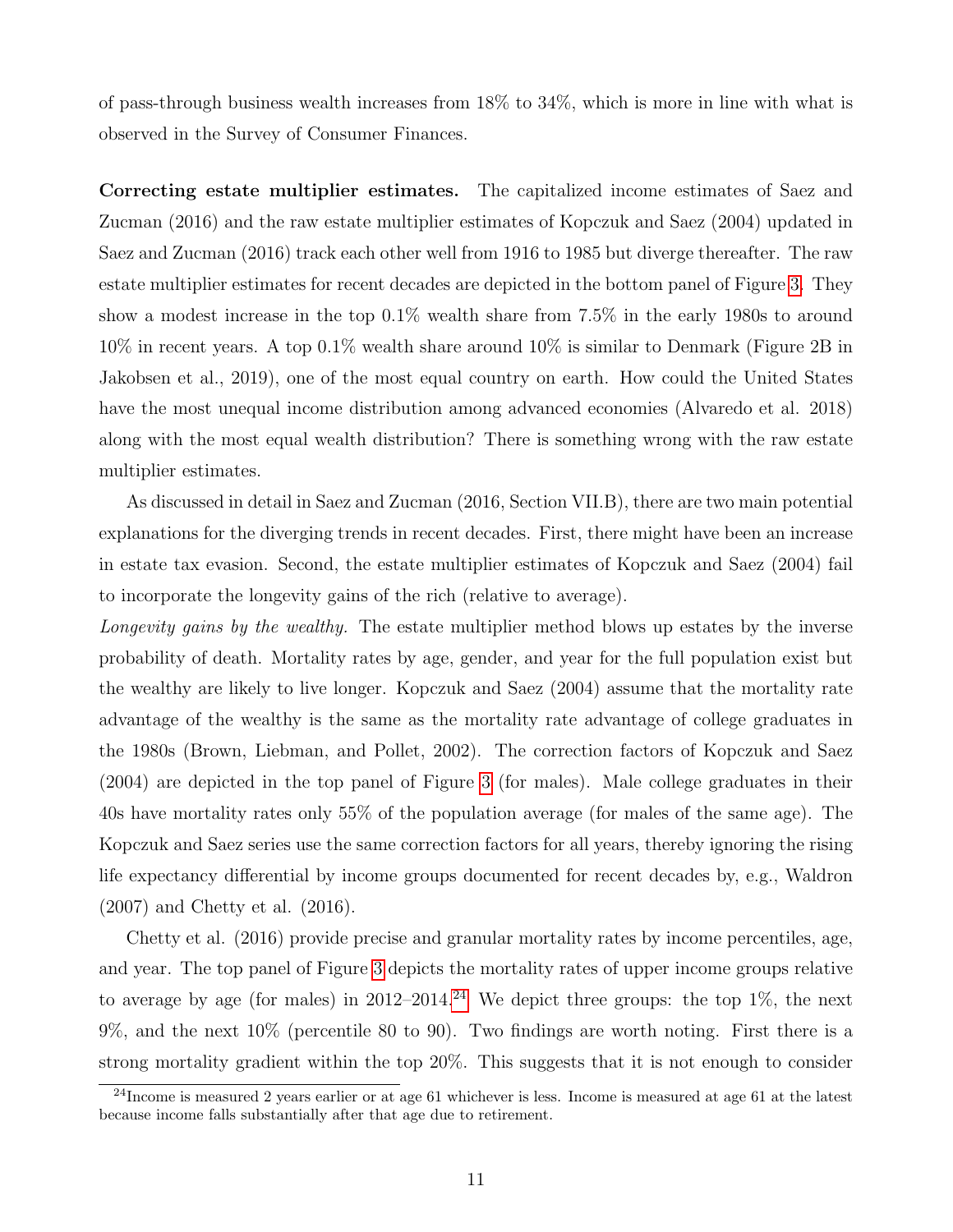the relative mortality advantage of large groups such as college graduates when applying the estate multiplier method. More granular corrections are required. Second, the mortality rate for the top 1% is only about half of the mortality rate of college graduates used in Kopczuk and Saez (2004).

The Chetty et al. (2016) data also provide a short time series, from 2001 to 2014. The time series shows that the mortality rate of the top  $1\%$  (relative to average) decreased from  $40.6\%$  in 2001-3 to 30.7% in 2012-4 (for individuals aged 40 to 63). Using Social Security data, Waldron (2007) shows that the life expectancy difference between males in the top half vs. bottom half of the lifetime earnings distribution at age 60 was only 1.2 years for the 1912 cohort but 5.8 years for the 1941 cohort. Therefore, the mortality differential between the wealthy and the rest was likely pretty small in 1980. Based on these data, it makes sense to use the Kopczuk and Saez (2004) mortality advantage up to 1980 but then assume that the mortality rate advantage increases (linearly) from 1980 to 2012 up to the level of the top 1% from Chetty et al. (2016). The Chetty et al. (2016) data imply that Kopczuk and Saez (2004) overstate mortality at the top by a factor 1.9 on average.<sup>[25](#page-2-0)</sup>

As noted by Kopczuk (2015), using a mortality rate that is too high by a factor  $1+x$  lowers the estimated top wealth share by a factor  $(1+x)^{1/a}$  where a is the Pareto coefficient of the wealth distribution (equal to 1.5 based on the Kopczuk and Saez, 2004, estimates for recent years).<sup>[26](#page-2-0)</sup> If we assume that the top  $0.1\%$  wealthiest Americans have the same mortality rate as the top 1% income earners from Chetty et al. (2016), then the mortality rate in Kopczuk-Saez is off by a factor  $1 + x = 1.90$ . This implies that the Kopczuk-Saez wealth shares should be inflated by a factor  $(1+x)^{1/a} = 1.9^{2/3} = 1.53$  in recent years. Concretely, instead of 10% in recent years, the top  $0.1\%$  wealth share should be 15.3%.

The bottom panel of Figure [3](#page-63-0) shows a step-by-step correction of estate multiplier series. First, we start from the raw estimates from Kopczuk and Saez (2004), updated to 2012 in Saez and Zucman (2016). Second, we smooth the series after 2000 to reduce noise.<sup>[27](#page-2-0)</sup> Third, we use the mortality differential of the top 1% from Chetty et al. (2016) in 2012 and the Kopczuk-Saez

 $25T<sub>0</sub>$  compute this average, we weight each age and gender by their weight in the top 1% distribution from Chetty et al. (2016). Chetty et al. (2016) do not provide data for ages below 40 (who hold 4.0% of the top .1% wealth according to SCF) and for ages above 76 (who hold 11.5% of the top .1% wealth). For those below age 40, we assume the same ratio as for ages 40-41 namely 2.41 (as the small wealth there is in this group is likely concentrated among those close to age 40). For those above 76, we assume that the ratio is 1.27 which the straight average of the age 75-76 ratio (1.54) and one (as the mortality advantage of the rich has to disappear for the very old). In net we have:  $.040 \times 2.41 + (1 - .04 - .115) \times .675/0.343 + .115 \times 1.27 = 1.905$ .

<sup>26</sup>The reasoning is the same as for the effect of tax evasion that we spell out below.

<sup>27</sup>As explained in Saez and Zucman (2016), Steve Jobs who died at age 56 in 2011 has a weight of 200 so that his \$7 billion wealth (from the Forbes 400) would weigh \$1.4 trillion or 3% of aggregate wealth, enough to explain the 2011 spike.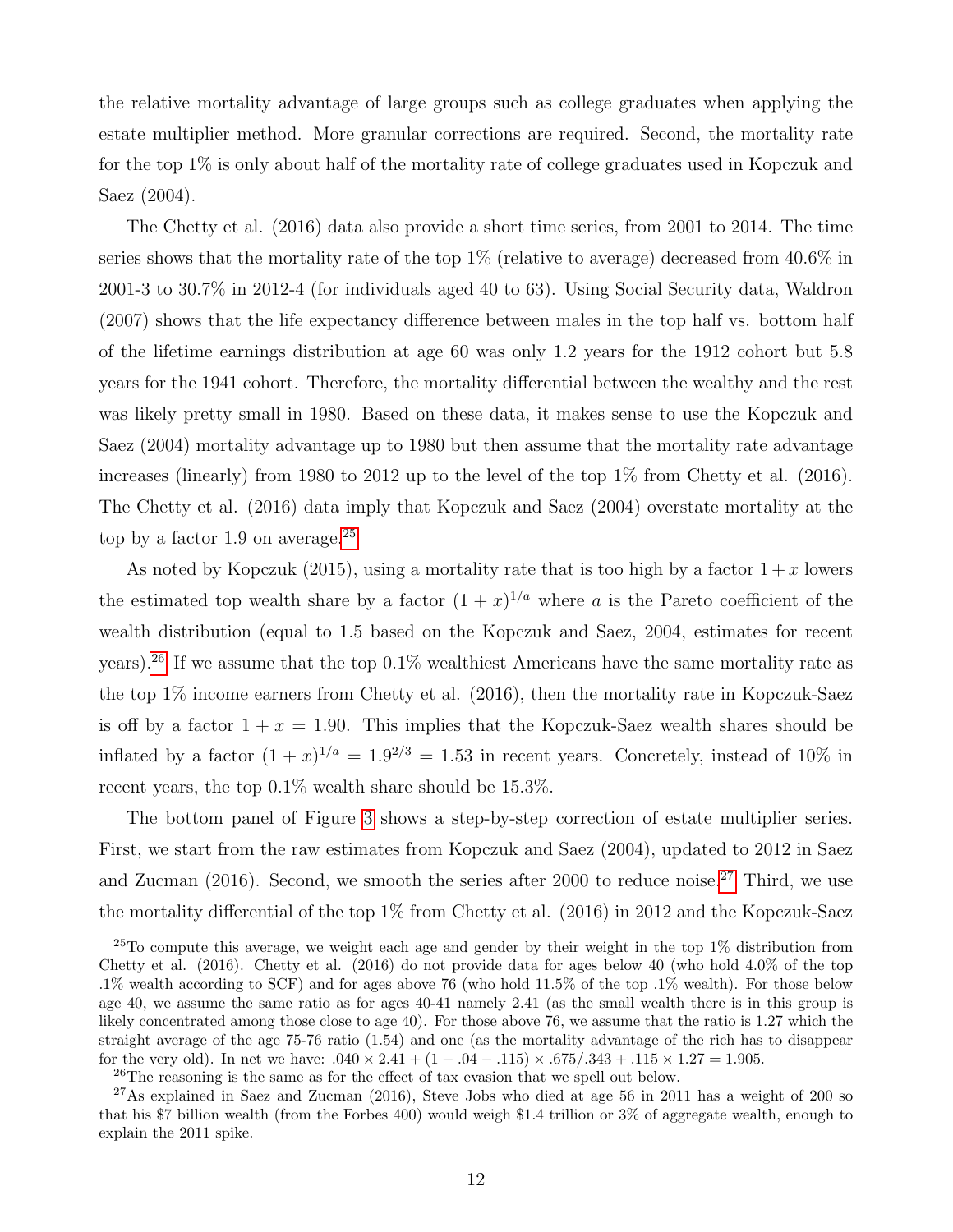differential in 1980, with a linear adjustment between 1980 to 2012. Fourth, we convert the individual adult estimates coming from estates into tax-unit based estimates (using the same ratios of individual adult vs. tax unit top wealth as in Piketty, Saez, and Zucman, 2018). The mortality adjustment (step 3) has a very large impact on the series.

In sum, improving the estate estimates with more accurate mortality rates has potential to close about half of the gap between estate-based estimates and capitalized income estimates. It is important to note that the mortality of the super wealthy might not be the same as the mortality of high earners, as illness might reduce labor income (a flow) faster than wealth (a stock). Future work using internal IRS data could directly estimate mortality rates by capital income or capitalized income year by year. Since 2000, population-wide data would allow for precise and granular estimates (as in Chetty et al. 2016). From 1979 to 1999, mortality rates could be estimated more roughly as in Saez and Zucman (2016). Conditioning mortality rates on marital status would also likely improve accuracy.

Estate tax evasion. One simple way to measure the growth in estate tax evasion is to assume that this evasion is captured by the residual (growing) gap between the adjusted estate-based top 0.1% wealth share and the other series depicted in the top panel of Figure [2.](#page-62-0) While some forms of estate tax avoidance have always existed (see e.g., Cooper 1979), it is likely that tax avoidance has increased substantially since the 1980s, as the political will to enforce the tax declined (Saez and Zucman, 2019, Chapter 3). For example, in 1975, the IRS audited 65% of the 29,000 largest estate tax returns filed in 1974. By 2018, only 8.6% of the 34,000 estate tax returns filed in 2017 were audited.<sup>[28](#page-2-0)</sup> Researchers in the tax administration found that the wealth reported by decedents from the Forbes 400 richest Americans on their estate tax returns is only half the wealth estimated by Forbes magazine (Raub, Johnson, and Newcomb 2010).<sup>[29](#page-2-0)</sup>

A wealth tax to measure wealth better. A well enforced wealth tax on a comprehensive base would create the ideal administrative data to measure wealth. The situation is not unlike before the start of the income tax in 1913. There were some estimates then of how much revenue an income tax would bring but these estimates were imprecise. The development of the income tax created a crucial tool to measure the concentration of income in the United States.

<sup>&</sup>lt;sup>28</sup>These auditing statistics are published by the IRS annually and available online (US Treasury, Internal Revenue Service, 2019, Table 9a for year 2018 and US Treasury, Internal Revenue Service, 1976, Table 2, p. 89 for year 1975).

 $29$ We discuss below potential issues with Forbes 400 estimates.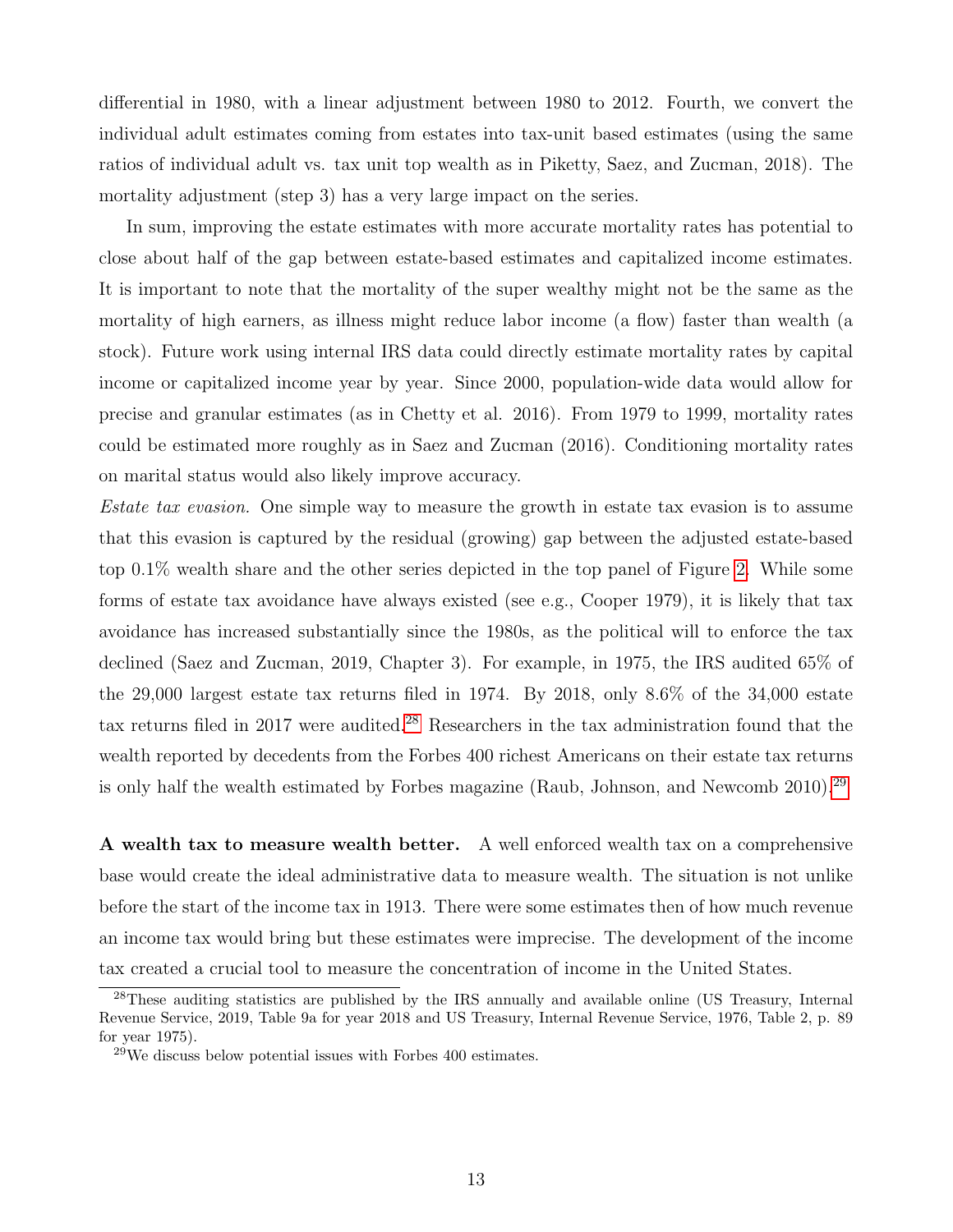#### <span id="page-16-0"></span>2.3 Revenue Projections

Revenue projections for a wealth tax depend on two key elements: how much wealth the rich own, and what fraction of their wealth they could shelter from the tax. How much the rich own depends on aggregate wealth and its distribution which we have discussed. We will discuss in Section [4](#page-24-0) the issue of tax evasion. Our main conclusion is that evasion depends on the design of the wealth tax and the strength of enforcement. It is a policy choice.[30](#page-2-0) In this section, we consider various scenarios for enforcement.

**Pareto distribution and revenue.** It is useful to estimate the tax base of the top  $1\%$ , top 0.1%, and top 0.01% richest Americans. We also consider the tax base above fixed nominal cut-offs, \$10 million and \$50 million. The advantage of percentiles is that they are not tied to a specific nominal value or currency.

As is well known since Pareto (1896), the top tail of the wealth distribution is well approximated by a Pareto distribution. Let p be a fractile (such as the top  $1\%$ ) and  $w_p$  the wealth at threshold  $p$ . The fraction of people with wealth above  $w$  is given by a power law of the form  $1 - H(w) = p \cdot (w_p/w)^a$  where  $a > 1$  is the Pareto parameter. The Pareto law relates two fractiles p and q and their corresponding wealth thresholds  $w_p, w_q$  as follows  $p/q = (w_q/w_p)^a$  or  $log(p) - log(q) = a \cdot [log(w_q) - log(w_p)].$ 

A Pareto distribution has the property that the average wealth above a given threshold  $w$ is given by  $b \cdot w$ , where  $b = a/(a-1)$  is a constant. Empirically the US wealth distribution has a thick tail with a coefficient  $a \approx 1.4$  and hence  $b \approx 3.5$ . Denoting by N the size of the population, the tax base above wealth threshold  $w_p$  (corresponding to percentile p) is  $W_p =$  $N \cdot p \cdot (b-1) \cdot w_p = (N \cdot p \cdot b \cdot w_p)/a$  or  $1/a$  times the total wealth of people with wealth above  $w_p$ . With  $a = 1.4$ , we have  $1/a = .714 \simeq 70\%$ . Concretely, if the wealth share of the top 0.1% is 20%, then the tax base above the top  $0.1\%$  wealth threshold is 70% of 20%, or 14% of aggregate wealth, i.e., \$13.1 trillion in 2019.

Evasion rate and revenue. How does tax evasion affect these computations? Suppose the rich can hide a fraction h of their wealth. We consider two polar scenarios: (1) homogenous evasion: everybody hides a fraction h of their wealth,  $(2)$  concentrated evasion: a fraction h of taxpayers hide their entire wealth while a fraction  $1 - h$  reports truthfully. The real world is in between these two polar cases.

<sup>&</sup>lt;sup>30</sup>This is also the main conclusion from the analysis of tax evasion in the income tax context (see e.g., Slemrod 1994, Slemrod and Kopczuk 2002).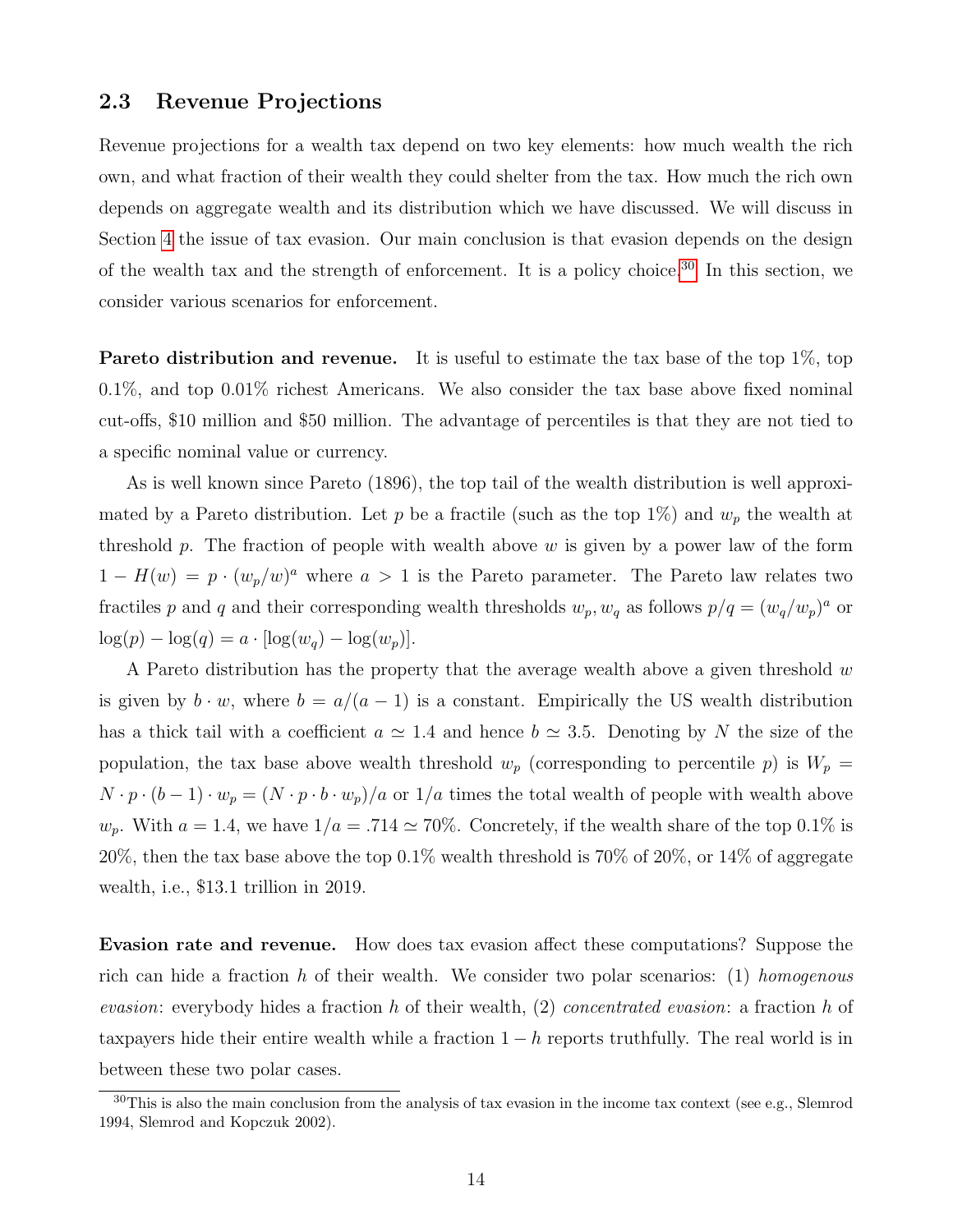For a wealth tax on the top fractile p, the tax base is scaled down by a factor  $1-h$  when evasion is homogenous, as the share of reported wealth at the top relative to true total aggregate wealth falls by a factor  $1 - h$ . When evasion is concentrated, the tax base is scaled down by less than  $1 - h$ <sup>[31](#page-2-0)</sup>

For a wealth tax above a fixed threshold  $w^*$ , the tax base is scaled down by a factor  $1-h$ when evasion is concentrated, as a fraction  $1-h$  of people with more than  $w^*$  vanish. When evasion is homogeneous, the tax base is scaled down by more than  $1 - h^{32}$  $1 - h^{32}$  $1 - h^{32}$ 

Therefore, a rough rule of thumb is that hiding a fraction  $h$  of wealth reduces revenue by a fraction h as well. If the exemption threshold is adjusted to always capture a given fractile, the fraction of revenue lost will be somewhat less than  $h$ . If the exemption threshold is kept fixed, the fraction of revenue lost will be somewhat higher than  $h$ .

Revenue projections. We project wealth tax revenue using the various wealth data sources depicted in the top panel of Figure [2.](#page-62-0) The unit is always the family tax unit, not the individual adult.<sup>[33](#page-2-0)</sup> Table 2 presents the results. The first three columns present estimates of the base above specific percentiles (top  $1\%$ , top  $0.1\%$ , top  $0.01\%$ ). The percentiles are defined relative to the total number of family tax units in the economy (175 million in 2019). For example, the top 1% represents the top 1.75 million families. The statistics are reported assuming no tax evasion (over and beyond tax evasion in the raw wealth data source). The last two columns display the base above fixed nominal amounts (in 2019 dollars): \$10 million and \$50 million.

The latest capitalized incomes and SCF statistics are for the year 2016. We extrapolate them to 2019 assuming no change in the distribution and using the Federal Reserve financial accounts aggregates for 2019. Estates-based estimates are the average from years 2009-2012, corrected for differential mortality (from Chetty et al., 2016), converted to tax units, and extrapolated to  $2019$  (assuming again no change in distribution).<sup>[34](#page-2-0)</sup>

The bottom rows show by how much the tax base would shrink if taxpayers can hide a fraction of their wealth (10% or 50%). We assume that tax evasion comes half and half from intensive and extensive margins. We assume that the percentile thresholds would be adjusted to always capture the same fraction of the population. In contrast, the nominal thresholds (\$10m

<sup>&</sup>lt;sup>31</sup>With a Pareto distribution, the factor is  $(1-h)^{1/a} = (1-h)^{0.7}$ . For example, with  $h = 0.2$ , the scale down factor is 0.85 (instead of 0.80).

<sup>&</sup>lt;sup>32</sup>With a the Pareto distribution, the factor is  $(1-h)^a = (1-h)^{1.4}$ . For example, with  $h = 0.2$ , the scale down factor is 0.73 (instead of 0.8).

<sup>33</sup>Recall that we converted estate multiplier estimates into family based estimates.

<sup>34</sup>For estates-based estimates, the wealth denominator is about 10% lower because it excludes annuitized wealth (e.g., defined benefits pensions) that disappears at death. We conservatively assume that such annuitized wealth is negligible among top wealth holders.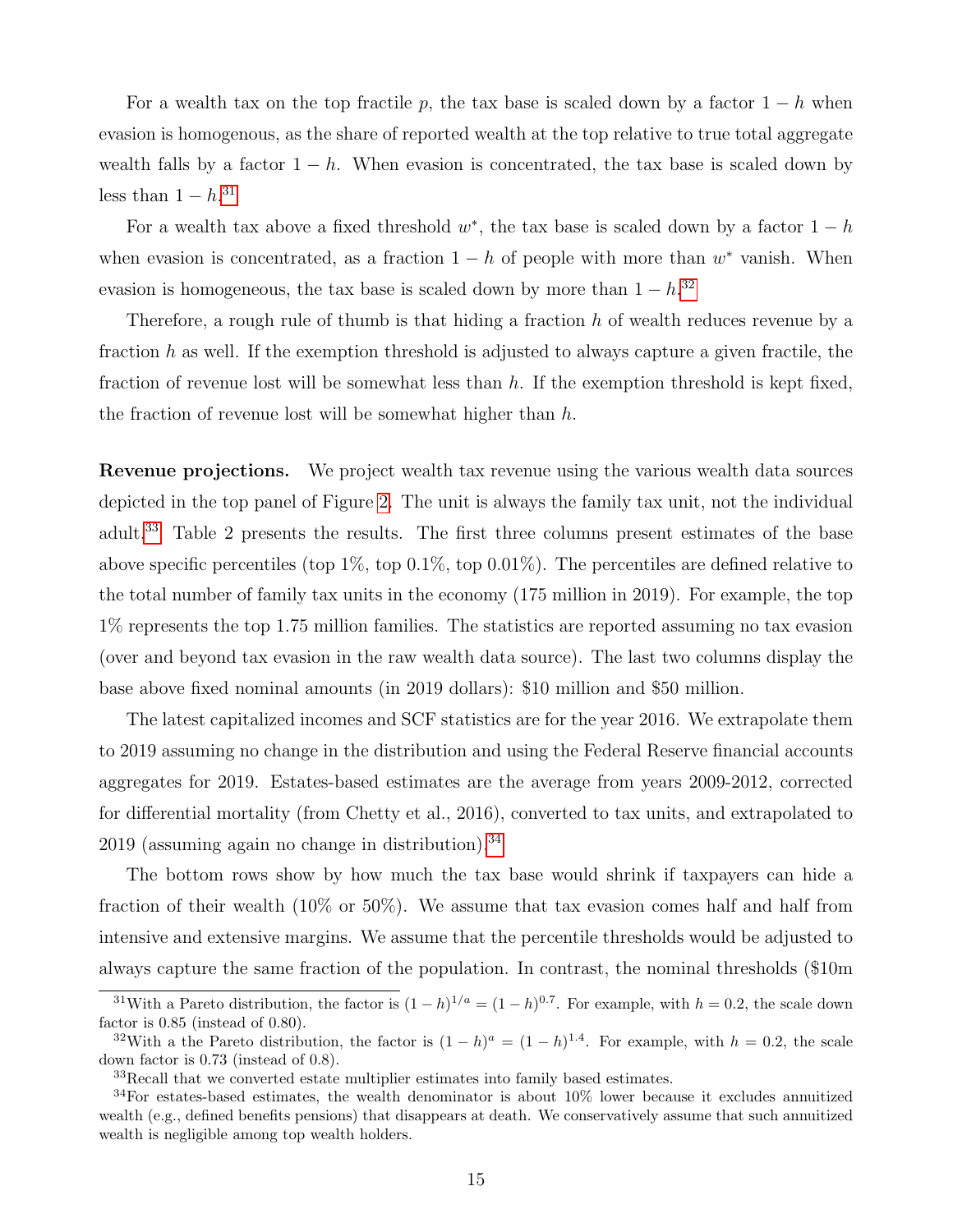and \$50m) are not adjusted, explaining why the revenue loss is larger. The last row shows the implied estate tax evasion rate that would fully explain the gap between the tax base from the capitalized incomes estimates and the tax base from the estate multiplier estimates.

The tax bases are quite close across the first three sources. For example, the tax base above \$50 million is \$10.9 trillion according to the Saez and Zucman (2016) capitalized income series, close to \$10 trillion is the revised capitalized income series, and \$9.5 trillion in the SCF. The tax base is about 35% lower for the estate-based estimates (\$6.8 trillion). Above the \$10 million cut-off, the SCF tax base estimate is larger than capitalized incomes (\$25 trillion instead of around \$20 trillion). The SCF (after adding the Forbes 400) has slightly fewer super-rich than the capitalized income estimates but it has more rich-but-not super-rich households in the \$10 million to \$50 million range.

With a top  $0.1\%$  wealth share of 20%, a wealth tax with an exemption threshold at percentile 99.9 has a base of 14% of aggregate wealth, which is \$13 trillion in 2019 (assuming perfect enforcement). Top 0.1% wealth share from estate tax statistics is only 15%, suggesting that the evasion/avoidance rate for estate tax purposes is approximately 33% today. The estates-based wealth tax base is approximately 35% lower as well.

Reconciliation with Summers and Sarin. Summers and Sarin (2019a,b) argue that the wealth tax base above \$50 million would only be \$1.25 trillion (so that a 2% tax would raise only \$25 billion). All the estimates in Table 2, including the estates-based estimates, are much larger. The SCF and the capitalized-income estimates deliver estimates about 8 times larger than the Summers and Sarin estimates. Even the estates-based estimates deliver estimates 5.4 times larger than Summers and Sarin. The Forbes 400 alone represent (according to Forbes) a tax base of \$2.9 trillion in 2018, already more than twice the Summers and Sarin estimate. In other words, based on capitalized-income or SCF (plus Forbes 400) data, Summers and Sarin's calculations amount to assuming an evasion rate of 85%.[35](#page-2-0)

Why do Summers and Sarin (2019a,b) project such low revenue? They obtain their \$25 billion revenue estimate by noting that the estate tax collected only \$10 billion from estates above \$50 million in 2017 with a nominal tax rate of 40% (above \$10 million). They assume that 1 out of 50 rich people dies in a given year, so a wealth tax of 40% on the living population (instead of decedents only) would collect 50 times what the estate tax does. Hence a wealth tax at rate of  $2\%$  (1/20 of  $40\%$ ) would collect  $50/20$  times what the estate tax does, i.e., \$25 billion.

<sup>&</sup>lt;sup>35</sup>Even if one takes the wealth estimates coming out of the raw estate multiplier method of Kopzcuk and Saez (2004) at face value, one would still find a tax base about 3.5 times larger than what Summers and Sarin find.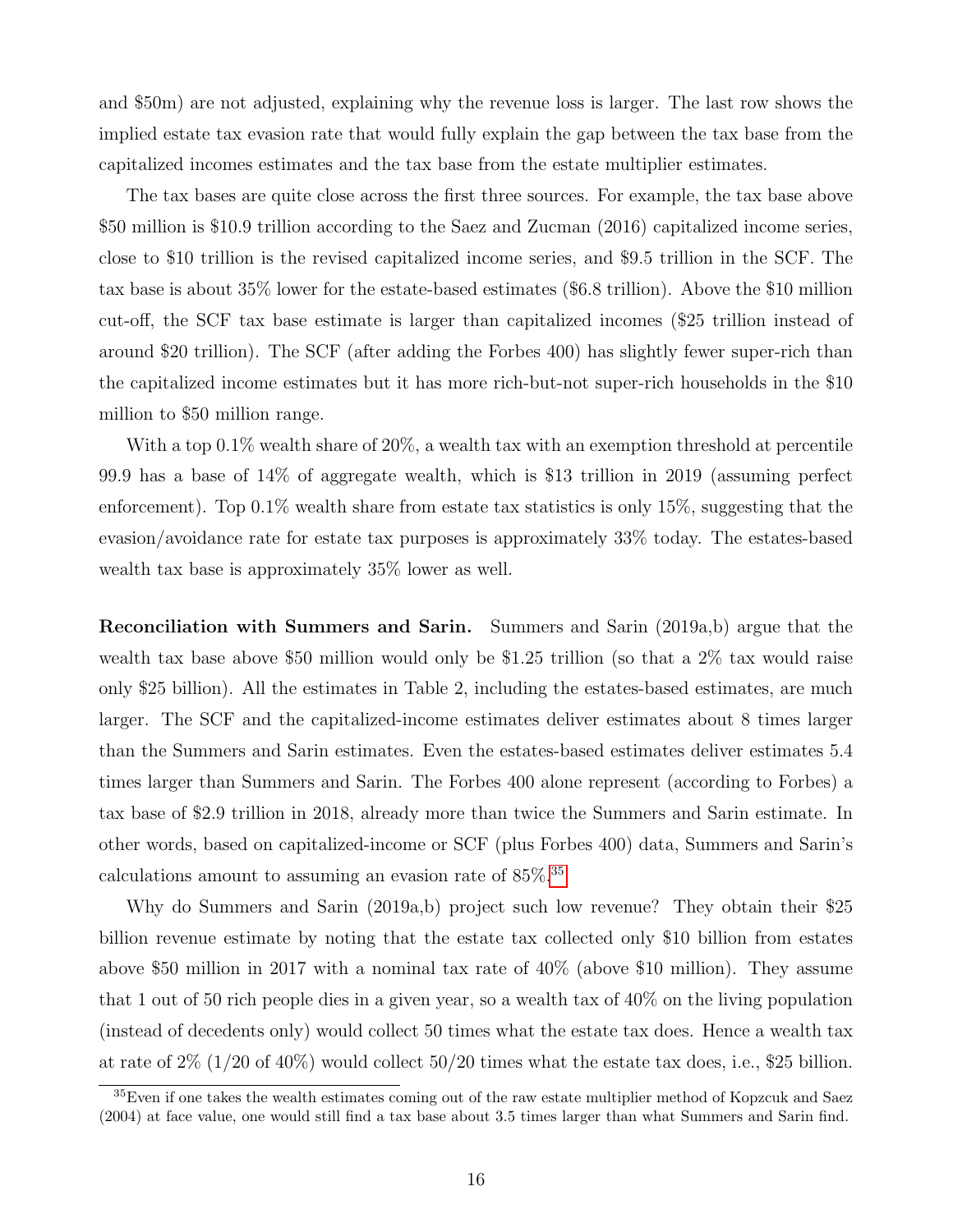The Summers and Sarin methodology under-estimates the revenue potential of a wealth tax for two main reasons. First, taxable estates are only one third of the net worth of decedents, due to the full exemption of spousal and charitable bequests.<sup>[36](#page-2-0)</sup> But such deductions would not apply for an annual wealth tax, which means that the Summers and Sarin estimate need to be multiplied by a factor of three. Second, Summers and Sarin assume that 1 out of 50 rich people dies in a given year. This multiplier of 50 approximately corresponds to the mortality rate used in Kopczuk and Saez (2004). But we have seen that the mortality rate of the rich is lower than this by a factor 1.9. Using the correct multiplier would further increase the Summers and Sarin estimate by about 90%. Combining these two corrections increases the Summers-Sarin revenue projection by a factor of 5.7 ( $3 \times 1.9$ ). This is enough to approximately reconcile the Summers and Sarin revenue estimate with our estimate based on estates tax data in Table 2.[37](#page-2-0)

## 3 Role in Overall Tax Progressivity

#### 3.1 Tax Progressivity

Wealth taxes are very progressive, because net wealth is more concentrated than income. Wealth taxes are more progressive than property taxes, because property taxes are only levied on real estate, which is more equitably distributed than net wealth (Saez and Zucman, 2016). Wealth taxes also more closely track ability to pay than property taxes because they allow people to deduct debts. The progressivity of a wealth tax depends on how high the exemption threshold is and on whether a graduated rate schedule is applied among taxpayers.

Saez and Zucman (2019) estimate effective tax rates (including all taxes at the federal, state, and local levels) by income groups. We can use our data on the joint distribution of income and wealth (Piketty, Saez, and Zucman 2018) to estimate the effect of the wealth tax on the overall progressivity of the current US tax system.

Tax rate on the top 400. One justification for a wealth tax is to increase the effective tax rate on the very wealthiest Americans who may not realize much income and hence may pay low effective tax rates today. The top of the Forbes 400 list includes founders-owners of large

<sup>36</sup>For estate filed in 2017, total deductions are 67.9% of the net estate for gross estates above \$50 millions. Out of the 67.9%, 40 points come from the spousal bequest deduction and 20 points from charitable bequests (online at <https://www.irs.gov/statistics/soi-tax-stats-estate-tax-statistics-filing-year-table-1>).

<sup>&</sup>lt;sup>37</sup>There are other smaller differences. Summers and Sarin implicitly score a wealth tax on individual (not family) wealth above \$50 million, which mechanically reduces the base by about a quarter according to SCF data for 2016. Conversely, the estate tax applies starting at a lower threshold of \$10 million so there is an infra-marginal tax below \$50 million that should not be counted.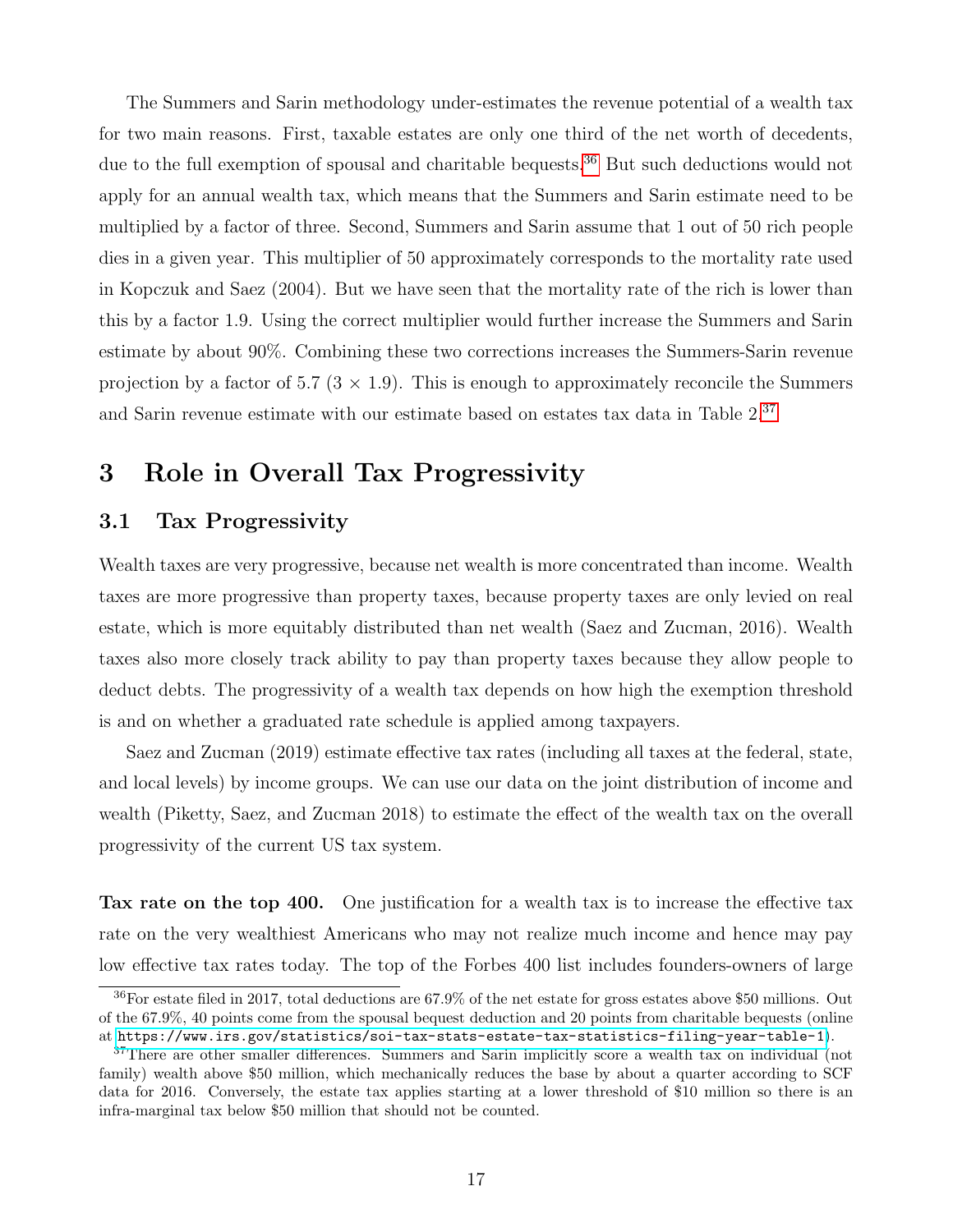companies (Jeff Bezos with Amazon, Bill Gates with Microsoft, Warren Buffett with Berkshire Hathaway, Mark Zuckerberg with Facebook). Of these four companies, only one (Microsoft) pays dividends. For as long as Bezos, Buffett, and Zuckerberg do not sell their stock, their realized income is going to be minuscule relative to their wealth and true economic income. For example, Buffett disclosed that his fiscal income–defined as adjusted gross income reported on his individual income tax return–has been in the tens of millions while. Since his wealth is in the tens of billions, the realized return on his wealth is of the order of  $0.1\%$ .<sup>[38](#page-2-0)</sup> Bezos', Buffett's, Zuckerberg's, and Gates' companies are also multinational companies which can book a substantial share of their profits in tax havens to reduce their corporate income tax (Zucman, 2014).

How much the top 400 wealthiest Americans report in fiscal income—and hence pay in income taxes—is a central question for the desirability of a wealth tax. Absent direct evidence on the income taxes paid by the Forbes 400, we need to triangulate using various sources. We use three sources which turn out to provide consistent results. Table 3 summarizes the computations.

First, the IRS provides statistics on linked estate and income tax data. Bourne et al. (2018) study the link between wealth on the estate tax return for 2007 decedents and fiscal income over the last 5 years preceding death (2002-2006). In the highest \$100 million and above wealth category they consider, reported capital income (averaged in 2002-2006 and expressed in 2007 dollars) is 3.0% of 2007 wealth (their Figure 4). In national and financial accounts, the ratio of aggregate capital income in 2002-2006 to aggregate wealth in 2007 is 5.9%. This suggests that reported capital income of the wealthiest decedents is only 51% of their true income (assuming conservatively that the wealthy obtain a return on their wealth equal to the aggregate return). One objection is that the wealthy may avoid realizing capital gains toward the end of their life, since unrealized capital gains benefit from the step-up of basis at death but Bourne et al. (2018) show that realized capital gains are very large in their sample, on average 45% of capital income (their Figure 2).

Second, the SCF provides information on the joint distribution of wealth in year  $t$  and fiscal income in  $t - 1$ . In 2016, the ratio of fiscal income to wealth was 3.21% for the top 0.001% wealthiest Americans (wealth above \$650 million, 86 records in the public SCF) and 3.20% for the top 0.01% (wealth above \$190 million, 465 records). This 3.2% rate of return is only

<sup>38</sup>Buffett's fiscal income was \$63 million in 2010 when his wealth was \$45 billion and \$12 million in 2015 when his wealth was \$65 billion. Some billionaires do report substantial incomes (relative to wealth). In August 2019 Tom Steyer disclosed that he reported \$1.2 billion in income over nine years (2009-2017) when his Forbes 400 wealth in 2018 is estimated at \$1.6 billion.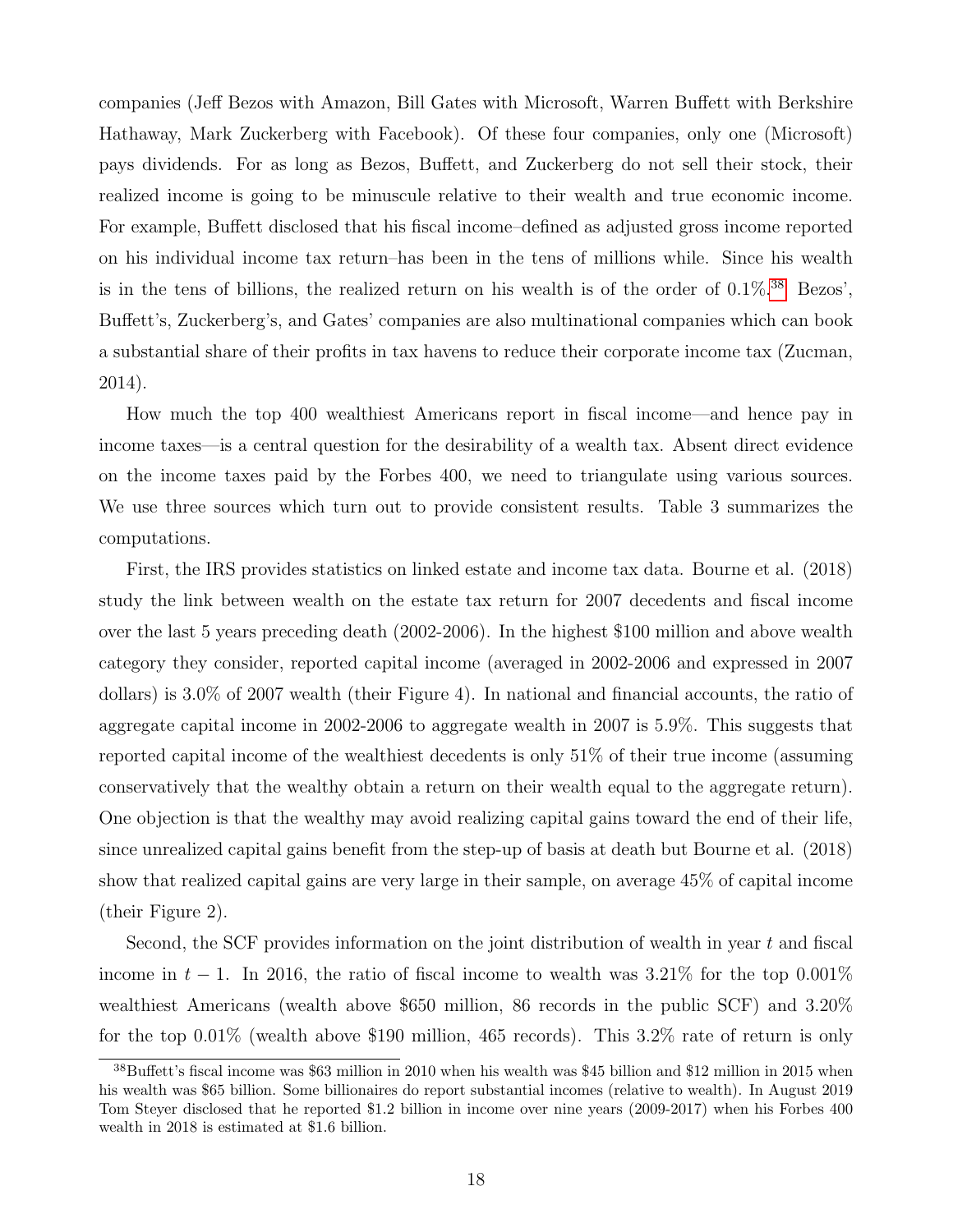50% of the 6.4% aggregate capital-income-to-wealth ratio in 2016. Earlier waves of the SCF provide similar results, which is re-assuring given the small sample sizes. These SCF results are very similar to the IRS linked-estate-and-income-tax results, and not subject to the issue that realized capital income might be particularly low just before death.

Third, the IRS provides statistics on the top 400 highest earners, a group we call the IRS top 400. In 2014, the latest year available, the IRS top 400 had an average fiscal income of \$317 million. The Forbes 400 wealthiest have by definition less fiscal income than this on average. How much less? To address this question, we relate the fiscal income of top income earners to the fiscal income of top wealth holders in the SCF. In the 2016 SCF, the top 0.001% earners (sample of 64) reported fiscal incomes that were 6.7% of the wealth of the top 0.001% wealth holders. This is approximately twice the income of the top 0.001\% wealth holders mentioned above. Averaged across all SCF years from 1998 to 2016, this ratio is 2.3 on average.<sup>[39](#page-2-0)</sup> This result shows that there is indeed substantial re-ranking in wealth vs. reported income. Based on this finding, we estimate that the Forbes 400 wealthiest Americans have a reported income of \$158 million (\$317 million divided by the ratio of 2). In 2014, the average wealth of the Forbes 400 was \$5.725 billion. So the fiscal income of the Forbes 400 was 2.77% of their wealth, which is only 41% of the 6.77% economy-wide return on wealth in 2014. If we make the conservative assumption that the return on wealth for the Forbes 400 is the same as the economy-wide return, fiscal income for the Forbes [40](#page-2-0)0 is only  $40\%$  of their true economic income.<sup>40</sup>

In sum, using three different sources and methodologies, we find that top wealth holders have a fiscal income that is slightly less than half of their true economic income (defined as wealth times the average macroeconomic return to wealth). In what follows, we assume that the Forbes 400 have a ratio of fiscal income to true economic income of 45% (population-wide, this ratio is around  $70\%$ ).<sup>[41](#page-2-0)</sup> The super wealthy do not realize as much income as the average person, but on average they realize substantially more than what Warren Buffett disclosed. Naturally, our 45% estimate based on triangulating the best available sources could be refined in future work. $^{42}$  $^{42}$  $^{42}$ 

<sup>39</sup>For the top 0.01% (instead of top 0.001%), this ratio is also 2.0 on average from 1998 to 2016.

<sup>40</sup>Similar estimates would be obtained for other years using the same methodology.

<sup>41</sup>In the Piketty, Saez and Zucman (2018) micro-files, the ratio is about 65% for the top 400 in recent years. It is too high because wealth is imputed based on realized fiscal income. We plan to address this issue in future research.

<sup>&</sup>lt;sup>42</sup>For example, linking the Forbes 400 to income tax data would allow for a direct estimation of the fiscal income of the 400 richest. Similar linking for research purposes has already been done in the context of estate tax data by Raub, Johnson, and Newcomb (2010). A well enforced wealth tax would be an even better source to study this question in depth.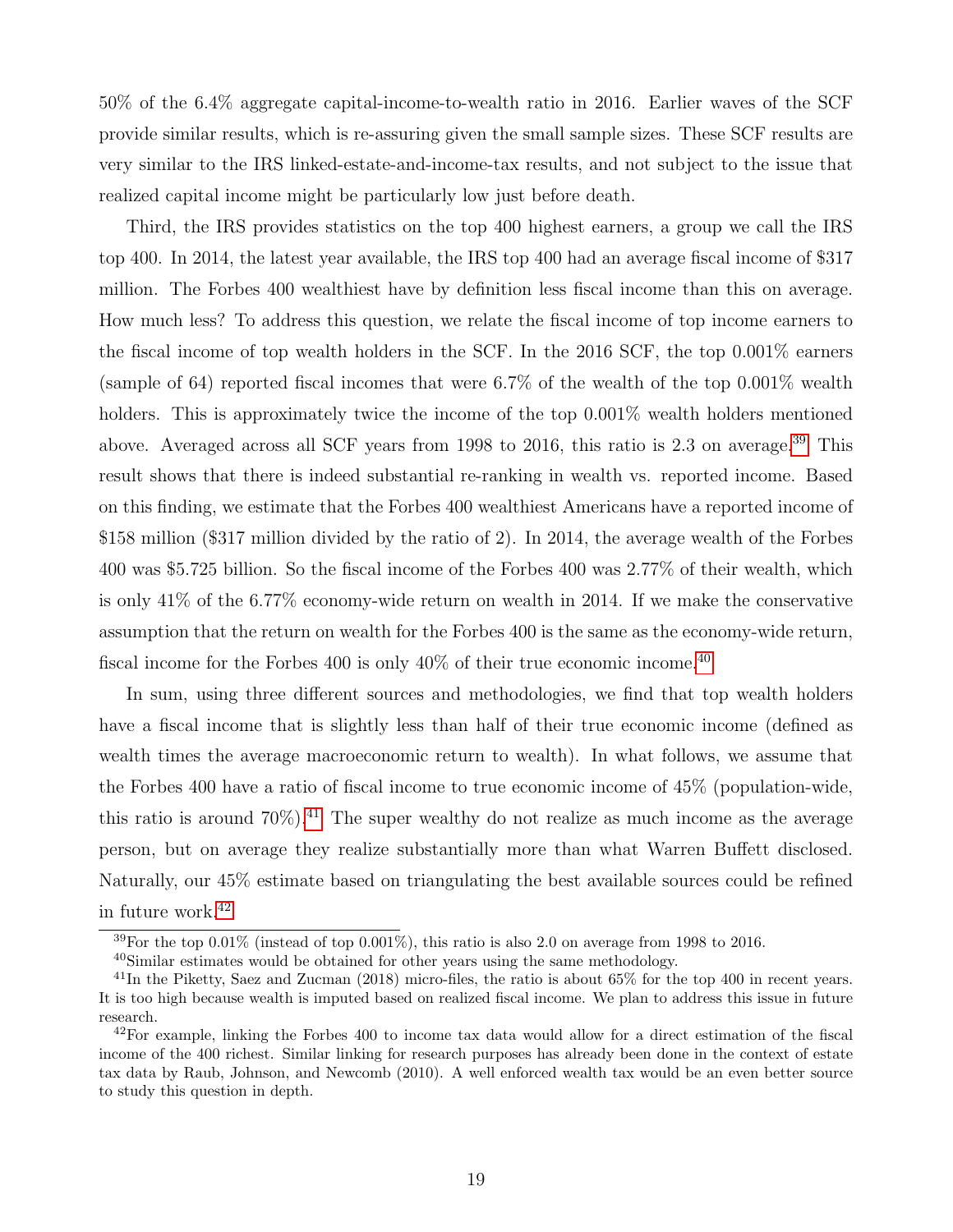Effects of wealth taxation on overall tax progressivity. Figure [4](#page-64-0) depicts the average tax rate by income groups in 2018, the year following the passage of the Tax Cuts and Jobs Act. All federal, state, and local taxes are included. Taxes are expressed as a fraction of pre-tax income, a comprehensive measure of income before governments taxes and transfers (other than Social Security) that adds up to total national income (Piketty, Saez, and Zucman, 2018). P0-10 denotes the bottom 10% of adults, P10-20 the next 10%, etc. The economy-wide average tax rate is 28%. Tax rates in the bottom seven deciles are slightly lower than average (25% instead of 28%). Tax rates between percentiles 80 and 99.9 are very slightly higher than average (around 29%). The tax rate peaks at 33% for P99.9-99.99 (i.e., the bottom 90% of the top 0.1%). The tax rate then falls above P99.99 and is lowest for the top 400 at 23%. Taking all taxes together, the US tax system looks like a giant flat tax with similar tax rates across income groups but with lower tax rates for billionaires.

A wealth tax such as the one proposed by Elizabeth Warren would have a large impact on progressivity within the top 0.1%. To illustrate this point, we use the capitalized-income wealth estimates and assume that the wealthy would hide 15% of their wealth. The tax rate on the top 0.1% excluding the top 0.01% would increase modestly by 4 points. The tax rate in the top 0.01% would rise by 14 points. Among the top 400, the tax rate would double from 23% to 46%. A wealth tax with a high exemption threshold (\$50 million) and a marginal tax rate of 2% (3% above \$1 billion) would have a major impact on progressivity. It would restore tax progressivity at the top to levels last observed in 1980 (Saez and Zucman, 2019, Chapter 7).

#### 3.2 Alternatives

Several alternatives to increase tax progressivity have been proposed (see, e.g., Batcheler and Kamin, 2019 for a recent detailed discussion).

Taxing realized capital gains better. There is a widespread recognition that capital gains are not taxed systematically. The step-up of basis at death is the largest and most inefficient loophole (charitable giving of appreciated property is another one). Conversely, the fact that price inflation is not taken into account when computing realized gains adds a "wealth tax" rate layer (equal to the rate of inflation times the tax rate on realized gains). But it is a capricious wealth tax that varies with the inflation rate and hits only gains eventually realized. Most economists agree that closing the step-up of basis loophole and adjusting gains for inflation would be a good idea. This would make the tax base less elastic (as everybody eventually dies or disposes of assets) allowing to increase the tax rate on capital gains and possibly align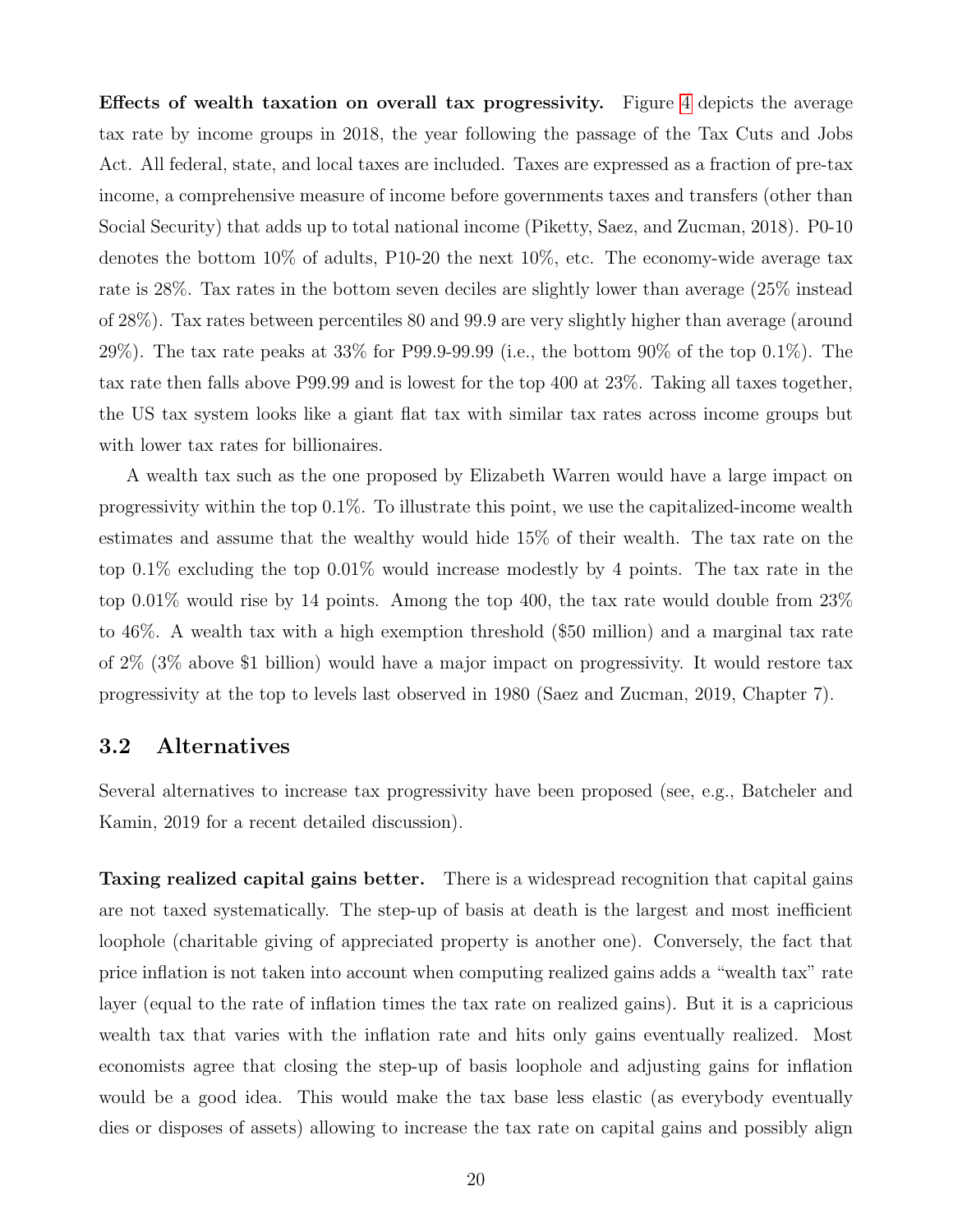them to ordinary tax rates. The key remaining issue would be that the tax might come with substantial delay for very wealthy individuals who are still fairly young and do not need to sell their stocks (e.g. Mark Zuckerberg).

Taxing capital gains on accrual. One solution to remedy the delayed realization problem is to tax capital gains on accrual (or mark-to-market taxation).<sup>[43](#page-2-0)</sup> The main difficulty is that there is a lot of year-to-year fluctuation in assets prices.<sup>[44](#page-2-0)</sup> An appreciation of  $20\%$  (which is not uncommon) taxed at 40% could amount of a very large wealth tax of 8%. The tax would be particularly heavy on entrepreneurs. For example, Zuckerberg has had a 40% annual growth in wealth since 2008, a mark-to-market tax at 40% would amount to a 16% annual wealth tax. Taxing capital gains on accrual means a heavy tax on entrepreneurs growing a successful business and building up wealth. In contrast, the wealthy rentier or heir who is invested in bonds or mature stock might not be taxed much. This is in contrast with a wealth tax which is based solely on wealth and not returns.[45](#page-2-0)

Merging wealth taxation and capital gains taxation. Taxing realized capital gains only means that the tax is delayed. Taxing capital gains on accrual means capricious taxation based on the ups and downs of volatile financial markets. An intermediary solution would be to keep track of unrealized capital gains and have a pre-paid withholding tax kick in whenever such unrealized gains exceed some amount. For example, unrealized real capital gains above \$1 million, would face a recurring annual tax of 2% but the tax would be credited back when capital gains are realized. The withholding tax could be made progressive with higher tax rates on very large amounts of unrealized gains.[46](#page-2-0) Such a tax would ensure more timely payment and as it is a withholding tax, the issue of imperfect or imprecise valuation is not as critical. In practice, such a withholding tax on unrealized capital gains would look quite similar to a wealth tax (except that the withholding tax is refundable upon realization and does not hit

<sup>43</sup>See Weisbach (1999) for a detailed proposal.

<sup>44</sup>For hard to value assets, such as private equity, generally, the mark-to-market tax is applied only when the asset is sold retrospectively. The tax can be computed as if a tax had been owed each year, what is called "retrospective taxation" an idea originally proposed by Auerbach (1991) (see Batcheler and Kamin, 2019 for a recent discussion).

<sup>45</sup>Some assets such as gold in a safe, or unused real estate or land for example do not generate economic returns. A wealth tax could actually be an impetus for individuals to use their wealth more efficiently and obtain better returns. Gold can be put to use as jewelry, real estate can be rented, land can be farmed, etc. The economic advantage of the wealth tax (relative to the income tax) is that it does not tax the generation of income, and hence gives better incentives for people to use their wealth efficiently, a point made by Maurice Allais in the 1940s (see Allais, 1977). See Guvenen et al. 2017 for a recent economic model along these lines

<sup>&</sup>lt;sup>46</sup>And the tax would apply only if cumulative tax paid is below the tax owed upon realization of all gains.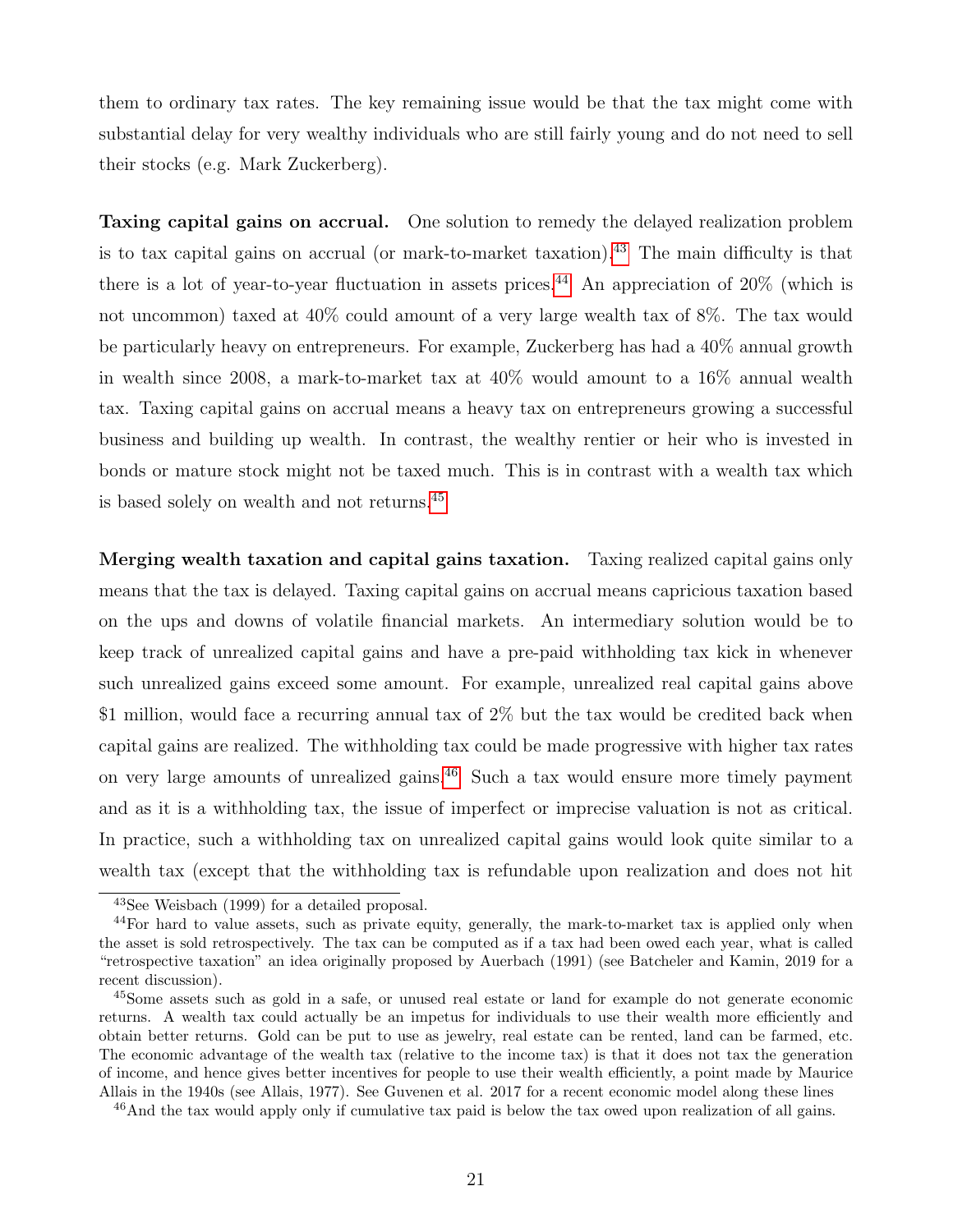large wealth holdings with no unrealized gains).<sup>[47](#page-2-0)</sup>

The wealth tax as a minimum tax on income. If the primary goal of the wealth tax is to correct the regressivity at the very top (due to low income realization relative to true economic income), the wealth tax could be set as a minimum income tax that kicks in only when the wealth tax is larger than the income tax. Colombia has had such a system where the income tax is based on the maximum of reported income and presumptive income defined as 3% of wealth (Londono-Velez and Avila, 2019). The advantage of this system is that such a wealth tax would clearly be constitutional.[48](#page-2-0)

## <span id="page-24-0"></span>4 Tax Enforcement

#### 4.1 Tax Avoidance and Evasion

A natural starting point to think about tax avoidance is the experience of the many countries that implement or have implemented a wealth tax.

Overall responses. A number of studies estimate the response of reported wealth to a change in the wealth tax rate. Note that such estimates do not directly tell us how much tax avoidance or evasion there is overall but rather look at how changes in the tax rate affect the level of wealth reported. Short run responses likely capture tax avoidance/evasion (as real responses are expected to take longer).

Bunching studies. A wealth tax above a given threshold creates incentives to report (or reduce) wealth to just below the threshold to avoid the tax. Hence, there should be bunching in the distribution of wealth at the exemption threshold. The amount of bunching is proportional to the size of the behavioral response and can be used to recover the elasticity of reported wealth with respect to the tax rate (see Kleven 2016 for a survey of this bunching methodology). Seim (2017) finds clear evidence of bunching at the exemption threshold for the Swedish wealth tax. This implies that there is a behavioral response to the wealth tax but it is quantitatively small: a 1% marginal wealth tax rate reduces reported wealth by .2% only. The response comes from self-reported assets suggesting that it is driven by avoidance/evasion rather than real response. Jakobsen et al. (2019) also use a bunching design in the case of the Danish wealth tax and find

<sup>&</sup>lt;sup>47</sup>Such a tax could also be integrated with the estate tax by making it creditable for estate tax purposes as well so that it also represents a pre-payment on the estate tax that comes late by definition.

<sup>&</sup>lt;sup>48</sup>The constitutionality of a straight wealth tax is debated among legal scholars and hence would effectively depend on the make-up of supreme court (see e.g. Ackerman 1999).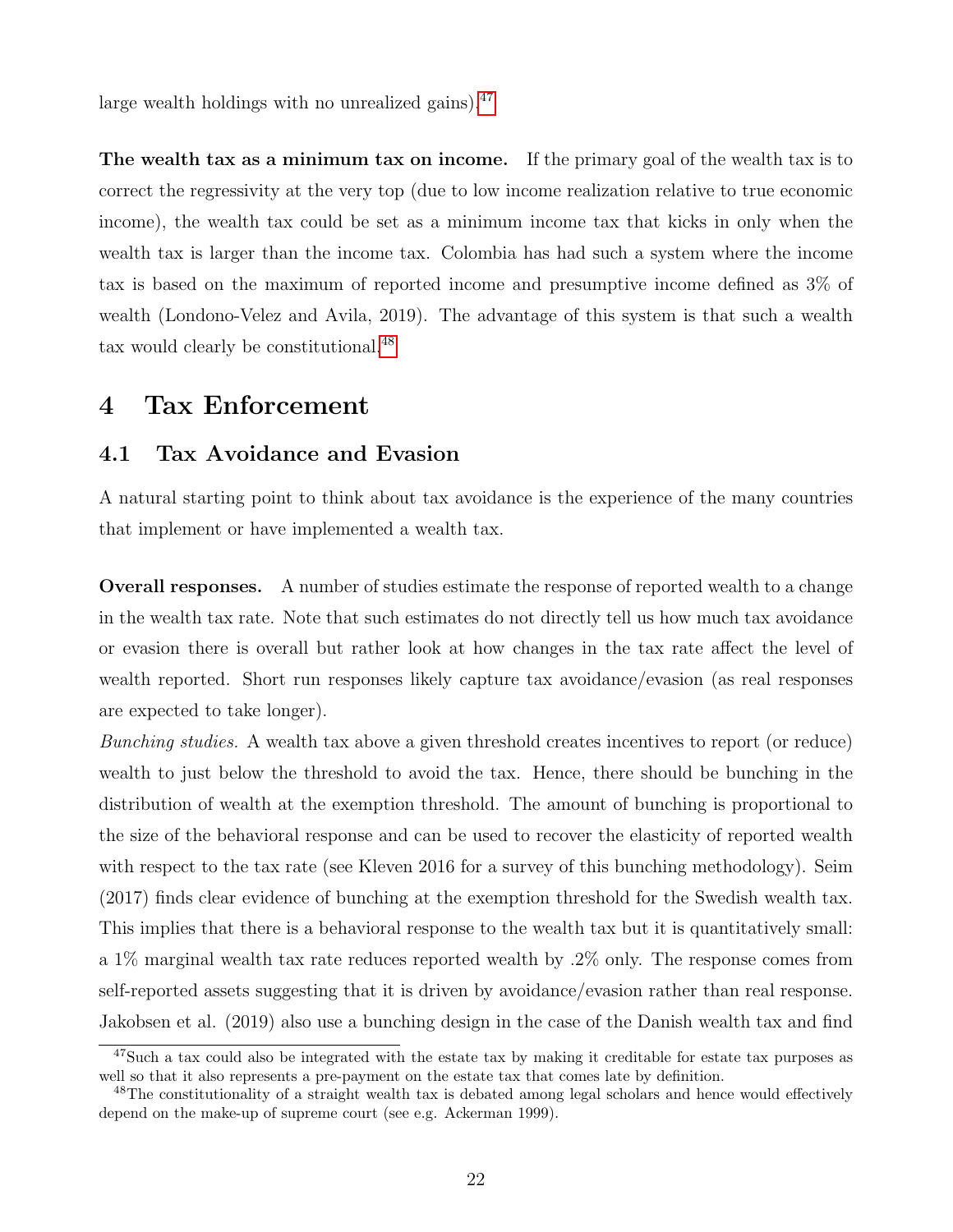even smaller elasticities. Londono-Velez and Avila (2017) using again bunching methods, find a larger avoidance/evasion responses: a 1% marginal wealth tax rate reduces reported wealth by about 2-3% in the context of Colombia where third party reporting is much less developed than in Sweden. In both cases, the bunching methodology provides very compelling evidence of behavioral responses but perhaps not its full magnitude. If many filers ignore the exact details of the tax system but still respond to the overall tax, the total response could be much larger.<sup>[49](#page-2-0)</sup>  $Diff-in-diff studies$ . In Denmark where third-party reporting is extensive, Jakobsen et al. (2019) use a difference-in-difference approach as well and find estimates substantially larger than their bunching estimates. In particular, they find a growing effect of wealth taxes on reported wealth (possibly through a combination of avoidance and real responses). In Switzerland, where there is no third-party reporting of financial wealth (due to bank secrecy), Brulhart et al. (2016) find very large responses to wealth taxation: a 1% wealth tax lowers reported wealth by 23-34%. This extremely large estimate is extrapolated from very small variations in wealth tax rates over time and across Swiss cantons and hence is possibly not as compellingly identified as the other estimates based on larger variations in the wealth tax rate.

Let us now turn to responses along specific dimensions.

Exploiting asset exemptions. Wealthy taxpayers can take advantage of asset exemptions to avoid the wealth tax. Alvaredo and Saez (2009) provide a striking illustration in the case of the Spanish wealth tax which exempted closely held stock when the business owner is substantially involved in the management and owns at least 15% of the company stock (but such exempted stock remained reportable). In 1994, the first year the exemption was introduced, exempted stock represented only about 15% of total closely held stock reported by the top 0.01% wealth holders. By 2002, the fraction had grown to 77%. The 10 year long time series from 1993 to 2002 shows stability in the value of taxable plus tax exempt closely held stock among top wealth holders implying that the behavioral response comes from shifting from taxable to non-taxable closely held stock rather than a supply side effect of more business activity (Figure 10, p. 1159). This example shows that exempting assets can seriously undermine the wealth tax.

Hiding assets abroad. Wealthy individuals can try to hide assets abroad to evade income and wealth taxes. Zucman (2013, 2015) and Alstadsæter, Johannesen, and Zucman (2018) provide evidence on the amount of wealth held in tax havens for each country in aggregate.

<sup>49</sup>This issue affects bunching studies in income tax contexts as well as discussed in Kleven 2016.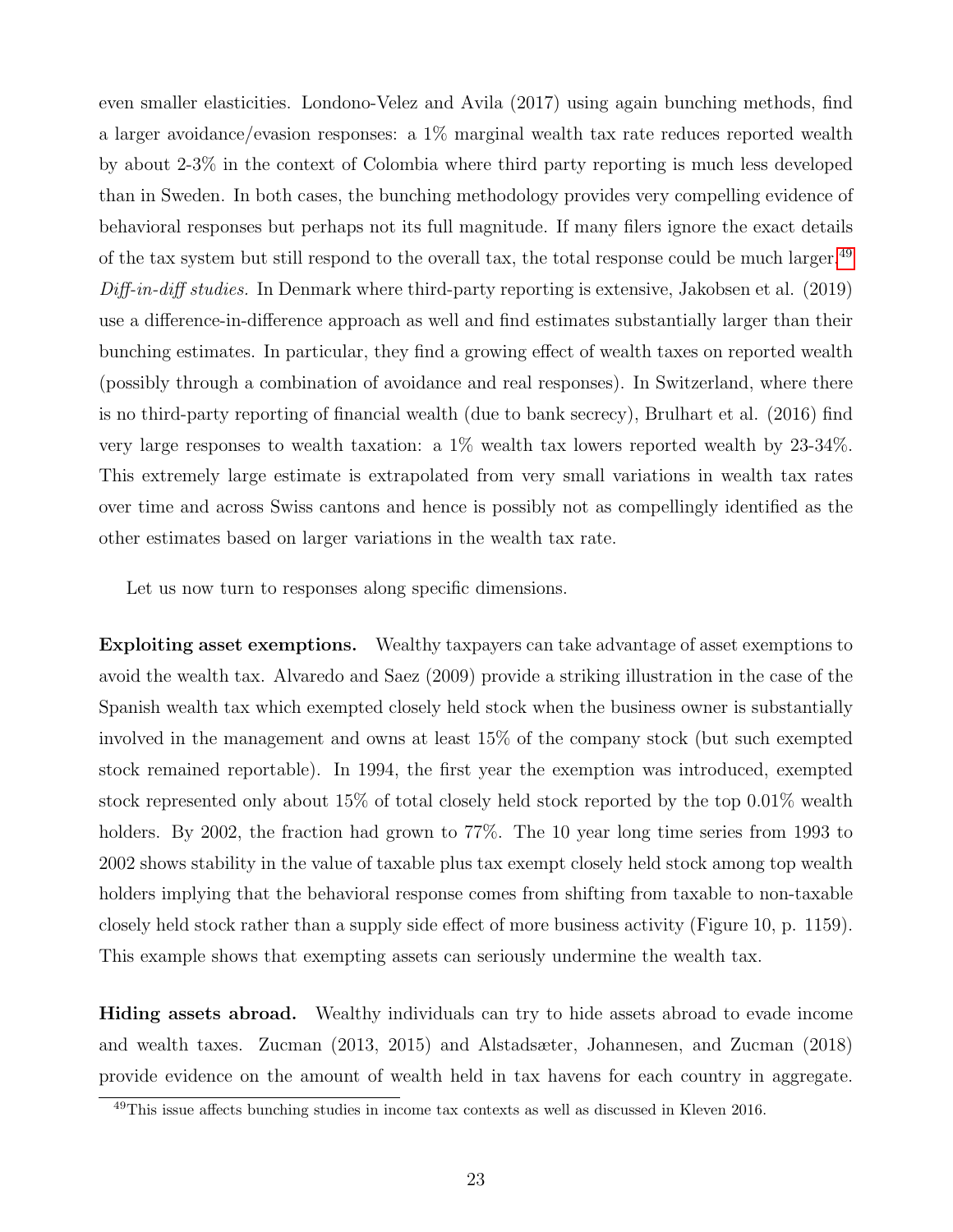They estimate that US residents hold about 9% of US national income in offshore wealth or about 2% of total US household wealth.

Recent evidence from customer lists leaked from offshore financial institutions matched to administrative wealth tax records (in Scandinavia and Colombia) shows that offshore tax evasion is highly concentrated among the rich. Alstadsæter, Johannesen, and Zucman (2019) show that about 75% of wealth hidden offshore is owned the top .1%. This implies high rates of tax evasion at the top: the 0.01 percent wealthiest households evade about 25 percent of their taxes through offshore tax evasion. London-Velez and Avila (2019) shows a rise in the use of offshore entities following the reintroduction of wealth taxation in Colombia. The use of offshore accounts is also extremely concentrated in Colombia. Interestingly, the Panama papers leak generated a 800% surge in the use of voluntary disclosure Amnesty scheme. All in all, 40% of individuals in the top .01% used the Amnesty scheme implying that offshore tax evasion is very high but also very responsive to policy enforcement.

Extrapolating these findings to the US would imply that out of the 2% of total US household wealth hidden in tax havens, about 1.5 points are owned the top .1% which would increase their wealth share from 20% to 21.5%.

Wealth concealment is a serious enforcement concern. However, just like for legal avoidance, illegal evasion depends on policies and can be reduced through proper enforcement. Key to reducing evasion are (i) the collection of comprehensive data; (ii) sanctions for the suppliers of tax evasion services (the countries and financial intermediaries that facilitate it); (iii) proper resources for auditing. In terms of data collection, the United States has taken an ambitious path forward with the 2010 Foreign Account Tax Compliance Act (FATCA) that requires all foreign financial institutions to identify and report their U.S. customers to the IRS.

Expatriation. Another way to avoid taxes is to expatriate. There is some evidence that residential decisions of the wealthy are sensitive to taxes on wealth. Moretti and Wilson (2019) show that the Forbes 400 residential decisions are sensitive to state level inheritance taxes (using as identification the repeal in 2004 of the federal estate tax credit for state inheritance taxes that made state level taxes relevant after 2004). Martinez (2017) shows, in the Swiss context, that a sharp decrease in the income tax progressivity in the canton of Obwalden in 2006 did increase the share of rich taxpayers in the canton by 20-30% relative to neighboring countries. There is a recent body of work showing that high earners, such as football players in the EU, innovators, or highly skilled workers residential decisions are sensitive to taxes (see Kleven et al. 2019 for a recent survey). However, in all cases where large responses are found, it is in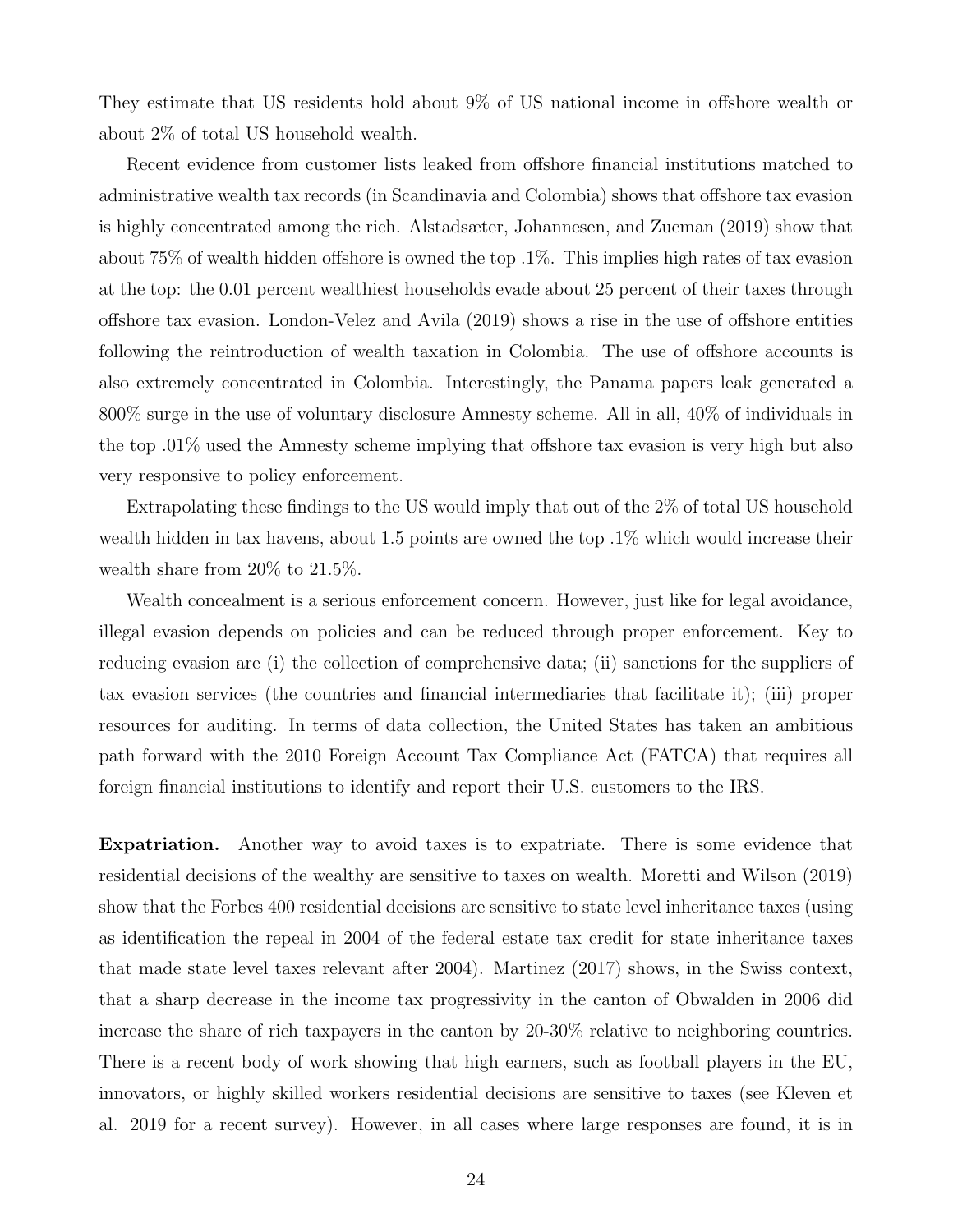situations where three conditions are met: (1) mobility is easy (such as across Swiss cantons or US states), (2) mobility is allowed (EU football players did not move much in response to tax differentials before teams were freely allowed to hire foreign players, Kleven et al. 2013), (3) mobility reduces taxes. These conditions may be affected by policy, especially the last one.

In particular, avoiding taxes through residential mobility is particularly difficult for U.S. citizens because it requires renouncing U.S. citizenship, since U.S. citizens living abroad are liable for U.S. taxes (with credits for foreign taxes paid). The United States also currently has an exit tax to deter expatriation with over \$2 million in net worth. Individuals renouncing their citizenship are required to pay income tax on all their unrealized capital gains. Building on the existing exit tax, Sen. Warren's proposal would introduce an exit tax of 40% of net worth which would greatly reduce incentives to expatriate for tax reasons. Therefore, the threat of expatriation is primarily a policy variable.

## 4.2 Why Have Wealth Taxes Been Abandoned in a Number of European Countries?

As pointed out in the recent study of progressive wealth taxation by the OECD (2018), 12 OECD countries (all of them in Europe) had progressive wealth taxes in 1990, but only 4 still had wealth taxes in 2017 (Switzerland, Spain, France, and Norway). As of 2019, four OECD countries levy a progressive wealth tax on individuals.<sup>[50](#page-2-0)</sup> The decline of wealth taxation abroad is one of main arguments used by skeptics in the US debate (see e.g., Summers and Sarin, 2019a, b). It is important to understand why wealth taxes have been repealed in a number of European countries.

Mobility. In the European public debate, the concern that the rich or their wealth will flee abroad is the most frequently used argument by opponents. For example, french President Macron transformed the french wealth tax in a real estate property tax in 2018, with the main argument being that real estate cannot move abroad while people or financial wealth can. The rich can evade the wealth tax by putting their wealth in offshore tax havens (e.g., Switzerland) which do not share information with foreign tax authorities. This is evasion as wealth taxes are based on the global wealth of residents regardless of the location of the assets or the financial institutions managing the assets. The rich can also avoid the wealth tax by moving their residence to foreign countries as wealth taxes are generally based on residence. These two issues

<sup>&</sup>lt;sup>50</sup>France has eliminated its progressive wealth tax (and replaced it by a real estate property tax) and Belgium has introduced a modest wealth tax.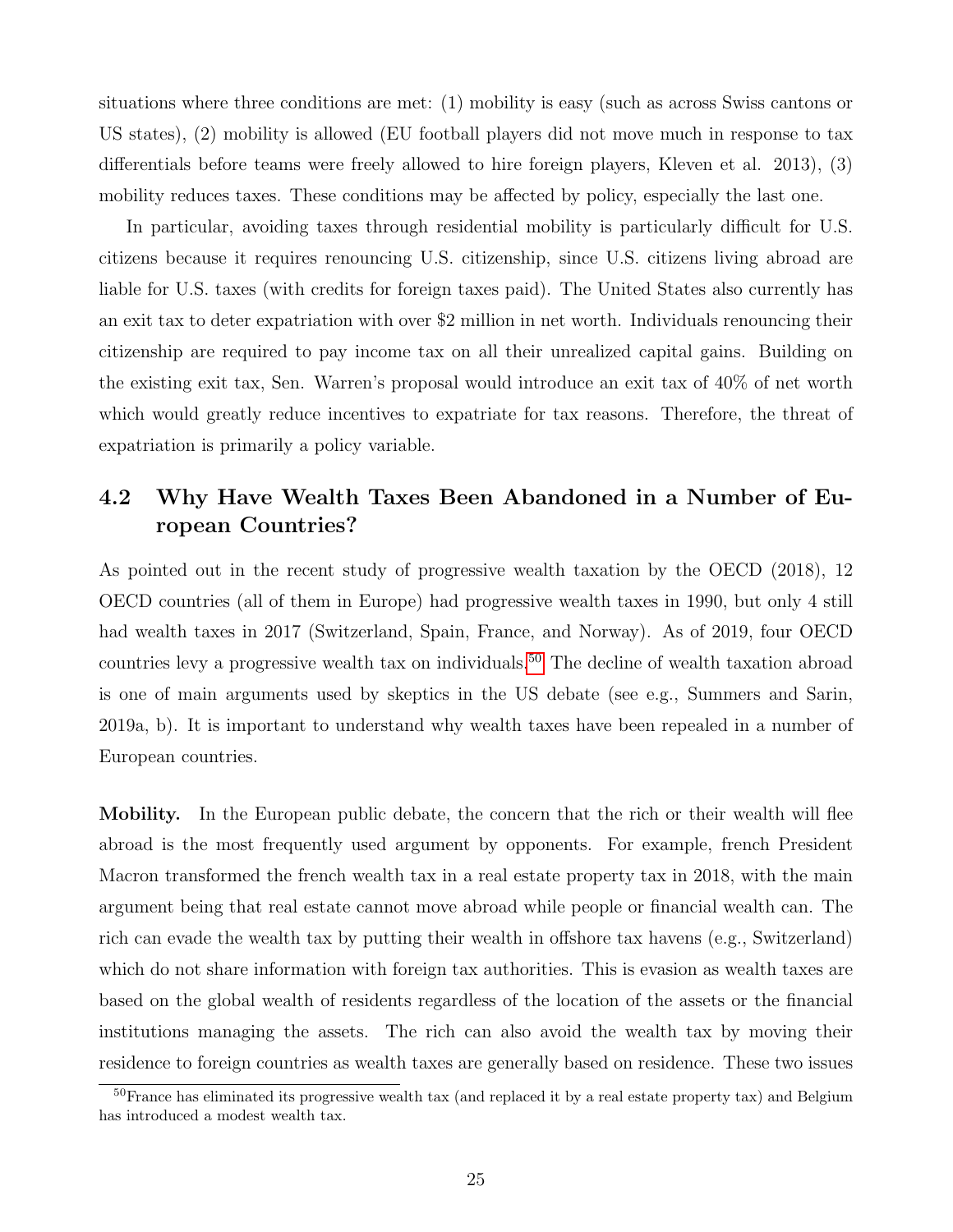are potentially serious in the European context. Alstadsæter, Johannesen, and Zucman (2019) document substantial tax evasion of the rich in Norway through offshore accounts. There is less evidence on the mobility of the wealthy but there is clear tax competition across EU countries which try to attract high earners or high wealth residents from other countries with special tax breaks. Most of these tax breaks are focused on high earners (see OECD 2011 for a description of such tax breaks) but some are focused on high wealth individuals. For example, Switzerland works out customized deals with wealthy individuals. Portugal and Italy provide income tax breaks for retirees (which is most valuable for high pension retirees).<sup>[51](#page-2-0)</sup>

In the public debate, mobility of the wealthy vs. mobility of their bank accounts vs. mobility of the capital they ultimately own is often confused. Because progressive wealth taxes are based on the worldwide wealth of individual residents, wealth taxes do not generate incentives to move capital abroad. Hiding wealth abroad does reduce taxes but this is tax evasion and in general the underlying assets (stocks and bonds) can be the same whether the wealth is held through offshore vs. domestic bank accounts.

However, the central point is that this "European context" is not a law of nature but results from policy choices (or non-choices). Other choices could lead to radically different outcomes in terms of tax evasion and tax competition.

First, EU efforts at curbing offshore tax evasion have been weak. As shown for example by Johannesen and Zucman (2014), half hearted tax enforcement efforts can be easily circumvented and end up having minimal effects on tax evasion. In contrast, the US has taken a bold step in the enforcement direction with FACTA in 2010 that imposes steep penalties on foreign financial institutions that fail to report accounts of US residents to the US tax authorities (see Zucman, 2015 for a detailed discussion). It is possible to curb offshore tax evasion because such evasion is done through large and sophisticated financial institutions that keep records and know the ultimate owners of the accounts (even if such accounts are held through offshore shell corporations to make it more difficult for tax authorities to link the accounts to owners). As the recent leaks from HSBC, UBS, and the Panama Papers, have shown, such financial institutions maintain the names of their clients. Such data can easily be linked to tax data (indeed this is what the recent research studies by Alstadsæter, Johannesen, and Zucman, 2019 and Londono-Velez and Avila 2019 have done). The multiplicity of leaks also shows that clients are at risk of seeing their accounts disclosed.

FATCA follows the route of policing directly foreign financial institutions but with the diffi-

<sup>51</sup>Since 2009, Portugal exempts foreign pensions from taxation. Starting in 2019 in Italy, new immigrants who receive foreign pensions benefit from a special low tax rate of 7% only for their first 6 years of residence in Italy.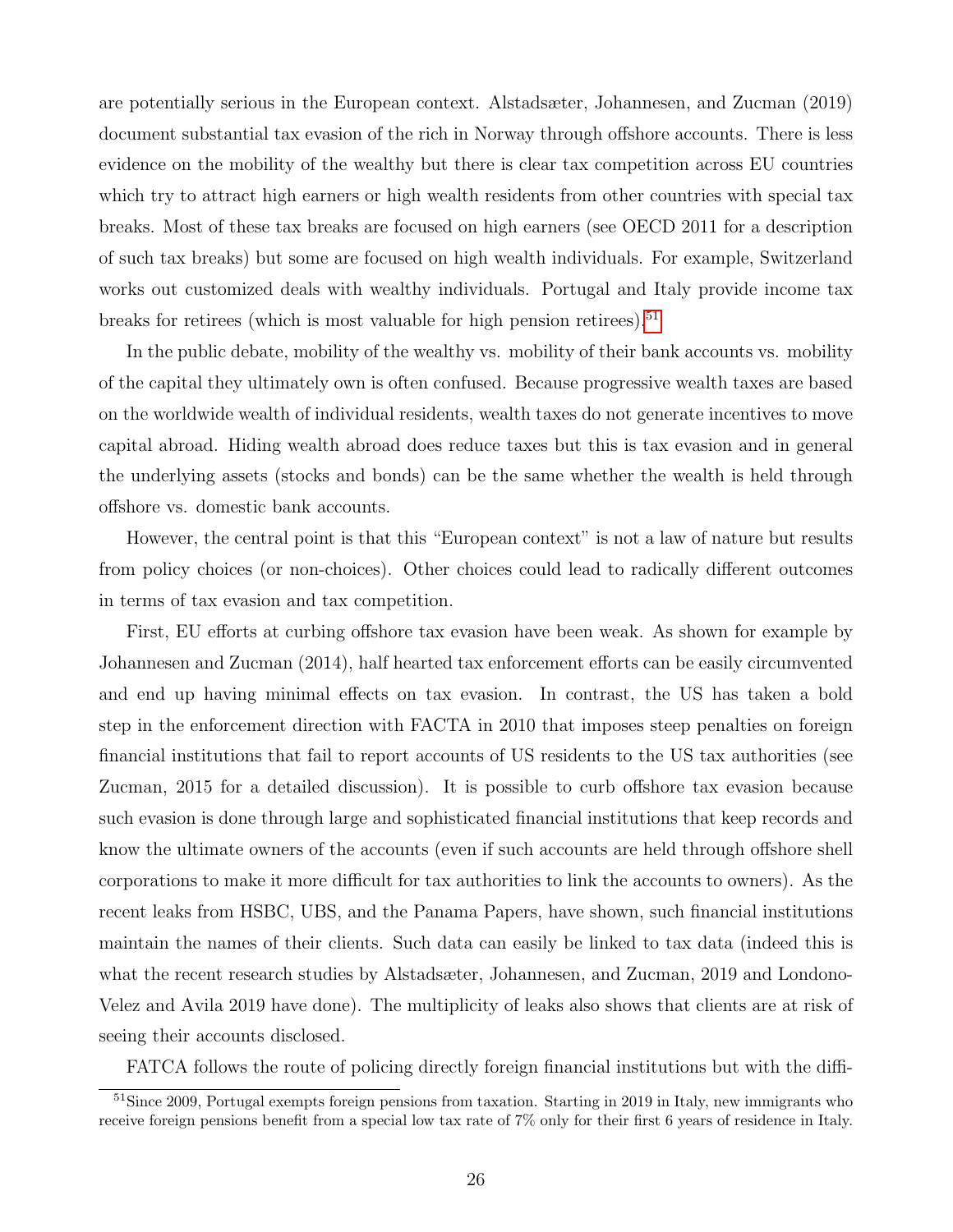culty that the US tax authorities have less power to audit effectively foreign financial institutions than home financial institutions. Another route is to get foreign governments to share the information they can collect from their financial institutions. The second route is best in the long-run but likely more difficult to establish as it requires international cooperation.<sup>[52](#page-2-0)</sup>

Second, how much residence decisions of the wealthy are affected by taxation is also heavily dependent on policy. The EU is organized to foster such tax competition. Individual income and wealth taxation depends solely on current residence. Hence, when France had a progressive wealth tax before 2018, moving from Paris to London would extinguish immediately progressive wealth tax liability (except for domestic real estate assets). The Macron reform keeps the wealth tax only on domestic real estate assets; this is an explicit surrender to tax competition. What is more, EU countries have schemes to lure away the high skill or the wealthy from their home countries by promising tax breaks to movers. Contrast this with US policy: US citizens remain liable for US income taxes for life and regardless of residence (but with full credit for foreign income taxes paid). The only way to escape the US income tax is to renounce US citizenship and even then, the US imposes a substantial exit tax. The exit tax, formally known as the expatriation tax, is essentially a tax on all unrealized capital gains upon expatriation. It applies to high income (incomes over \$160,000) or high wealth (wealth above \$2 million) expatriates. It applies to citizens who renounce citizenship and also to long-term residents who end their US resident tax status.[53](#page-2-0) The wealth tax proposal by Elizabeth Warren proposes to further strengthen the exit with a 40% wealth tax on expatriates' assets. Such exit taxes can effectively eliminate incentives to exit for tax reasons. While the EU and the US are the two polar opposites along this tax competition dimension, midway solutions are possible and probably preferable.<sup>[54](#page-2-0)</sup> For example, movers could remain tax liable in their country of origin (but with full foreign tax credit) for a certain number of years (for example 5 years). This would essentially negate the effects of special schemes set up to attract high income foreigners which are typically temporary.

While countries in the EU generally have bigger governments, more social spending, and more regulations than the United States, it is the reverse with the EU super-structure that actually promotes policies that constrain governments more than what is done in the United States: this is true for tax competition, but also for government deficits, and monetary policy.

<sup>&</sup>lt;sup>52</sup>At the level of the EU, it is almost impossible to make progress on this front as any change requires unanimous agreements of all EU countries some of which are net beneficiaries of lax enforcement.

<sup>53</sup>See <https://www.irs.gov/individuals/international-taxpayers/expatriation-tax> for a description of the expatriate tax regulations.

<sup>54</sup>The US system imposes a lifetime tax filing burden to US citizens who have lived abroad sometimes for decades and who might not be very rich.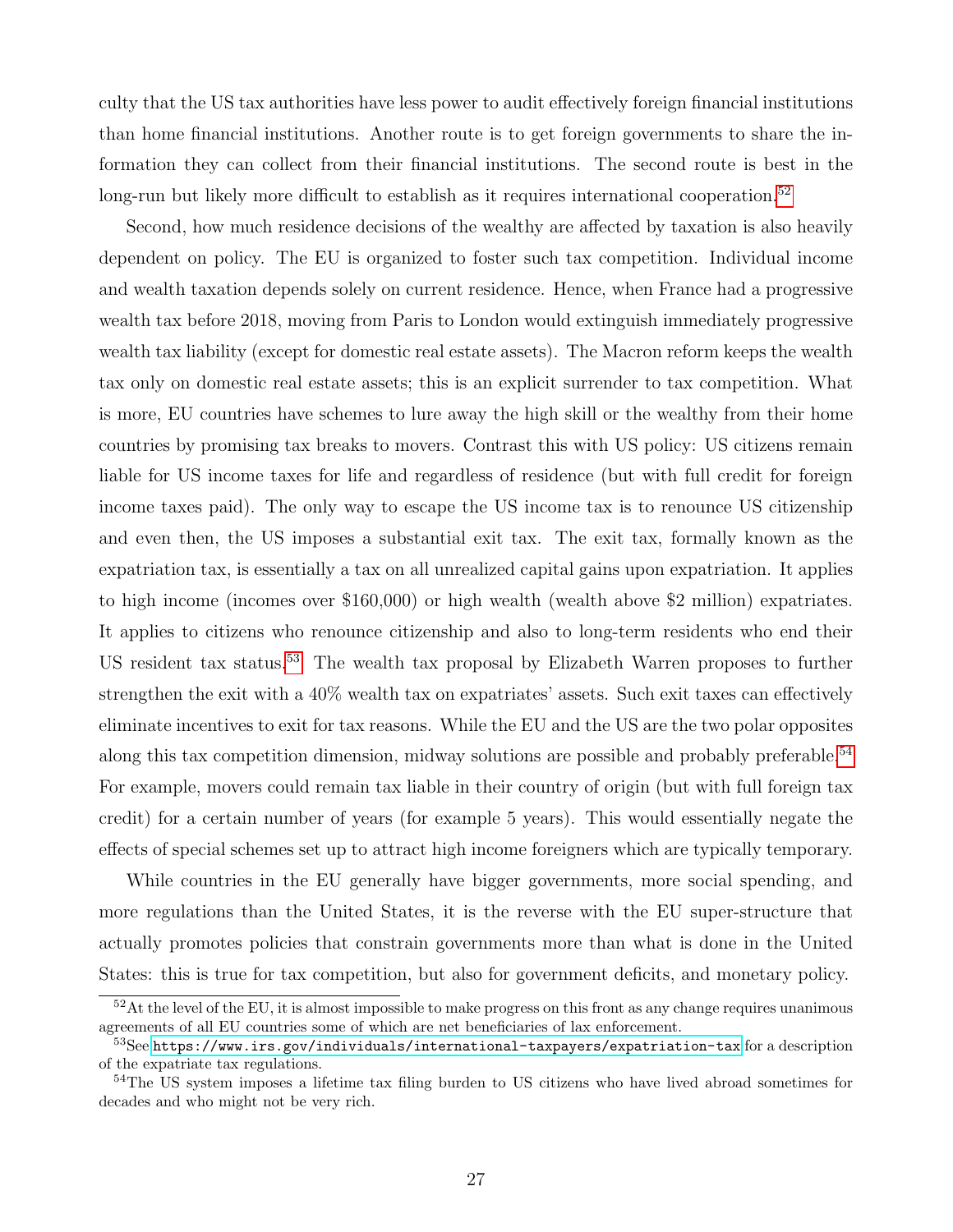Fairness. Opposition to the wealth tax also arises from a feeling of unfairness: "the wealth tax aggravates millionaires without bothering billionaires."[55](#page-2-0) Aggravated millionaires are taxpayers wealthy in illiquid assets (or at least wealthy enough to be above the exemption threshold) but poor in cash. As a result, such taxpayers feel the wealth tax as a heavy and unjust burden. In France, for example, some retired farmers on Ile de Ré living on a small pension but owning very valuable land, due to the real estate boom for secondary residences, became liable to the wealth tax. In Denmark, there were complaints that historical castles' owners were liable to the wealth tax but had no income to pay the tax. The United States does not have a progressive wealth tax but has a long experience with real estate property taxes. The property tax also generates strong opposition when rapid tax appreciation leads to increasing property tax bills hitting people on fixed incomes (such as retirees or widows) hard.<sup>[56](#page-2-0)</sup> A classical complaint against the US estate tax is also that it can force the sale of family businesses or farms that have high market value but no little liquid assets.

Obviously, to an economist, such complaints do not make sense as wealth is by definition marketable and credit markets are supposed to function well when there are collateral assets. But humans often do not behave as our standard perfectly rational economic model predicts: people may not want to sell family estates or businesses, or even borrow against them. Such "behavioral effects" have consequences and need to be taken into account for policy making.

Indeed, in practice, stories of "aggravated millionaires" can fuel successful lobbying against wealth taxation. This leads to three types of reforms of the wealth tax that undermine the integrity of the wealth tax.

Limitations based on fiscal income. First, a number of countries have introduced tax limitations whereby the sum of the wealth tax and the income tax cannot exceed a certain percent to total fiscal income. As we discussed above, this precisely defeats the main purpose of the wealth tax as the ultra rich can find ways to report very low fiscal income relative to their true wealth or true income. As a result, this type of tax limitation ends up exempting billionaires.

Base erosion. Second, special treatment is introduced for assets more likely to be illiquid such as real estate assets and business assets. For example, the French and Spanish wealth taxes exempted business assets when the owner is substantially involved in the business. As mentioned above, when Spain exempted business assets from its wealth tax in 1994, top wealth holders

<sup>55</sup>This statement was made by Dominique Strauss-Kahn in 1997 when he was Minister for Economics, Finance and Industry in the French center-left government of Lionel Jospin: "l'impôt sur la fortune embête les millionnaires sans gêner les milliardaires".

<sup>&</sup>lt;sup>56</sup>Wong (2019) shows that indeed property tax increases following re-appraisals increase financial hardship measures such as delinquencies on mortgages.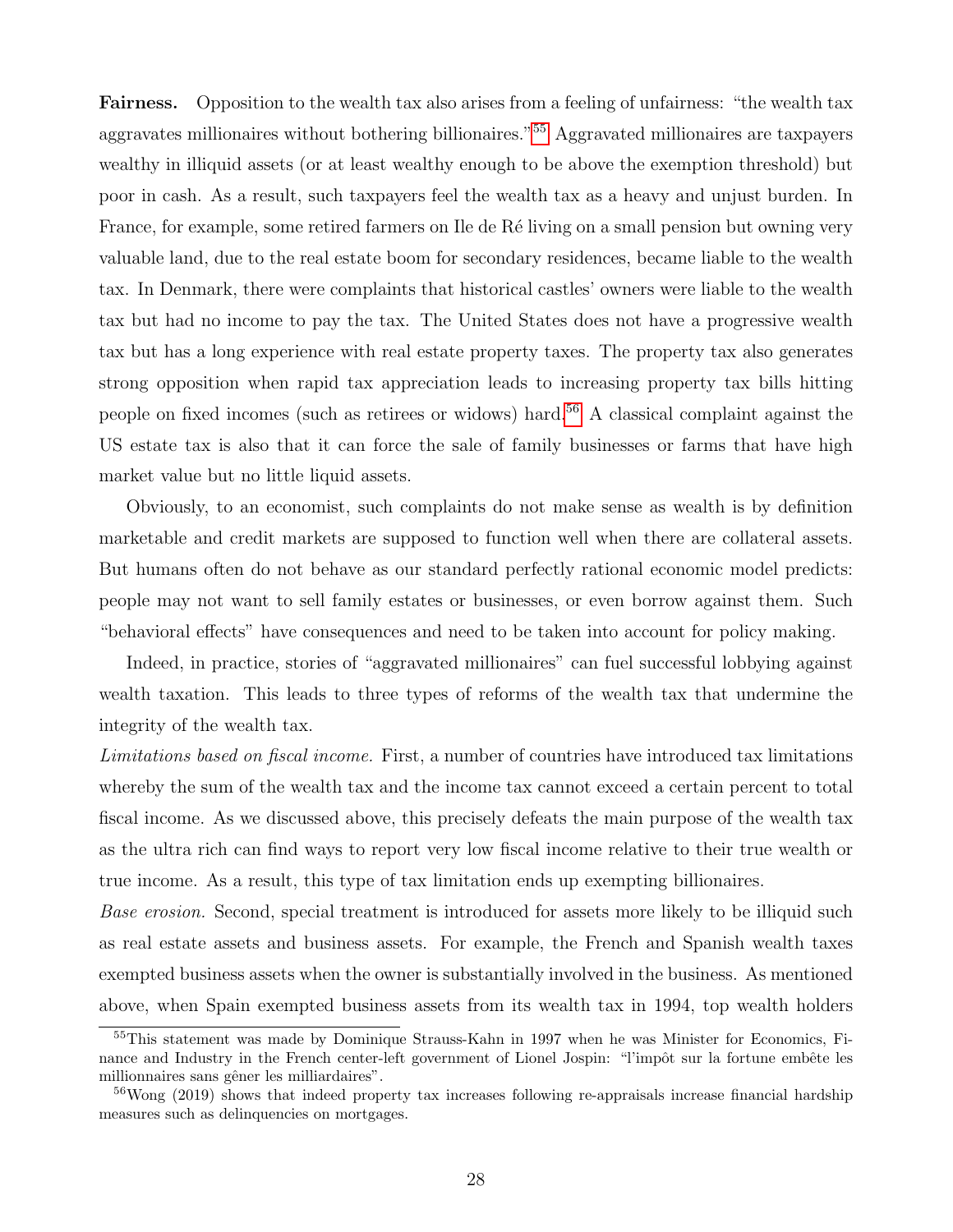were able to increase sharply the fraction of wealth held in the form of business assets, creating both efficiency costs and reducing the tax progressivity (Alvaredo and Saez, 2009). In France, the very richest taxpayers were typically able to incorporate and deduct such assets from wealth taxation. In the case of wealth taxation, exempting some asset classes is particularly damaging as marketable wealth can by definition be traded and hence converted into tax exempt wealth.<sup>[57](#page-2-0)</sup> Non-market values. Third, a number of countries have also used non-market values for some asset classes such as real estate. As discussed in Piketty (2014, Chapter 15), the early progressive wealth taxes in Prussia and Sweden used assessed values for real estate linked to the land/real estate registries ("cadastral values") and typically not updated with market prices. However, with rapid inflation, such assessed values can quickly lag behind market prices. Spain today for example uses low assessed values for wealth tax purposes. While this can provide relief to some of the aggravated millionaires, in the long-run, this undermines the horizontal equity of the wealth tax. Indeed, the German wealth tax was repealed in 1997 following a ruling by the Constitutional Court that demanded equal taxation of all property. As US states know, there is a tension between using market prices for real estate property taxes vs. introducing property tax assessment limits. The use of market prices in a context of fast price increases led to the famous tax revolt Proposition 13 in California in 1978 that froze real estate assessment for property taxation to purchasing prices (with only a 2% annual adjustment). Four decades later, the property tax in California has huge horizontal inequities: long-term residents can pay one-tenth of what a new resident pays for identical homes. A number of US states have also passed some forms of property tax assessments limits, often following ballot initiatives.

The cleanest solution to liquidity issues is to increase the exemption thresholds so that mere millionaires are not liable. This route was followed for the US estate tax. The exemption was increased from \$1 million to \$5 million by the Bush administration. The main argument was that the "death tax" was also killing family businesses or family farms. With the higher exemption threshold, the estate tax is harder to kill, as this argument is much harder to make. For example, the recent tax reform TCJA of the Trump administration did not eliminate the estate tax even though this was an initial goal of the reform. Instead, the reform doubled the exemption level to \$11.2 million (in 2018). The recent wealth tax proposal by Elizabeth Warren has also a very high exemption level of \$50 million which is 50 times higher than typical European progressive wealth taxes. As a result, the policy debate on the proposal has not emphasized the issue of

<sup>57</sup>While there can also be income shifting for income tax purposes when some income forms are treated preferentially, such shifting is likely to be more limited than for wealth. Most wage earners for example would not be able to transform their income into corporate profits, dividends or capital gains.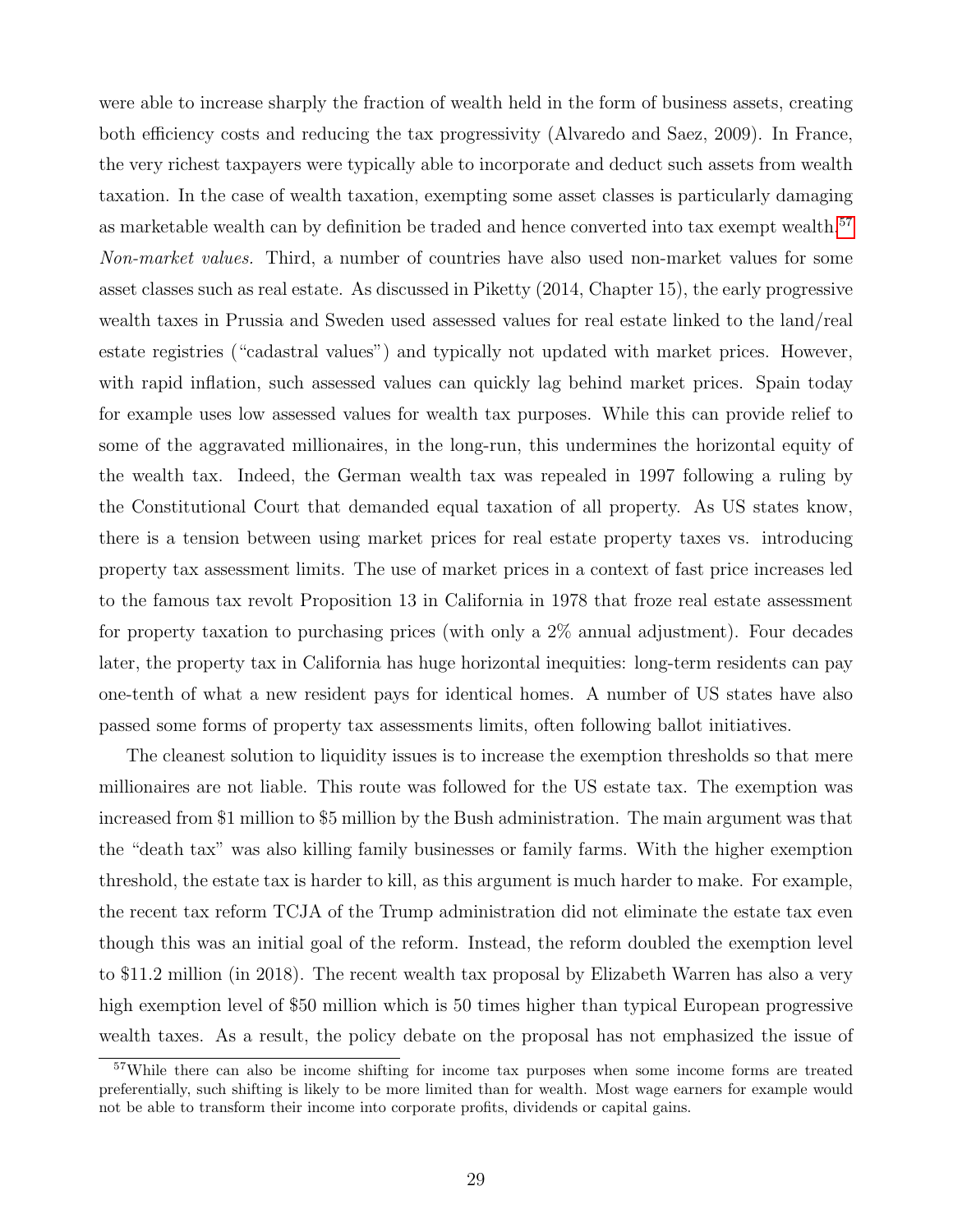illiquid wealth and lack of cash.[58](#page-2-0)

What lesson do we draw from the decline of progressive wealth taxes in Europe? First, history shows that wealth taxes are fragile. They can be undermined by tax limits, base erosion, and weak enforcement. When wealth taxes were repealed in Europe, it was primarily because policymakers took the view that tax competition and offshore tax evasion were a given, making a wealth tax too hard to enforce. This somewhat nihilistic view is, however, incorrect: tolerating tax competition and tax evasion is a policy choice. Developing policies to curb evasion and tax competition was hard for a single country, in a context where until recently little was done to tame tax competition and offshore evasion at the EU level; but the US context today is different. European wealth taxes were also undermined because of a poor policy response to complaints by merely rich taxpayers. Instead of increasing the exemption threshold, the responses eroded the base or created tax limitations that benefited billionaires the most. Drawing the lesson from this experience, a US wealth tax could avoid this pitfall.[59](#page-2-0)

#### 4.3 Enforcing a US Wealth Tax

The key to successful modern income taxation is information reporting by third parties such as employers and financial institutions (Kleven et al. 2011). This reporting allows the tax administration to get direct information on most income sources so that self-reporting is reduced to a minimum. The same principle should be followed for the wealth tax. Taxpayers and the IRS would receive information returns from financial institutions showing the value of their assets at the end of the year. For administrative success, it is essential that such third-party reporting cover the widest possible set of assets and debts (just as the income tax is most successfully enforced on the types of income with third-party reporting). A wealth tax also requires policies regarding information reporting, the valuation of assets, the treatment of trusts, among other design considerations. We discuss these below.

<sup>58</sup>Another possibility that seems most natural to economists is to provide credit (if markets fail to provide such credit) to "aggravated millionaires". One simple way to do so would be to allow taxpayers to borrow from the government to pay the wealth tax and repay the loan when the illiquid assets are sold or transferred. For example, the US estate tax allows to spread payments over 15 years at low interest for illiquid estates. Some state property taxes also allow tax deferral in special cases (such as elderly or disabled homeowners in Texas). In practice, such tax deferrals are rarely used. Aggravated millionaires or homeowners dislike borrowing to pay taxes whether it is borrowing on the private market or from the government. Therefore, it is probably economists' utopia to believe that creating credit markets will resolve the issue.

<sup>&</sup>lt;sup>59</sup>If the tax exemption threshold were lowered considerably, complaints from the merely rich would easily arise. In this case, one potential solution would be to provide credits for local property taxes paid which would effectively protect real estate assets, the most common form of illiquid assets among the merely rich, from the federal wealth tax.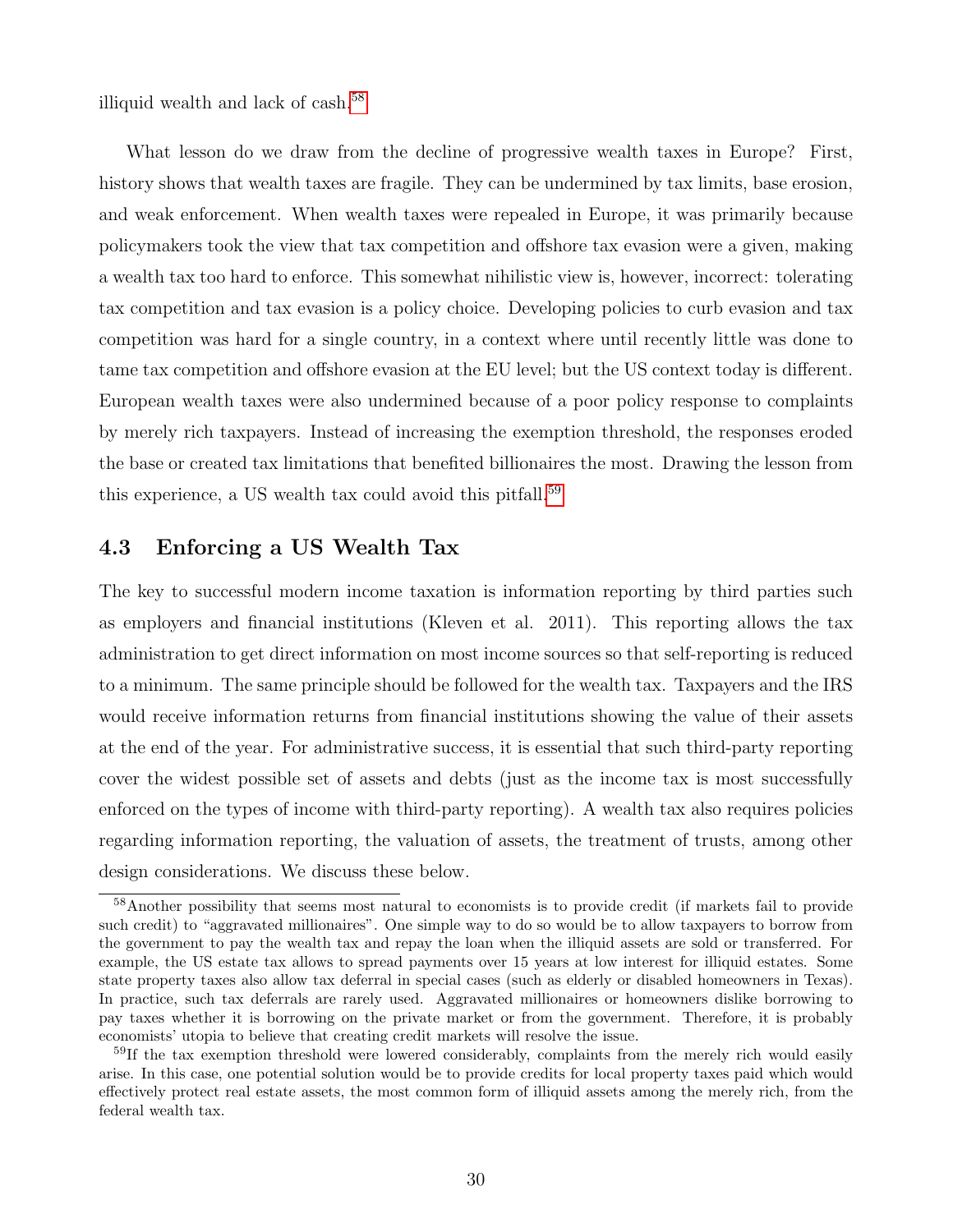Information reporting. The most important extension of the current information reporting system would be to require financial institutions to report year-end wealth balances to the IRS. In some cases, this could potentially be combined with existing information reporting for capital income payments, while in others it would require new forms. For many types of assets, this information is already stored by third parties (typically financial institutions) so reporting it to the IRS would be straightforward. Information reporting requirements could be readily applied to many types of assets and liabilities including checking and savings accounts, publicly listed stocks, bonds, and mutual funds.

- Interest-bearing assets (deposits, saving accounts, bonds, etc.): information returns 1099-INT already provide information on all interest income. They could also report the outstanding balance. This requirement could be extended to non-interest paying accounts such as zero-interest bank deposits.
- Publicly listed stock: Forms 1099-DIV for dividend income would report the market value of the corresponding stock holdings (and this requirement could be extended to nondividend paying stock).
- Assets indirectly held through mutual funds: Mutual funds already provide information returns on income earned through mutual funds. It would be easy to add a balance reporting requirement on all mutual funds held by U.S. residents.
- Defined contribution pension assets: The current reporting requirement of IRA balances (form 5498) could be easily extended to all defined contribution plans such as  $401(k)s.60$  $401(k)s.60$
- Defined benefits pension assets: Pension distribution forms 1099-R could report whether the distribution is an annuity (so as to be able to compute the value of defined benefits pensions for current pensioners).
- Vehicles: States already systematically register vehicles (including luxury vehicles such as boats and planes). Such databases could be used to generate assessed values (based on initial value and standard depreciations schedules).
- Mortgage balances: mortgage interest payments are already reported on form 1098. Mortgage debt balances are reported on forms 1098 since tax year 2017.

 $60$  Form 5498 in particular already requires valuations of closely held business assets in IRAs.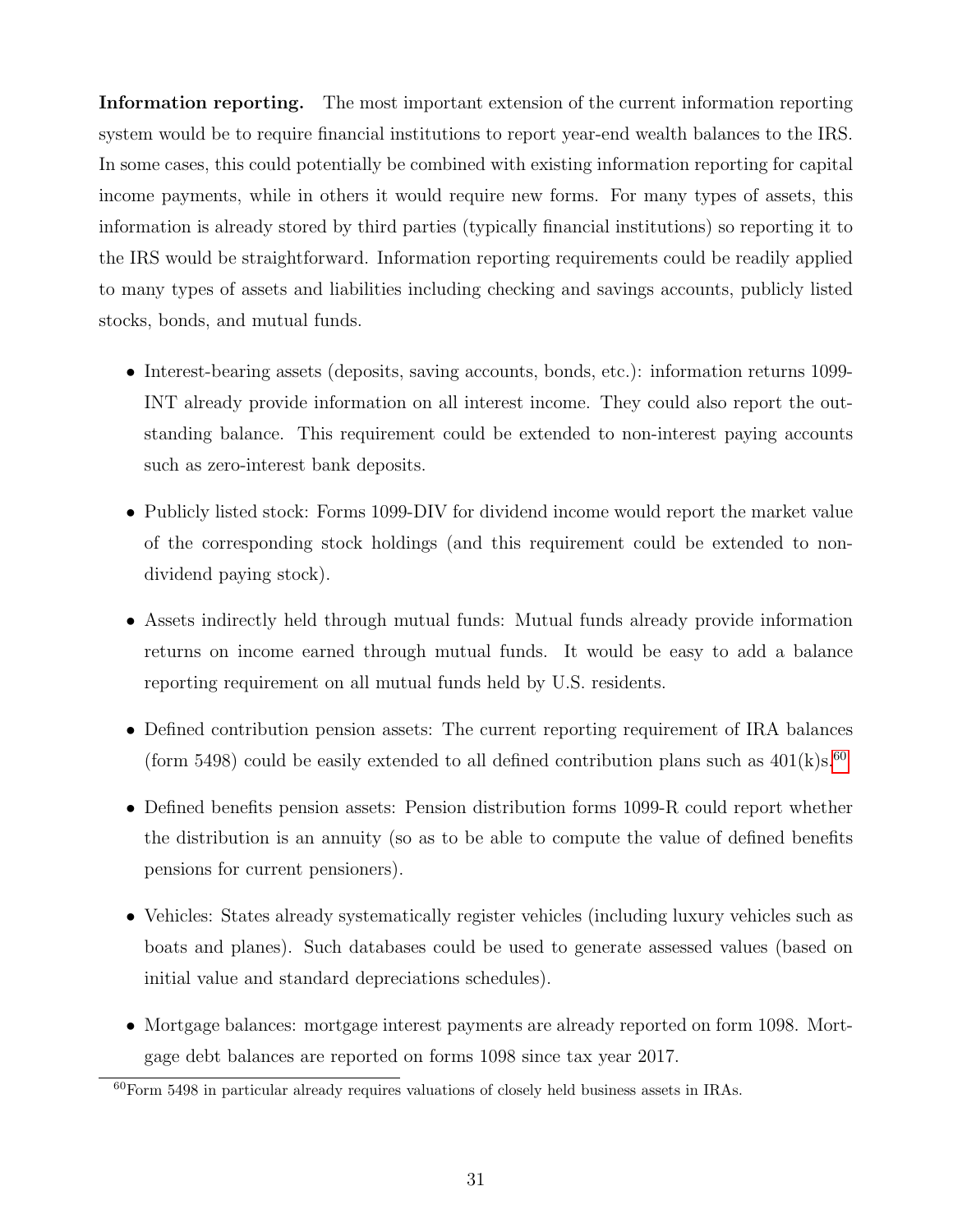- Other debt balances: student loans balances could be reported on forms 1098-E (following the model for mortgages). Consumer credit debt is already reported to the credit bureaus and the IRS could require the credit bureaus to provide information returns on outstanding balances.
- Closely held business ownership: The ownership of closely held businesses organized as partnerships and S-corporations is already reported through K1 forms that report the business income for each partner or shareholder.<sup>[61](#page-2-0)</sup> This ownership reporting requirement should be extended to closely held businesses which are C-corporations. The information is already stored in depositories and could be shared with the IRS.

### 4.4 Valuation

The general principle guiding valuations should be that all assets should be assessed at their prevailing market value. In the majority of the cases, market values are easy to observe by the IRS with proper information reporting. Here we discuss the cases that raise challenges. Two general points should be kept in mind. First, value arises from the expected income stream and expected sale value in the future. The current and past income stream can be observed. Second, values are often eventually revealed by the market when a sale takes place. If the revealed value is significantly different from values used for wealth tax purposes, it is always feasible to apply a retrospective wealth tax correction at the time of sale.<sup>[62](#page-2-0)</sup> l

Valuing closely-held businesses. According to Saez and Zucman (2016) estimates, about 20% of the assets of the top 0.1% are business assets and private (i.e., non-traded) corporate stock for which there is no systematic market valuation. The SCF and estate tax statistics display a higher share of private businesses among top wealth holders, it is 33% from estate tax data and about 45% in the SCF (Smith et al. 2019). As discussed above, it is likely that the financial accounts understate the value of private businesses (while the SCF may rely on overoptimistic owners reports). Therefore, it is likely that the share of private businesses among top wealth holders is fairly large (probably around one third) and hence the issue of value of closely-held businesses is very important. It is useful to distinguish between large vs. small closely-held businesses.

 $61$ The recent work of Cooper et al. (2016) shows that the reporting system for partnerships is not perfect and ought to be improved as they were not able to allocate about 15% of income to any final individuals (most likely because of the use of offshore partnerships for tax avoidance).

 $62$ Various cantons in Switzerland use such retrospective corrections "supplementary net wealth taxes" (Lehner 2000, p. 670).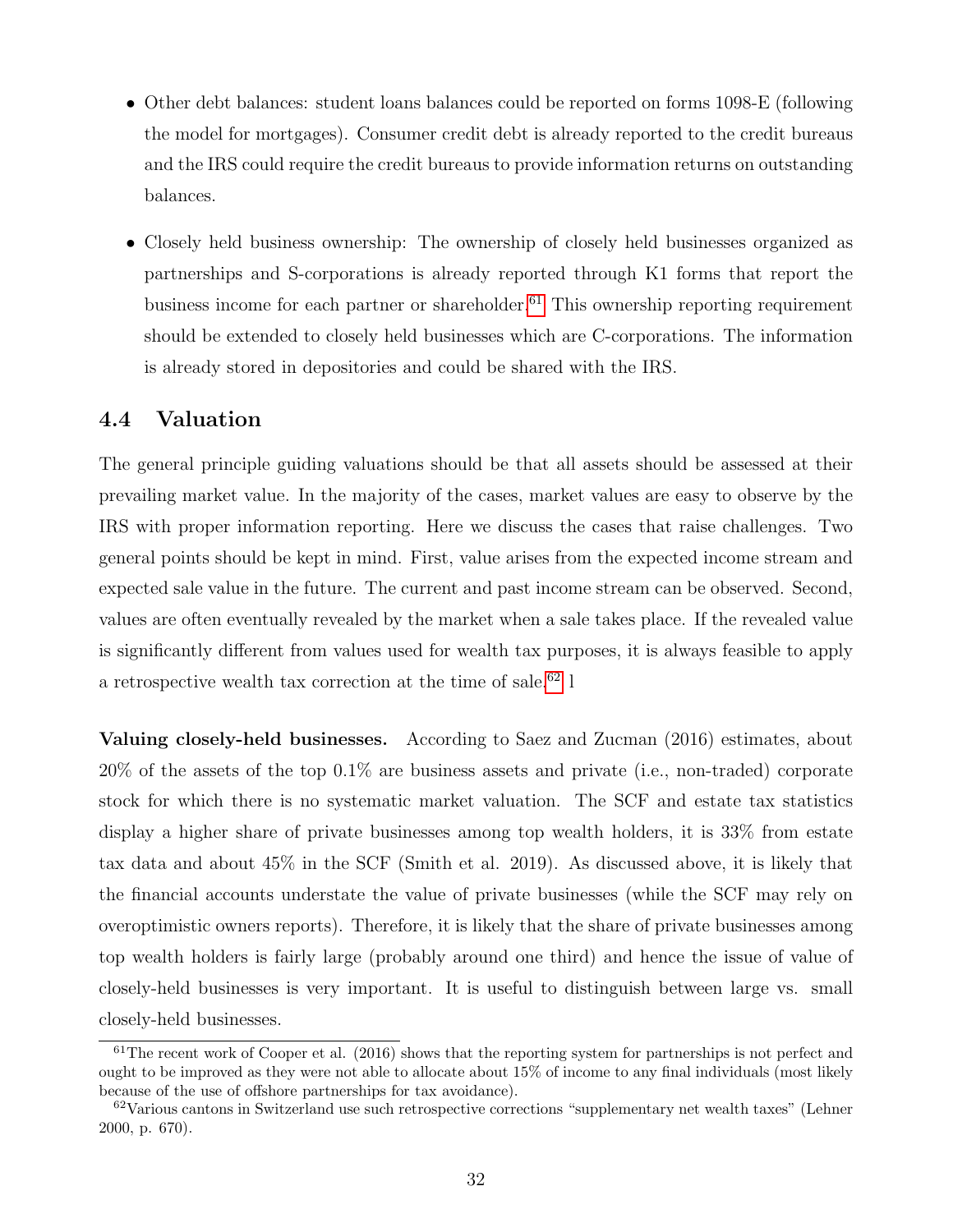Large private businesses. For large private businesses, it is possible to draw on the financial system to put market values on many of these assets. Large private businesses (such as Uber or Lyft before their IPOs) are typically valued on secondary markets and their stock transactions are centrally registered. Making such transactions reportable to the IRS would allow the tax administration to value such stock systematically. More broadly, the financial industry regularly values private businesses (in the context of venture capital funding, mergers and acquisition, or share issuance). These valuations could be made reportable to the IRS for the purpose of ad-ministering a wealth tax and could be used to value assets retrospectively.<sup>[63](#page-2-0)</sup> More ambitiously, in case of disagreement about valuation for large private businesses between the IRS and the owners, owners should pay in stock and the government can then create the missing valuation market when selling back the stock. A defining feature of modern capitalism is precisely the ability to divide business ownership with dispersed shareholding. Creating a valuation market is the best solution as any asymmetry in treatment between comparable publicly traded corporations vs. private corporations would create incentives to game the system and in particular remain private if private equity gets preferential treatment.

Small private businesses. For smaller businesses for which no information exists within the financial industry, there already exists a section of the Internal Revenue Code (409A) that values private businesses for the purpose of taxing stock options.[64](#page-2-0) These valuations can be perfected based on best international practices. Switzerland is the best example of a country that has successfully taxed equity in private businesses by using simple formulas based on the book value of business assets and multiples of average profits in recent years. The IRS already collects data about the assets and profits of private businesses for business and corporate income tax purposes, so it would be straightforward to apply similar formulas in the United States. Smith, Zidar, and Zwick (2019) are a recent example of how to use administrative data to systematically create valuations for S-corporations using formulas based on profits, book value, and sales.

This means that, when the business is owned by a very wealthy individual above the exemption threshold, the businesses faces a higher tax through the wealth tax that takes the form of a profits surtax, a property surtax, and a sales surtax. The important point is that no costly valuation would be required each year as the calculation would be entirely formula based. Note also that only a very small fraction of small businesses are owned by the 75,000 families with

<sup>&</sup>lt;sup>63</sup>Of course, taxpayers have an incentive to under-value their business for tax purposes. This is why the IRS should use systematically existing valuations for business purposes.

<sup>&</sup>lt;sup>64</sup>The IRS issued Ruling 59-60 (in 1959) as guidance on how to credibly value a closely held business. This ruling has in turn influenced private valuations.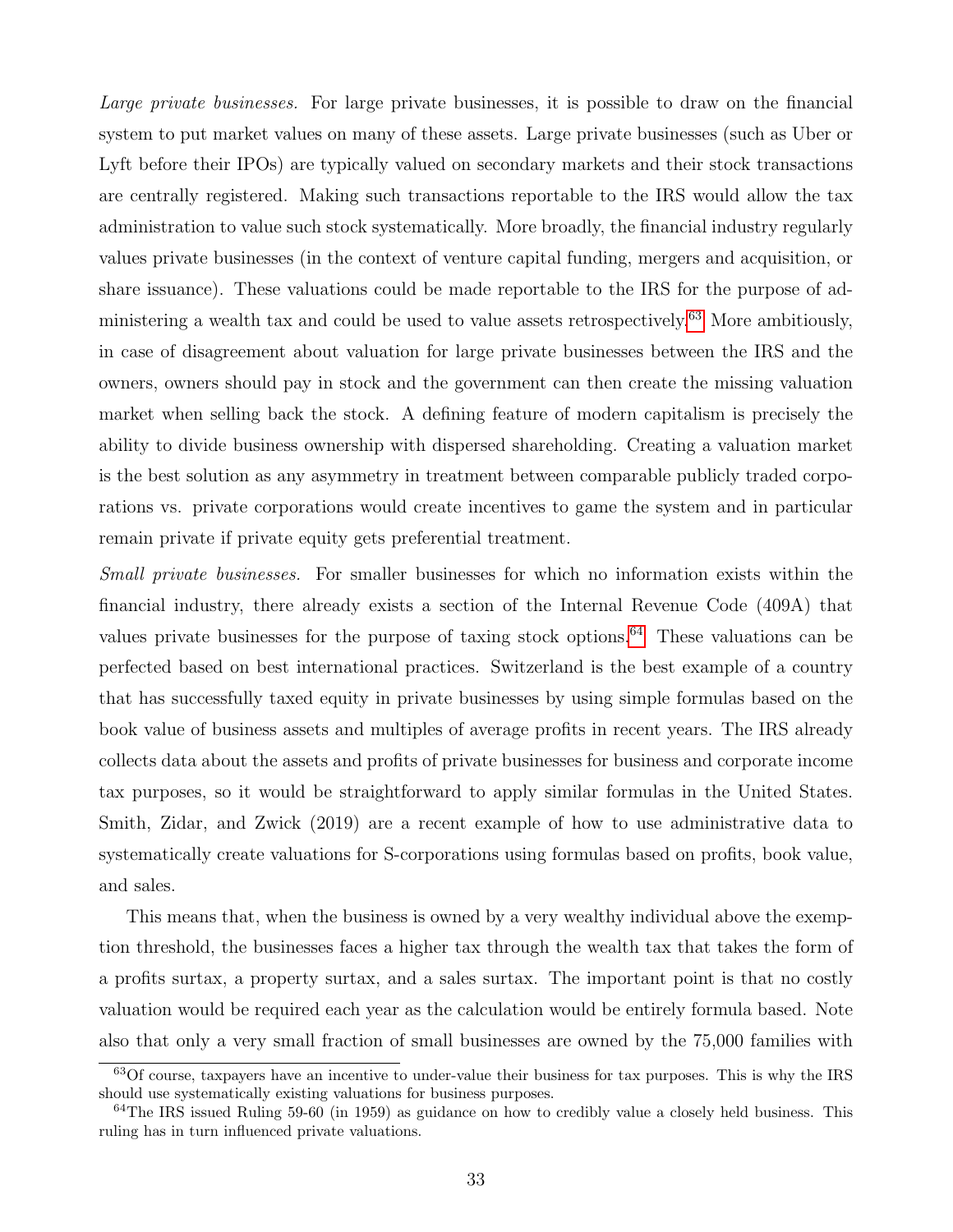net worth above \$50 million so that such surtaxes would apply only to a small number of small businesses.[65](#page-2-0)

A number of intangible assets (such as property rights on patents and trademarks, royalty rights for books) are held are owned directly by individuals. In this case, the simplest would be to consider such ownership as a business (producing income) and value it using the standard formula. Some closely businesses, especially large ones, own financial assets. For example, the largest private businesses such as Bloomberg LP or Koch industries own large chunks of publicly traded stock. In this case, it seems desirable to value financial assets separately at the value of the underlying securities. This effectively shuts down the ability of mask the value of underlying assets by using intermediate shell corporations (see below).

Wealth held through intermediaries. Some assets are held through intermediaries such as trusts, holding companies, partnerships, etc. Current estate tax enforcement allows taxpayers to claim valuation discounts for assets repackaged into such intermediaries. But this opens the door to widespread avoidance.<sup>[66](#page-2-0)</sup> The model to follow is the income tax model where dividends, realized capital gains, and interest paid by stocks and bonds flow through intermediaries (trusts, partnerships, mutual funds, etc.) to the individual income tax return of the ultimate beneficiary. A third-party reporting of balances paralleling the third-party reporting of income would allow to follow the same procedure for the wealth tax. Trust income distributed to beneficiaries is considered income for beneficiaries and taxed as such. Trust income that is retained within the trust is taxed directly at the trust level with very narrow brackets so that the top tax rate is quickly reached.<sup>[67](#page-2-0)</sup> The rationale is to avoid progressive tax avoidance through splitting one's wealth into many smaller trusts (see below).

Wealth control vs. benefits. In contrast to income, there can be a separation between who controls wealth and who benefits from wealth. For example, private foundations are often controlled by their wealthy funders (the Bill and Melinda Gates is the most prominent recent example) but the funds can only be used for charitable causes.<sup>[68](#page-2-0)</sup> Foundations often survive their funder and operate as independent entities. A trust allows to separate (a) control, (b) who

<sup>65</sup>Based on our estimates (Piketty, Saez, Zucman 2018), families with wealth above \$50 million receive only 1.7% of total schedule C (sole prioprietorship) income. They receive 19% and 25% of partnership and Scorporation income.

 $^{66}$ Repetti (2000), p. 613 notes "These devices currently result in valuation of interests in the partnership that are approximately 30% to 40% less than the value of the partnership's underlying assets."

 ${}^{67}\text{In}$  2018, trust income above \$12,500 is taxed at the top tax rate of 37%.

<sup>68</sup>On a smaller scale, donor advised funds function in the same way.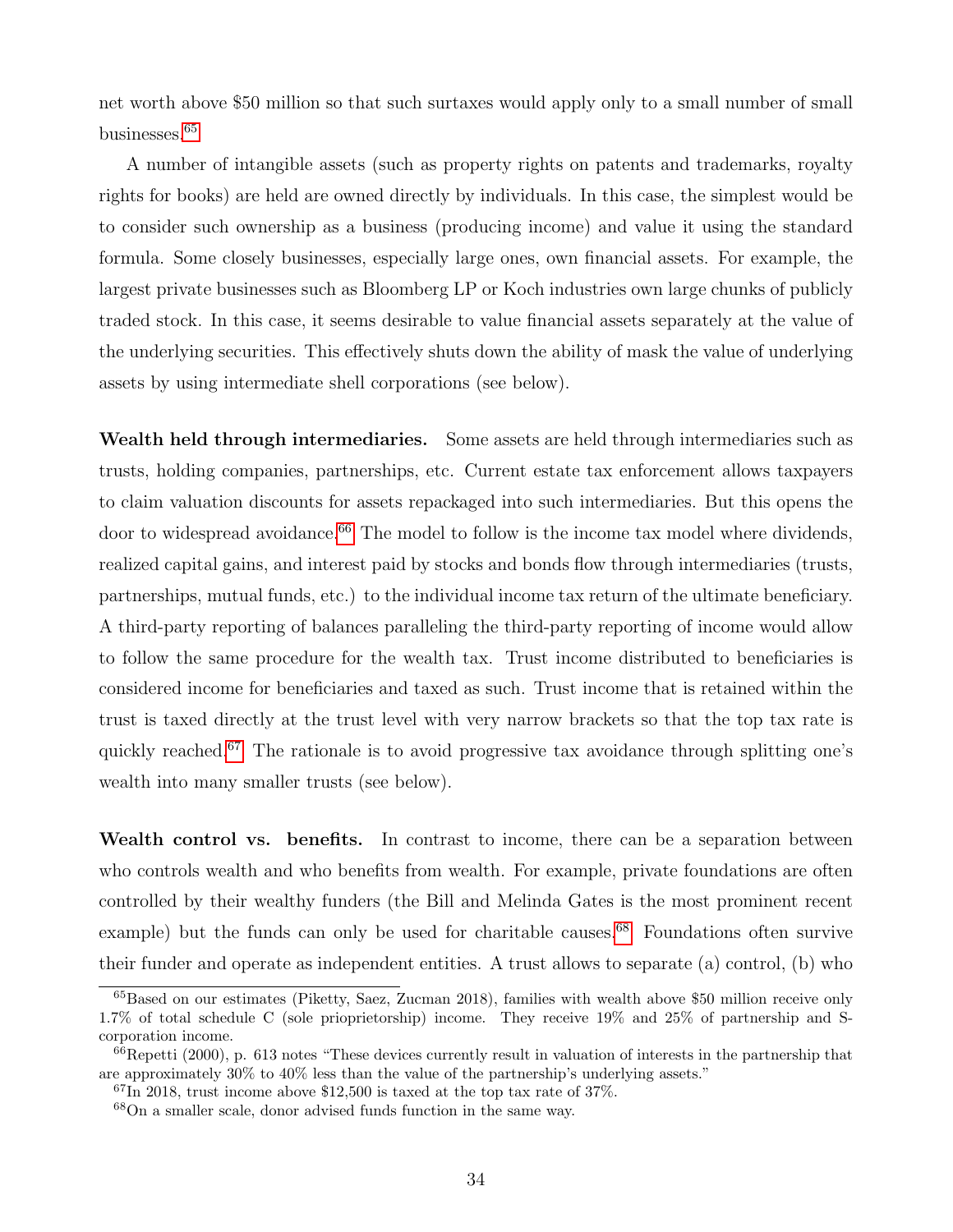receives the income stream, and (c) who might be ultimate recipient of the fund (for example when the grantor dies). How should such trusts and foundations be treated for wealth tax purposes?

To prevent tax avoidance, there needs to be clear rules that allocate such wealth to the individuals who control or benefit from it. Assigning wealth in priority to the wealthiest person involved (such as the funder if she retains control of the use of funds) and with lowest priority to non-taxable entities (such as a charitable organization which may use the funds or will eventually be able to use the funds) is the best way to curb tax avoidance. In all cases and to avoid liquidity issues, the wealth tax liability created by the trust should be paid nominally out of the trust fund itself.

More broadly, a progressive wealth tax (like a progressive income tax) raises the issues of using straws, individuals who legally own the wealth but who do not control or benefit from it in practice. This issue looms larger in developing countries where property rights are not as clearly established as in advanced economies.

Valuing real estate. Local governments maintain registers of real estate property for the administration of local property taxes. Such property taxes are based on assessed value. In most states, assessed values closely follow market value. Commercial websites such as Zillow have also developed systematic methods to estimate real estate values. Therefore, the technology to systematically obtain reliable real estate values exists and these values could be reported systematically to the IRS. This would also help improve assessments for property tax purposes which are often highly imperfect and hence discriminatory (Avenancio and Howard, 2019).

Work of art and other valuables. Valuables such as works of art are often mentioned as assets hard to value. In reality, they are quantitatively small, and they are most often insured, which generates a useable valuation. There are also systematic catalogs of the most valuable art and other collectibles.

Valuing defined benefit pension assets. In the case of defined benefit pensions not yet in payment, the value of assets could be apportioned in proportion to the accrued benefits of each worker using simple formulas based on current salary, tenure, and age. The key requirement is that the total current value of each defined benefit fund should be distributed across beneficiaries.[69](#page-2-0)

<sup>&</sup>lt;sup>69</sup>Most pension wealth is owned on a pre-tax basis, which means that pension contributions were exempt from income tax but pension benefits are taxed at withdrawal. As a result, the government has a claim on such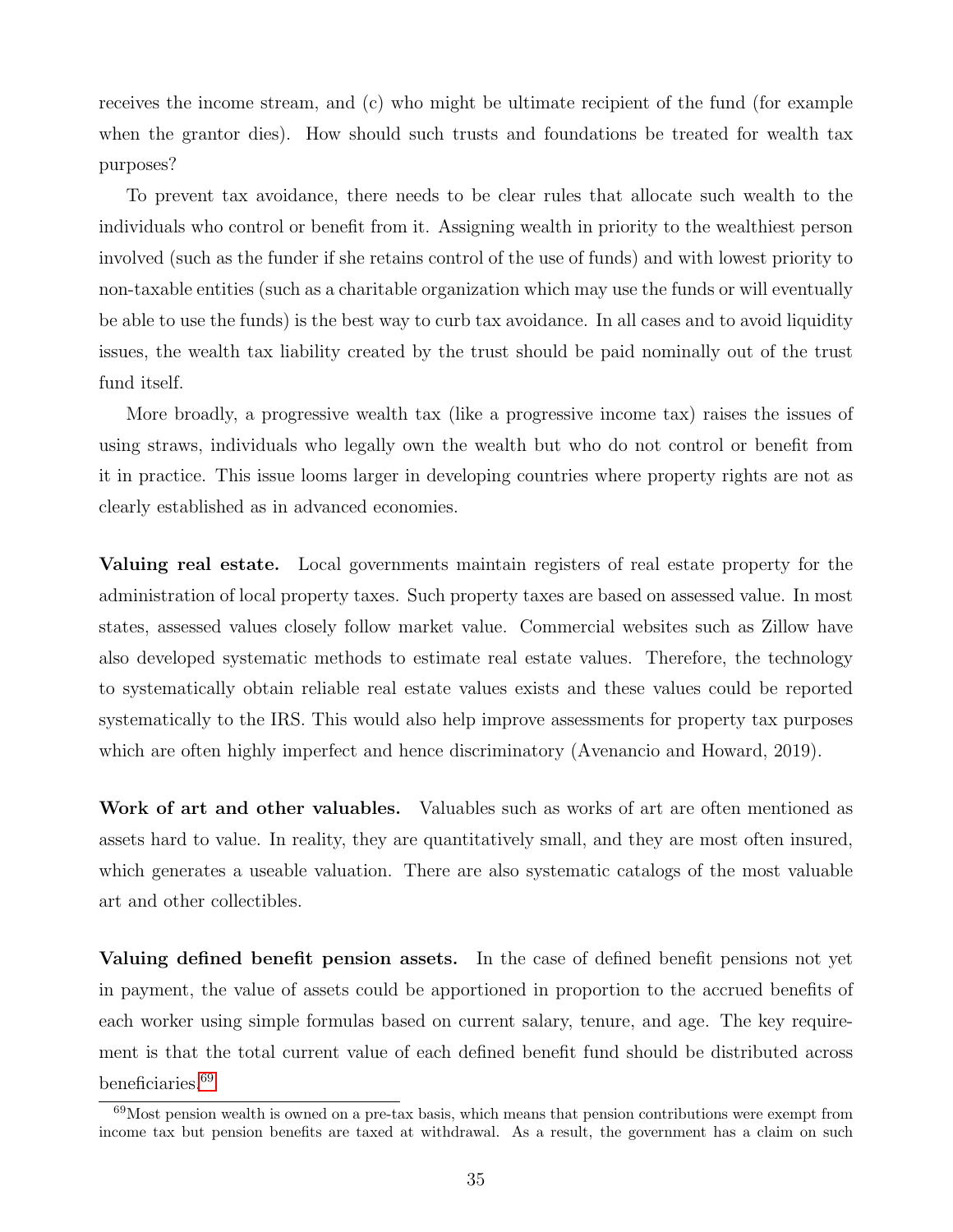## 5 Economic Effects

All economists agree that, to the extent that it would not be entirely avoided, a progressive wealth tax would have real economic effects.

#### 5.1 Optimal Tax Theory

A significant body of work has analyzed the problem of optimal capital taxation. Two famous zero capital tax results have been highly influential.

In the Atkinson and Stiglitz (1976) life-cycle model where people earn and save when young and consume their savings when old, the optimal capital tax is zero because there is no heterogeneity in wealth, conditional on labor income: any combination of labor and capital taxes can be replaced by a more efficient tax on labor income only that leaves everybody better off (Kaplow 2006, Laroque 2005). In the real world however, there is enormous heterogeneity in wealth conditional on labor income history. Such heterogeneity arises because of inheritances, heterogeneous rates of returns, preferences for wealth accumulation. In this case, taxing capital becomes desirable (Piketty and Saez, 2013 and Saez and Stantcheva 2018).

In the Chamley (1985) and Judd (1987) model, the optimal capital tax is zero in steady state because long-run capital supply is infinitely elastic. As is well known, taxing infinitely elastic bases is not desirable. However, the infinite elasticity assumption is not backed-up by empirical evidence. Introducing finite elasticities in the Chamley-Judd model leads to positive taxes on capital income that follow classical inverse elasticity rules (Saez and Stantcheva 2018).

In basic models, taxing consumption is equivalent to taxing labor income and initial wealth, but exempting capital income. Therefore, the zero capital tax recommendation is often expressed as "we should tax only consumption." Concrete policy proposals have been made in this direction (see e.g, the flat tax proposal by Hall and Rabushka 1985 and more recently Viard and Carroll 2012). On normative grounds, there is a long standing philosophical debate (since at least Hobbes) on whether it is better to tax consumption or income. Empirically, savings are concentrated at the top of the distribution (see e.g., Saez and Zucman, 2016). Therefore, taxing consumption allows the income rich to defer taxation (relative to an income tax). For example, Jeff Bezos Amazon's recently accumulated fortune may not be consumed before decades or even longer if wealth is bequeathed across generations. Is it fair that Bezos pay low taxes if his per-

pension wealth (in contrast to wealth owned outright or post-tax pensions such as Roth IRAs). Some downward adjustment to pre-tax pension wealth could be made to restore balance. Pension assets are small at the top (Saez and Zucman 2016) but this issue could become significant in the case of a wealth tax with a lower exemption threshold.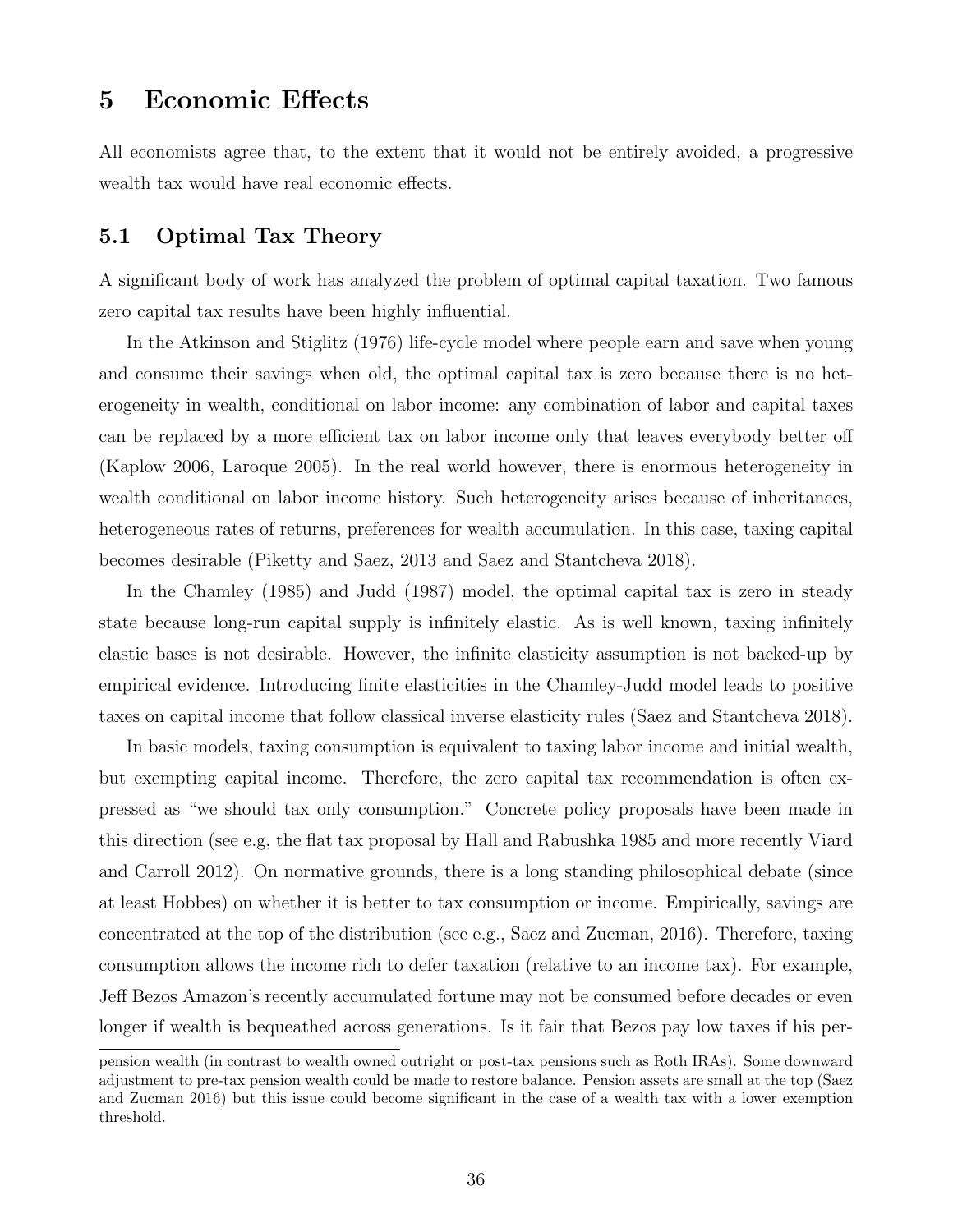sonal consumption is low? For the ultra wealthy, personal consumption is likely to be modest relative to economic power and hence seems beside the point when thinking about their proper tax burden. The progressive wealth tax goes after accumulated wealth before consumption takes place or even sometimes before income happens (when a start-up is created and expected to be lucrative in the future).

#### 5.2 Effects on Wealth Inequality

A well-enforced wealth tax would reduce wealth concentration. That seems to be a consensus view among economists: In the IGM poll on wealth taxes, 73% of economists agreed and only  $12\%$  disagreed with such a statement (results weighted by self-reported expertise).<sup>[70](#page-2-0)</sup>

The reason is simple: if the rich have to pay a percentage of their wealth in taxes each year, it makes it harder for them to maintain or grow their wealth. Changes in consumption vs. saving decisions can exacerbate this effect: with a wealth tax, wealthy taxpayers may decide to spend more today and save less (this is the substitution effect: consuming now rather than later becomes relatively cheaper). Changes in consumption vs. saving decisions could conversely dampen this effect if the wealthy decide to spend less to preserve their wealth (this is the wealth effect, as the wealth tax reduces economic resources of the taxpayer). In any case, the wealth of people subject to the tax is expected to rise less fast after the introduction of the wealth tax than before. There is relatively little empirical work evaluating whether a progressive wealth tax can reduce wealth concentration. One recent exception is Jakobsen et al. (2019) who exploit compelling identification variation with the Danish wealth tax and find that the long-run elasticity of wealth with respect to the net-of-tax return is size-able at the top of distribution.

#### 5.3 Effects on the Capital Stock

A potential concern with wealth taxation is that by reducing large wealth holdings, it may reduce the capital stock in the economy–thus lowering the productivity of U.S. workers and their wages. However, these effects are likely to be dampened in the case of a progressive wealth tax for two reasons.

First, the United States is an open economy and a significant fraction of U.S. saving is invested abroad while a large fraction of U.S. domestic investment is financed by foreign saving. Therefore, a reduction in U.S. savings does not necessarily translate into a large reduction in

 $^{70}$ See <http://www.igmchicago.org/surveys/wealth-taxes>.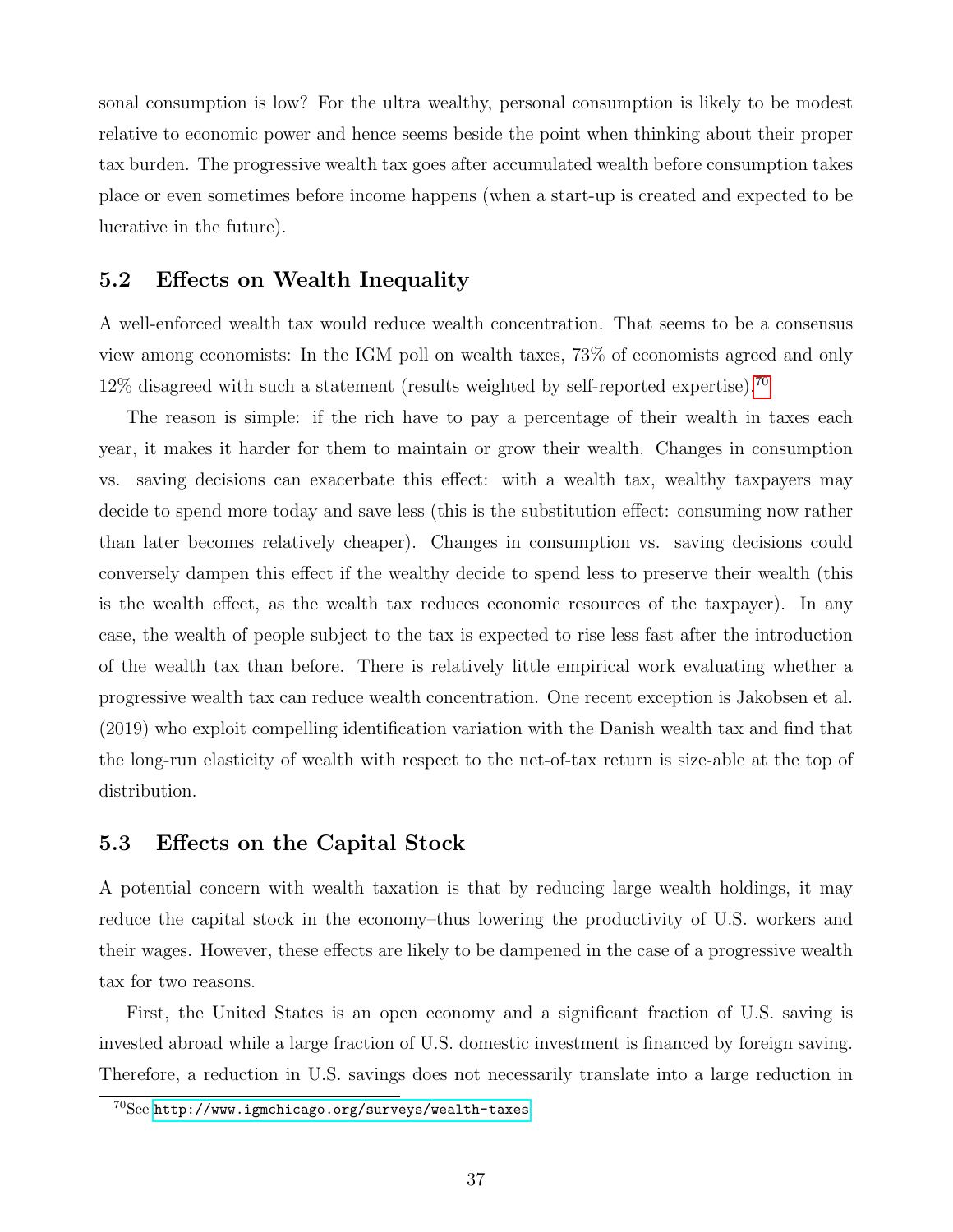the capital stock used in the United States. In the extreme case of a small open economy model, a reduction in domestic saving has no effect on domestic investment (as it's fully offset by an increase in foreign investment).

Second, a progressive wealth tax applies to only the wealthiest families. For example, we estimated that a wealth tax above \$50 million would apply only to about 10% of the household wealth stock. Therefore increased savings from the rest of the population or the government sector could possibly offset any reduction in the capital stock.

A large body of recent academic work in behavioral economics has shown that institutions and non-tax policies can have major effects on middle-class saving. Middle class wealth consists primarily of pensions, housing (net of mortgage debt), consumer credit debt, and student loans. Each of these components have historically been directly affected by government regulations. Government-sponsored 30-year mortgages increased home ownership rates and provided an effective tool to save over a lifetime. Regulations encouraged employer-provided pensions in the post-World War II period. Student loans are affected by public funding for higher education. Changes in government regulations since the 1980s have contributed to the decline in middleclass saving. The rise in middle-class debt took place in a context of financial deregulation and decline in the public funding for higher education. The surge in mortgage refinancing before the Great Recession was associated with equity extraction (refinancing into a larger mortgage) and amortization extensions (starting a new 30-year mortgage) both of which reduce saving.

The recent behavioral economics literature has shown compellingly that behavioral nudges such as changing default choices for pension savings, or commitment choices, are much more effective ways to encourage retirement savings than traditional tax incentives exempting returns on pension funds from taxation. Madrian and Shea (2001) showed extremely large effects of default choices on 401(k) pension contributions for new hires that persist for a long time. Chetty et al. (2014) showed that defaults in Denmark not only change retirement savings but also affect overall savings as individuals do not adjust their non-retirement savings; in contrast exempting returns from taxation, the traditional policy, has minimal effects on overall savings as (sophisticated) individuals just shift non-retirement savings into retirement savings.

In the standard economic model, where people maximize intertemporal utility, most of the institutional forces affecting saving would be offset by individual decisions (barring corner solutions). However, in modern societies, government is always heavily involved in the key consumption smoothing decisions: education for the young, retirement benefits for the old and disabled, health benefits for the sick, and insurance for the unemployed. It looks like societies know better than individuals how to smooth consumption. Economists mistakenly assume that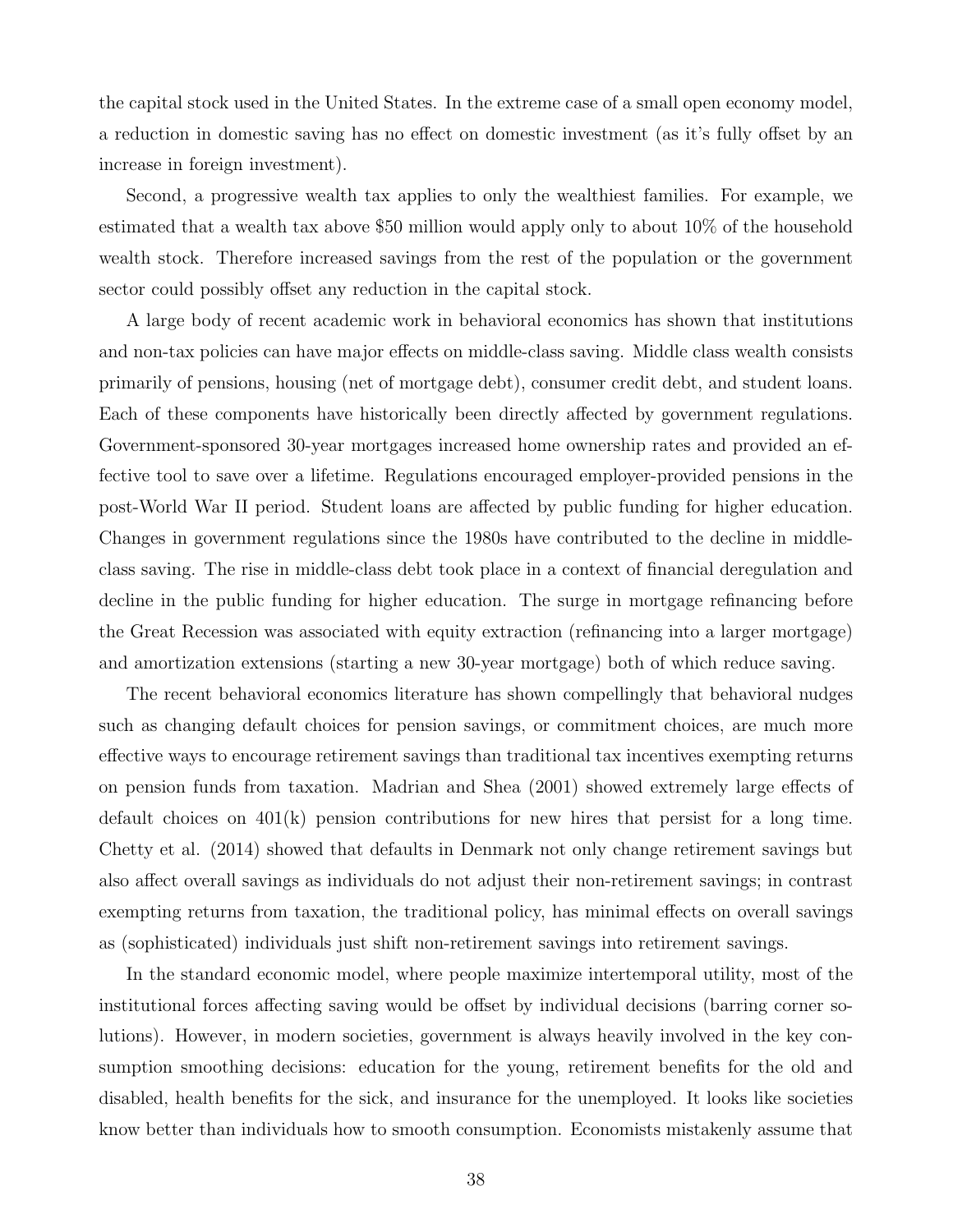individuals should know equally well how to smooth consumption.

#### 5.4 Effects on Entrepreneurial Innovation

A wealth tax would reduce the financial payoff to extreme cases of business success, but would it reduce the socially valuable innovation that can be associated with such success? And would any such reduction exceed the social gains of discouraging extractive wealth accumulation? In our assessment the effect on innovation and productivity is likely to be modest, and if anything slightly positive. Most of U.S. innovation is done by people who do not start very rich. To foster innovation, it is key to encourage young–and not yet wealthy–people to become entrepreneurs. Bell et al. (2019) have shown that exposure to innovation during childhood has significant causal effects on children's propensities to become innovators themselves later in life. A large body of work shows that credit constraints are a key factor slowing down small business growth when the owners lack wealth or funding.

Established businesses typically devote a lot of their resources to protect their dominant positions by fighting new competition. A progressive wealth tax hits wealthy owners who have already established their businesses while it does not affect (yet) new emerging businesses.

Other policies such as antitrust should also play a major role to level the playing field. Large businesses with diluted ownership can also be anti-competitive (but at least in this case the rents accrue to a large number of middle-class owners rather than a few super wealthy owners). Antitrust was typically thought as a market efficiency policy blind to distributional considerations. In practice, monopoly rents are concentrated at the top of the wealth distribution and therefore the bad distributional consequences of monopoly power are likely more important than the efficiency consequences. The antitrust movement of the early 20th century was famously fueled by anger at the Robber Barons.

#### 5.5 Charitable Giving

A wealth tax that does not apply to private foundations or public charities could spur an increase in charitable giving among the extremely wealthy. This increase would reflect both an acceleration in the timing of donations that would otherwise have been made later in life and an increase in the overall level of charitable giving. This increase in charitable giving would also reduce wealth concentration.

To prevent abuse, donor advised funds or funds in private foundations controlled by funders should be subject to the wealth tax until the time that such funds have been spent or moved fully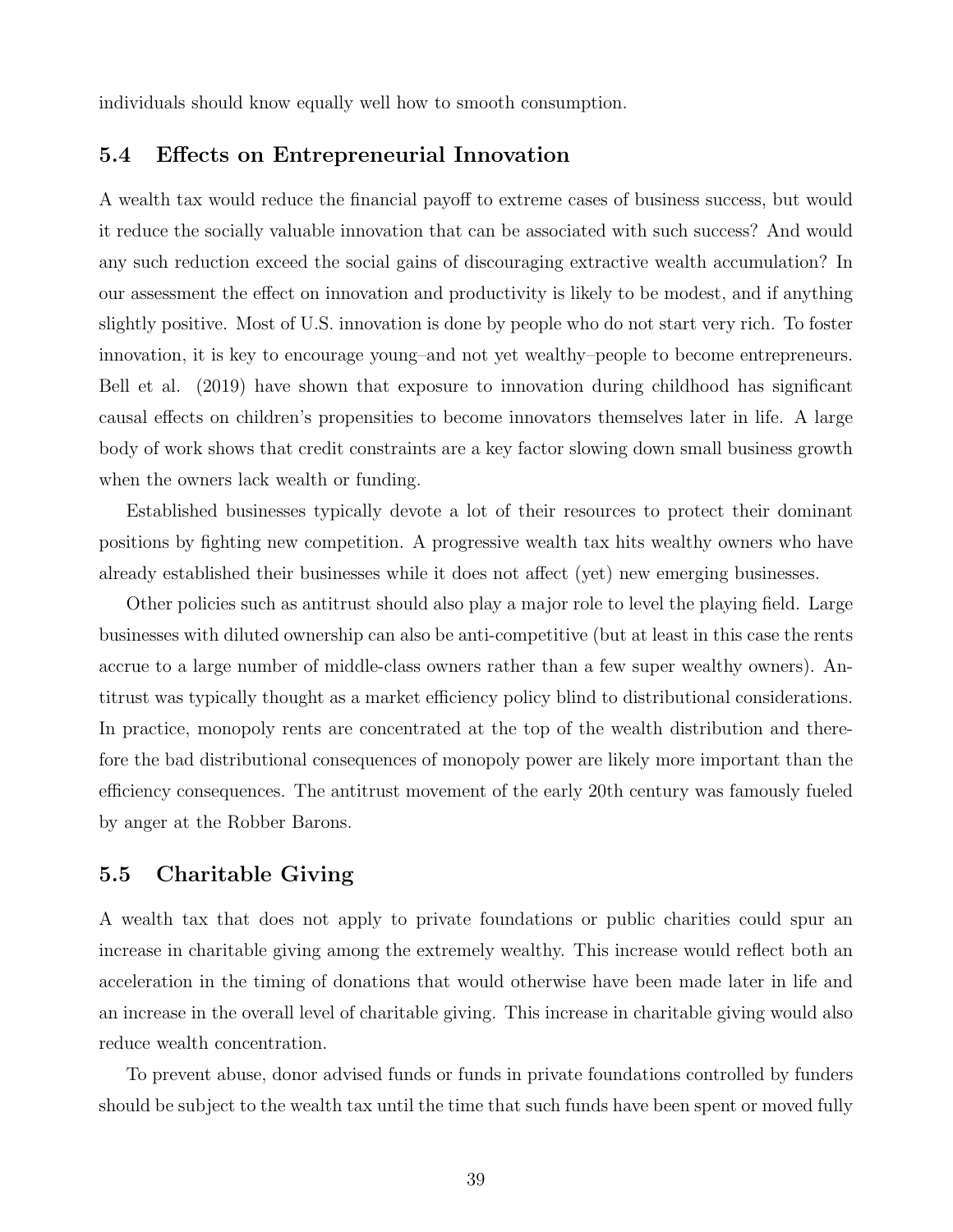out of the control of the donor. For example, assets in the Bill and Melinda Gates' foundation should be counted as part of the wealth of Bill and Melinda Gates' wealth. If the foundation receives funding from others such as Warren Buffett, this wealth would also be part of the Gates' wealth. More generally, how to treat wealth held in foundations not controlled by the original funder (who may have passed away) is a difficult question. To the extent that the foundation is controlled primary by one person or family (as opposed to a board that rotates), such wealth constitutes concentrated individual power and it makes sense to make such wealth taxable. At the same time, because such wealth is pledged to charitable giving, it could arguably receive preferential treatment. Currently, private foundation wealth is slightly above 1% of total US wealth (1.2% in 2012 from Saez and Zucman, 2016) so this is relatively small relative to the  $20\%$  owned by the top .1%.

#### 5.6 Inter-vivos Giving

A progressive wealth tax could also accelerate giving to children. However, gifts trigger gift tax liability and result in a real de-concentration of wealth, thus generating tax revenues while achieving one of the goals of the wealth tax, namely reduce wealth concentration. In some situations, it is possible that such splitting could be done on paper while not changing in practice how the wealth is controlled or used. For example, a business founder could give parts of his wealth to his children while effectively running and controlling the business. The wealth of minor children should be added to the wealth of their parents.<sup>[71](#page-2-0)</sup> Adult children may waste the wealth away, a significant concern about wealthy parents. Indeed, in the US estate tax context, Poterba (2001) shows that only about 45% of the wealthy take advantage of the opportunity for tax-free inter-vivos giving.

The exemption levels for married vs. single families can also create tax arbitrage (either toward marriage or toward divorce). Some countries with wealth taxes (such as France) treat cohabiting partners in a non-marital relationship as a single tax unit for wealth tax purposes to avoid couples splitting wealth through divorce.

## 5.7 Other Effects

Effects on Top Talent Migration. Would a wealth tax deter the talented from coming to the United States? This issue looms large in the public debate but there is scant empirical evidence on this issue. Many factors affect the migration of top talent. Top universities and

<sup>&</sup>lt;sup>71</sup>Trust funds for children which are still controlled by parents should be also be taxed with parental wealth.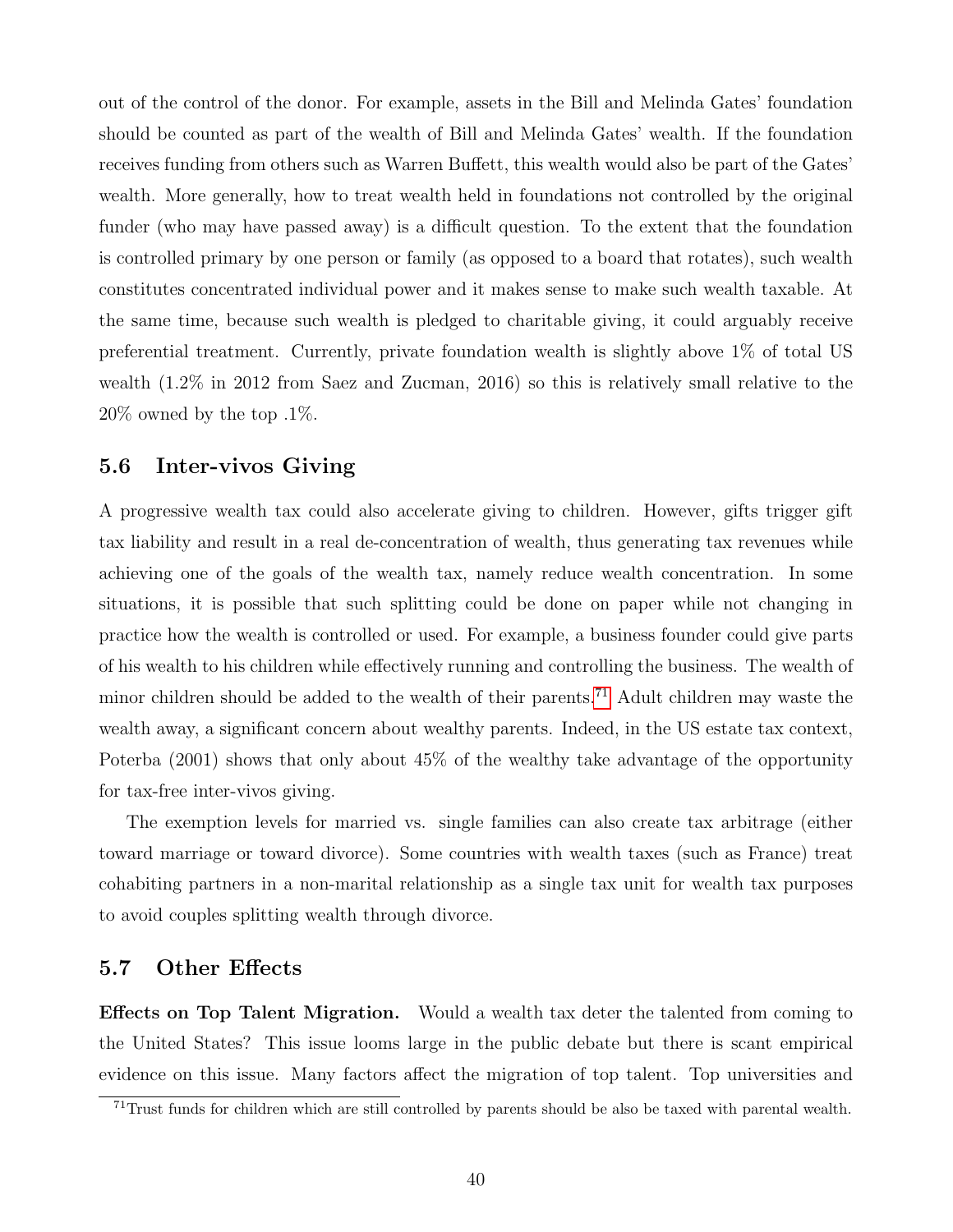research centers are a key factor to attract and retain talented foreign students. The number of skilled foreign workers is regulated through immigration and visa policies. The United States is currently restricting top talent migration through its immigration policy. In principle, a change in any of these policies could reverse any adverse effect of steeply progressive wealth taxation on immigration in the United States.

Macroeconomic stabilization. A wealth tax would be pro-cyclical as the stock of wealth is more pro-cyclical than income (see Figure [1](#page-61-0) top panel). Furthermore the most pro-cyclical components of wealth is corporate equity which are even more concentrated than wealth. Therefore, a wealth tax would add to automatic macro-stabilizers.<sup>[72](#page-2-0)</sup>

## 6 Optimal Billionaire Taxation

In this section, we would like to consider the specific problem of optimal taxation of billionaires' wealth. It has the advantage of addressing a pressing issue, the surge of large fortunes, for which there are actually data created by Forbes magazine rich lists. It is of course important to keep in mind that the Forbes 400 data are far from perfect but they are the best we have for billionaires (while waiting for a well enforced wealth tax). Another advantage is that, when talking about billionaires', it is immediately obvious that issues of consumption smoothing are irrelevant, forcing us to depart from the traditional model of intertemporal utility maximization.

#### 6.1 Basic Positive Model

Forbes magazine has created a useful panel of the 400 richest Americans since 1982 that tracks their net worth year after year. The data offer a fascinating almost 4 decade long view on how billionaires arise, how their wealth can grow explosively as they create new corporate behemoths (such as Google, Amazon, or Facebook), and how it then matures as their new business remains dominant (e.g., Microsoft), and how wealth then gets split among heirs (e.g., Walmart or Mars).

Suppose person i has (real) wealth trajectory  $W_{i1}, W_{it}$ ,  $W_{iT}$  from time  $t = 1$  to time  $t = T$  absent the wealth tax. Let us denote by  $1 + r_{it} = W_{it+1}/W_{it}$  real wealth growth from t to  $t+1$ .  $r_{it}$  capture the full return of wealth (price effects and income) net of any consumption (or transfers to heirs or charities). For billionaires, it is likely that consumption is small relative to wealth.

<sup>72</sup>Corporate profits and especially realized capital gains are even more pro-cyclical than wealth. This cyclicality raises issues for states which have budget balanced requirements. In this context, a wealth tax construed as a pre-payment on future realized capital gains might be helpful to reduce tax revenue cyclicality.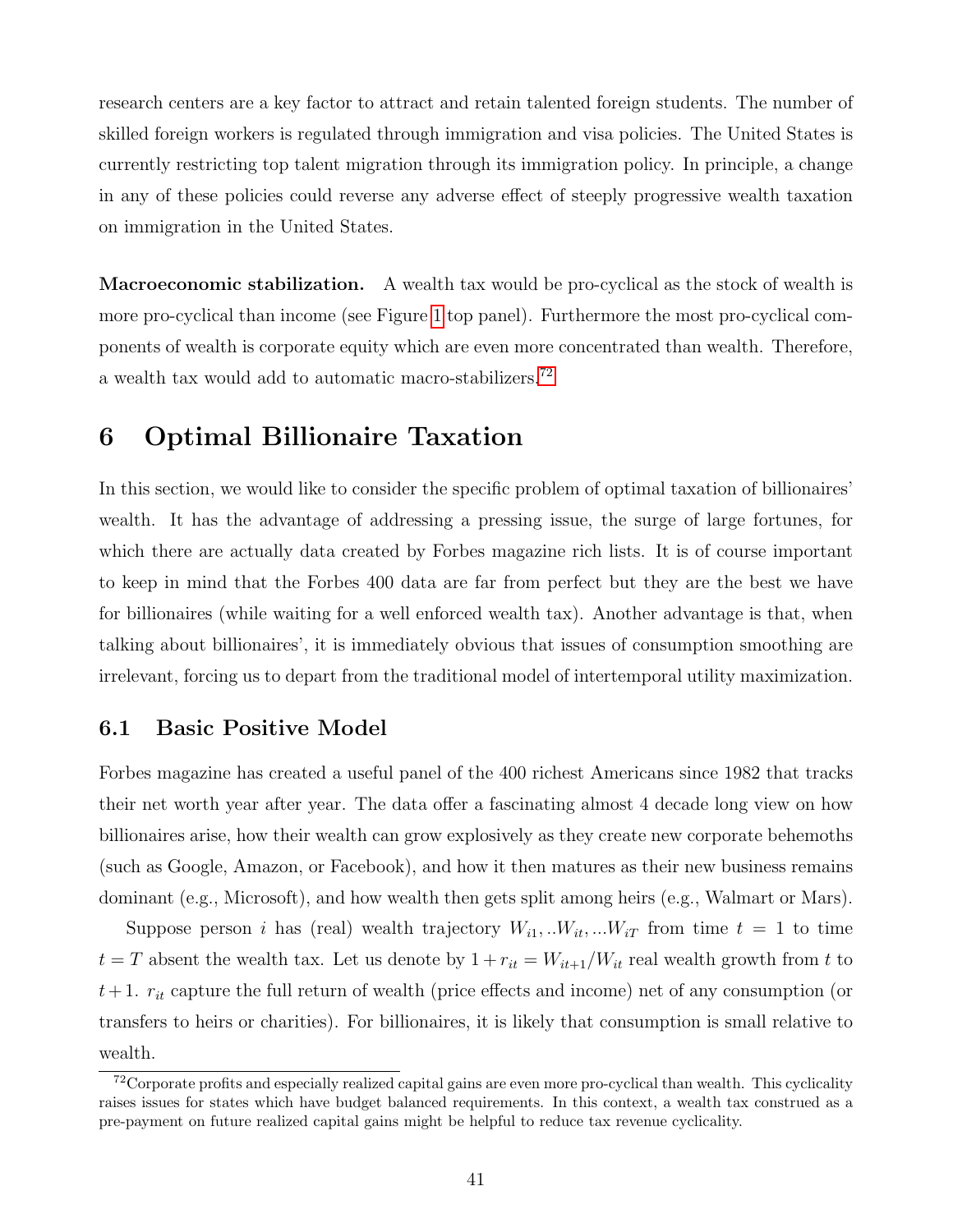Suppose that at time 1, we introduce a wealth tax at average tax rate  $\tau > 0$  on individuals with net worth above \$1 billion. We assume that the tax rate applies to total wealth (and not just wealth above \$1 billion) as in the Colombian wealth tax analyzed in Londono-Velez and Avila (2019). Let us denote by  $W_{i1}^{\tau}$ ,  $W_{it}^{\tau}$ ,  $W_{iT}^{\tau}$  the wealth trajectory of person *i* under the billionaire wealth tax at rate  $\tau$ .

Absent tax evasion and avoidance, in the first year of the tax, billionaire i pays  $\tau W_{i1}$  reducing her wealth by a factor  $1 - \tau$  so that  $W_{i1}^{\tau} = W_{i1} \cdot (1 - \tau)$ . For example, if Bill Gates held 10% of Microsoft in year 1, with a tax of  $\tau = 1\%$ , he would hold only 9.9% of Microsoft after the tax in year 1.

Let us make the simple assumption that the wealth tax does not affect the return  $r_{it}$  on wealth after the tax has been paid in period  $t$  and before the tax has to be paid in period  $t+1$ . In the case of Bill Gates, this amounts to assuming that the Microsoft stock price evolves in the same way with or without the tax: Bill Gates makes the same executive decisions and the wealth tax rate is small enough that it does not affect Bill Gates ability to remain CEO and chair. This also amounts to assuming that Bill Gates scales down by a factor  $1 - \tau$  his consumption, giving and hence savings decisions due to his reduced wealth. For billionaires, consumption decisions are likely small relative to the stock of wealth. Giving could potentially be affected by the tax in a non-proportional form. If giving only happens at the end of life, the proportional assumption holds. It is conceivable that Bill Gates could accelerate giving to avoid the tax. He could also slow down giving if his goal is to keep ownership control of Microsoft longer. Therefore, the proportionality assumption seems like a natural benchmark to start with.

Therefore, if we carry these assumptions up to year t, wealth in year t is going to be  $W_{it}^{\tau} =$  $W_{it} \cdot (1-\tau)^t$ . Hence, t years of taxation at rate  $\tau$  reduce wealth by a factor  $(1-\tau)^t$ . The reduction is exponential with time. If person i is exposed only  $t'$  years to the tax over the  $t$ year period (because she might not be a billionaire for the full period), then wealth would be  $W_{it}^{\tau} = W_{it} \cdot (1 - \tau)^{t'}$ .

It is important to note that the simple multiplicative assumption makes sense for billionaires but would break down for less wealthy individuals. For people of more modest wealth, savings is driven to a much larger extent by labor income rather than returns from wealth. As a result, it is likely that the wealth tax would have less than a proportional impact on savings. For example, a homeowner whose wealth is only her home equity is likely to pay for the property tax out of labor income (and reduced consumption) rather than downsizing her home.

Hence, the elasticity of the individual billionaire with respect to the net-of-tax rate  $1 - \tau$ is simply the number of years exposed to the tax. The wealth of a young billionaire, such as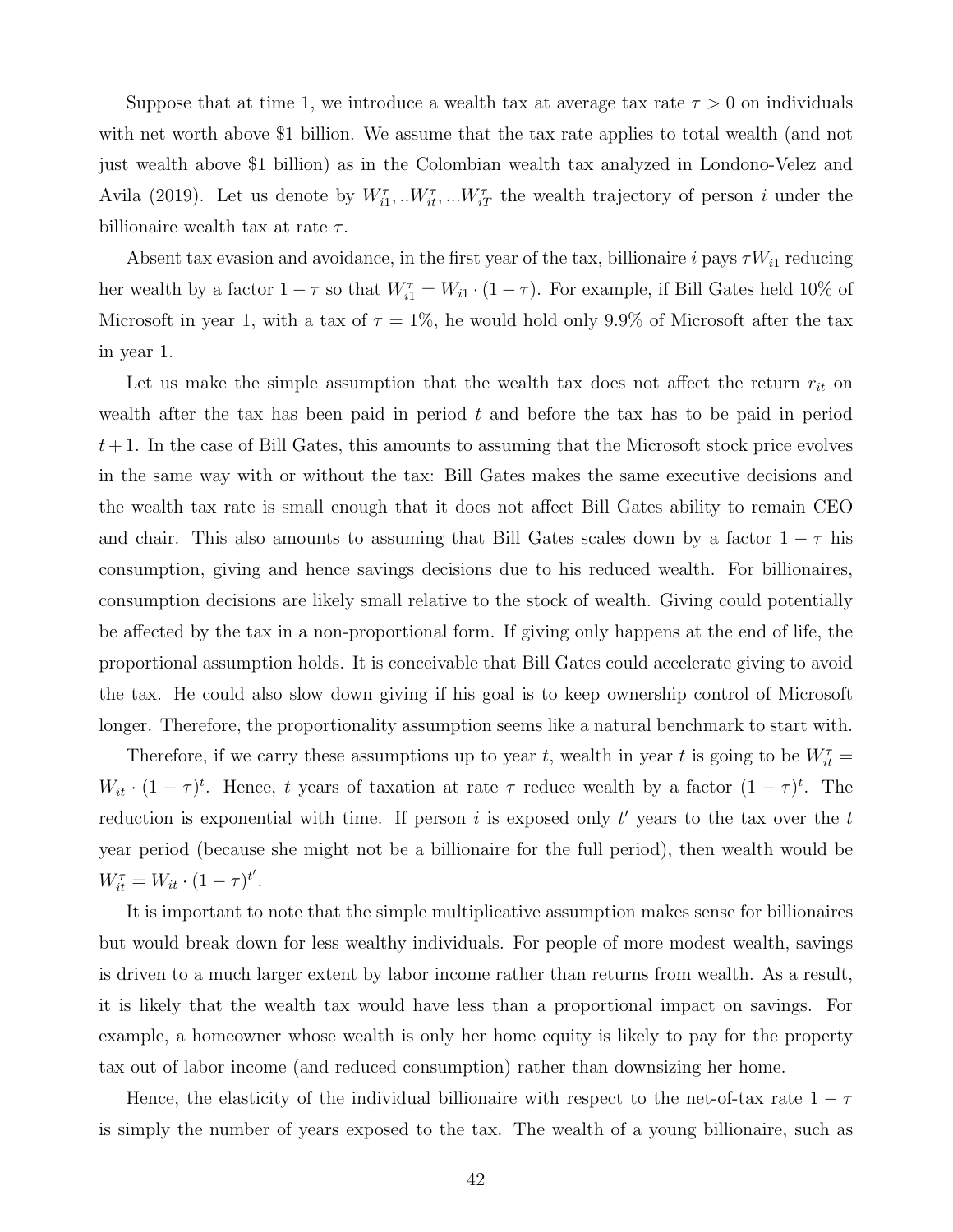Zuckerberg, is less elastic than the wealth of a more mature billionaire wealth, such as Buffett. For heirs such as members of the Walton family, the elasticity is not only the number of years they have faced the tax but also includes the number of years their parents have been exposed to the wealth tax as well.

In sum, young billionaire wealth is inelastic and not much affected by the wealth tax as it has not been exposed that long to the tax while old billionaire wealth is very elastic as the wealth tax has had more time to erode wealth.

Let us denote by B the set of billionaires in year T and by  $W^A(1-\tau)$  their collective wealth under a tax at rate  $\tau$  since time 1. Let  $T(i)$  be the number of years that billionaire i has been exposed to the wealth tax from year 1 to year  $T$ . We have

$$
W^{A}(1-\tau) = \sum_{i \in B} W_{iT} \cdot (1-\tau)^{T(i)}.
$$

Therefore, the elasticity  $e_T$  of the billionaire tax base with respect to the net-of-tax base after T years of taxation is given by:

$$
e_T = \frac{1 - \tau}{W^A} \frac{dW^A}{d(1 - \tau)} = \frac{\sum_{i \in B} T(i) \cdot W_{iT} \cdot (1 - \tau)^{T(i)}}{\sum_{i \in B} W_{iT} \cdot (1 - \tau)^{T(i)}}.
$$

 $e_T$  is simply the average number of years billionaire fortunes have been exposed to the wealth tax (and weighting each billionaire by wealth).[73](#page-2-0)

This average length of exposure  $e_T$  is less than T and grows with T. Presumably, it converges to some long-run  $e_{\infty}$ . If wealth rankings were frozen as in the standard dynastic model with no uncertainty, then  $e_{\infty} = \infty$ . That is, the progressive wealth tax would eradicate all billionaires in the long-run (a point made by Piketty 2001 and Saez 2012). In contrast, with uncertainty, there would always be new billionaires arising and hence the tax base would not shrink to zero and  $e_{\infty} < \infty$ . In words, a country where billionaires come from old wealth will have a large  $e_{\infty}$  and a hence a very elastic billionaire tax base. Conversely, a country where new billionaires constantly arise and replace older ones will have a low  $e_{\infty}$  and a hence a fairly inelastic billionaire tax base.

With the Forbes 400 data, it is possible to simulate the path of wealth under a billionaire at rate  $\tau$  starting in year 1982 and trace out the effect on the tax base to compute the elasticity  $e_T$ . In the Forbes 400 data, 2018 billionaires have been on the list for 15 years on average, implying that  $e_T = 15$  for  $T = 36$ .

<sup>&</sup>lt;sup>73</sup>This computation is an approximation because it assumes that a marginal change in  $\tau$  does not affect any of the  $T(i)$  nor the set B. We ignore such issues for simplicity of exposition. The rigorous way to obtain this formula would be to consider a continuum with a smooth wealth density and assume that the wealth tax applies to all individuals above a fixed percentile (in this case reshuffling due to a marginal tax change has only second order effects as people falling below percentile  $p$  are replaced by people with approximately the same wealth.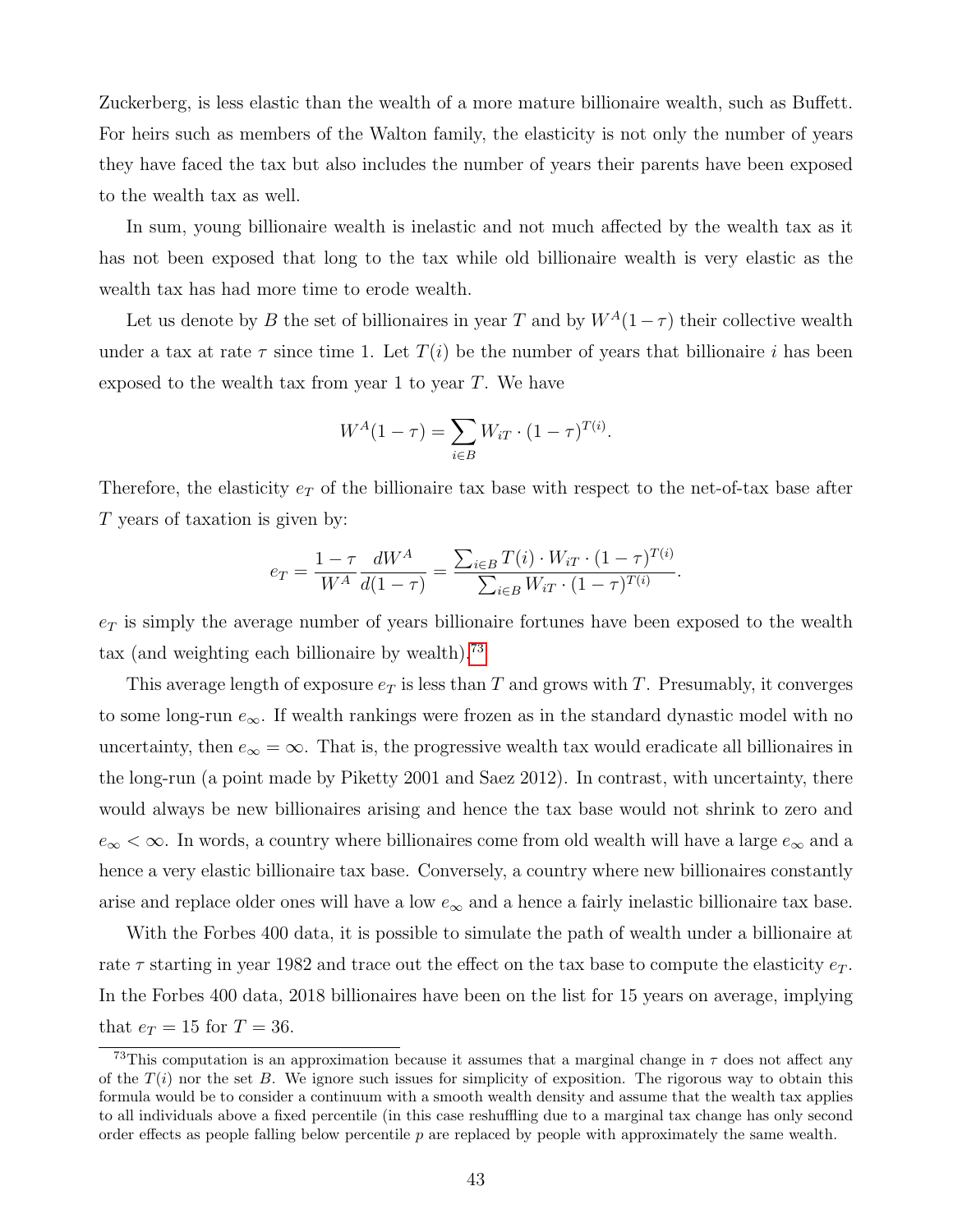Here, we have considered a single average tax rate  $\tau$  but it is possible in simulations to consider more complex tax systems with several brackets. More complex tax systems however do not lend themselves to simple analytical expressions.

#### 6.2 Revenue Maximizing Tax Rate

What is the wealth tax rate  $\tau$  that maximizes wealth tax revenue? In our basic setting, this is a very simple question to answer. Wealth tax revenue is given by  $R = \tau W^A(1 - \tau)$ . A small increase  $d\tau$  generates a change in revenue  $dR$  given by:

$$
dR = W^A d\tau - \tau \frac{dW^A}{d(1-\tau)} d\tau = \left[1 - \frac{\tau}{1-\tau} \cdot e_T\right] \cdot W^A d\tau
$$

which is the classic expression from tax theory: the mechanical revenue effect is reduced by the behavioral response effect. The revenue maximizing rate  $\tau^R$  is such that  $dR = 0$ , i.e., the mechanical and behavioral response effect cancel out. It is given by  $e_T \cdot \tau/(1 - \tau) = 1$  which can be re-arranged into the standard inverse elasticity rule:

Revenue maximizing billionaire wealth tax rate: 
$$
\tau^R = \frac{1}{1 + e_T}.
$$

In words, the revenue maximizing wealth tax rate for billionaires is the inverse of one plus the average number of years billionaires have been billionaires subject to the tax.

Naturally, with a new tax, the revenue maximizing wealth tax rate is large. It is actually 100% in the first year of operation of an (unexpected) wealth tax. In the long-run,  $\tau^R$  converges to  $1/(1 + e_{\infty})$ . If, like in the US, billionaires have been around for about 15 years on average, the long-run revenue maximizing (annual) wealth tax would be around 6.25%. Several points are worth noting.

First, we are computing the wealth tax revenue maximizing rate. To the extent that billionaires pay other taxes (such as corporate or individual income taxes), the wealth tax rate that maximizes *total* tax revenue would be lower.<sup>[74](#page-2-0)</sup>

Second, our theory is predicated on the key assumption that savings is in proportion to wealth among billionaires. If billionaires accelerate giving or increase (enormously) their own consumption, then the elasticity would be higher and  $\tau^R$  correspondingly lower.

Tax evasion/avoidance. Third, we have assumed that the wealth tax can be perfectly enforced. We can use our simple model of tax evasion/avoidance laid out in Section [2.3](#page-16-0) and assume that the wealthy can hide a fraction h of their wealth.

<sup>74</sup>Lower top wealth generates a negative fiscal externality in the public economics jargon (Saez, Slemrod, and Giertz 2012).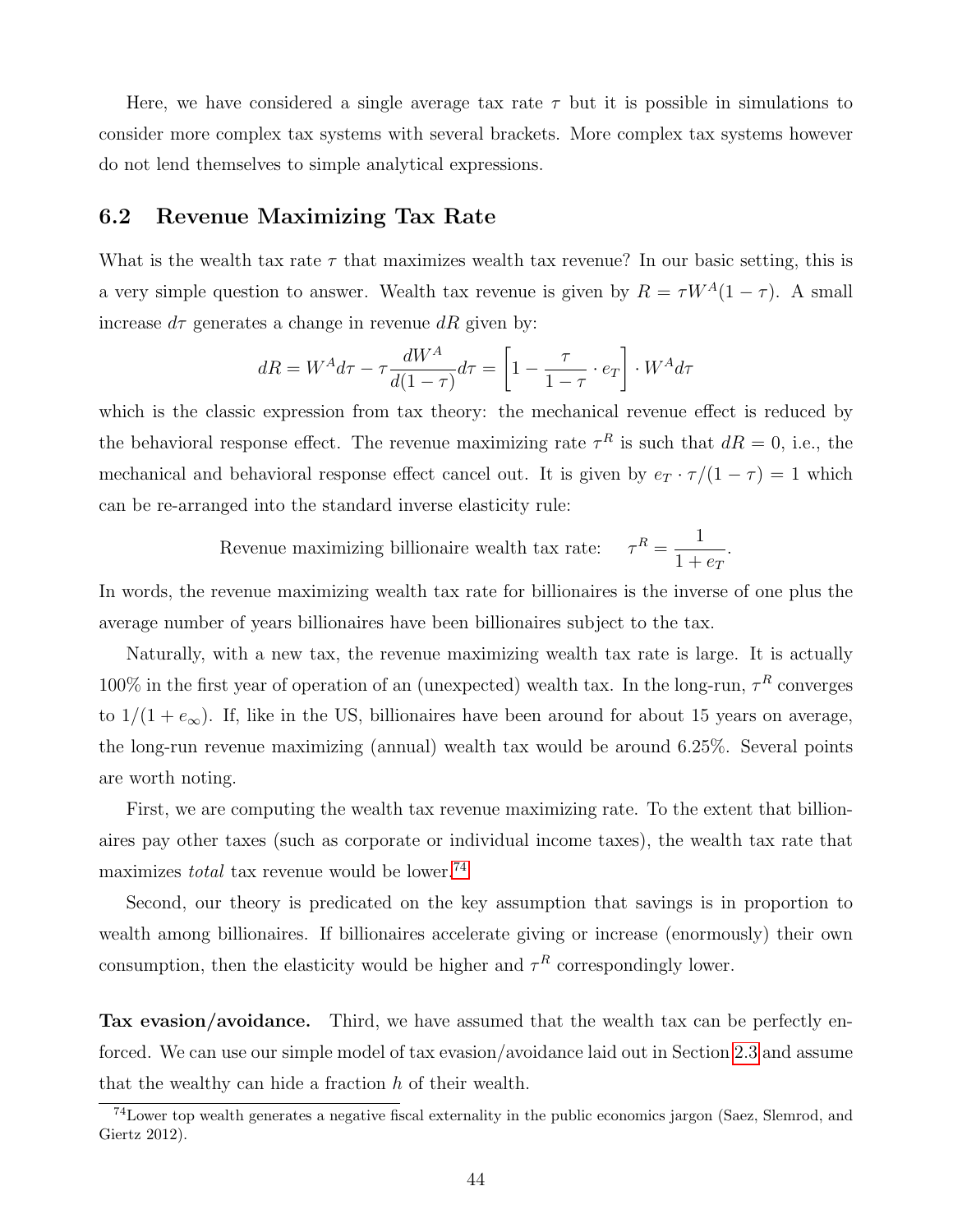With homogeneous evasion, each taxpayer hides a fraction  $h$  of their wealth, then the effective wealth tax rate is  $(1-h)\tau$  instead of  $\tau$ . Our model carries over by simply replacing  $\tau$  by  $(1-h)\tau$  in the wealth accumulation equation and in the revenue calculation. Hence, the revenue maximizing rate will be given by  $\tau^R = 1/[(1-h) \cdot (1+e_T)]$ . In words, the government simply needs to adjust upward the nominal tax rate  $\tau$  to get the effective tax rate  $(1-h)\tau$  where it needs to be. This is true even if h depends positively on  $\tau$ . If h increases extremely fast with  $\tau$ , it is conceivable that  $(1-h)\tau$  might not be able to reach  $1/(1+e_T)$ . In which case,  $\tau$  should be chosen to maximize the effective tax rate  $(1-h)\tau$ .<sup>[75](#page-2-0)</sup> Uniform tax evasion is not a problem for tax evasion.

With heterogeneous evasion, a fraction  $1-h$  of taxpayers does not evade at all while a fraction h evades the tax entirely. In that case, increasing  $\tau$  hurts only the law abiding taxpayers and not at all the evaders. If h is fixed, then the revenue maximizing tax rate remains  $\tau^R = 1/(1 + e_T)$ but the effective tax rate in only  $(1-h)\tau^R$  as it applies to a fraction  $(1-h)$  of true billionaires. If h depends positively on  $\tau$ , this is exactly like a standard extensive margin tax response. Following standard optimal tax theory, this extensive elasticity just needs to be added to the intensive margin elasticity we already had. In this context, the revenue maximizing rate takes the form  $\tau^R = 1/(1 + e_T + \eta)$  where  $e_T$  is the average duration of exposure to the wealth tax among the law abiding taxpayers and  $\eta$  is the elasticity of the fraction of taxpayers who are law abiding with respect to  $1 - \tau$ :  $\eta = ((1 - \tau)/(1 - h)) \cdot d(1 - h)/d(1 - \tau)$ .<sup>[76](#page-2-0)</sup>

Empirical illustration. Table 4 lists the name, source of wealth, and wealth in 2018 of the top 15 richest Americans (Forbes magazine estimates). The last two columns show what their wealth would have been if a moderate or radical wealth tax had been in place since 1982. The moderate wealth tax has a 2% marginal tax rate above \$50 million and a 3% marginal tax rate above \$1 billion (as in the Warren wealth tax proposal); the radical wealth tax increases the billionaire marginal tax rate to 10%. The \$1 billion threshold applies in 2018 and is indexed to the average wealth per family economy wide in prior years. The wealth tax has a much larger cumulative effect on inherited and mature wealth than on new wealth. Young billionaires such as Bezos or Zuckerberg would still be multi deca-billionaires even with a 10% tax rate above \$1 billion. More mature billionaires such as Bill Gates or Warren Buffett would be hit much

<sup>&</sup>lt;sup>75</sup>Formally, the government chooses  $\tau$  to maximize  $R = \tau \cdot (1-h(\tau)) \cdot W^A (1-(1-h(\tau))\tau)$  which is equivalent to choosing  $\tau'$  to maximize  $R = \tau' \cdot W^A(1 - \tau')$  (the initial problem without tax evasion) with the extra constraint that  $\tau'$  cannot exceed the maximum of  $\tau \cdot (1 - h(\tau))$ .

<sup>&</sup>lt;sup>76</sup>If evasion (or avoidance) took the form of expatriation, exactly the same analysis would go through. The same formula is obtained in standard optimal labor income tax theory with migration responses (see Piketty and Saez, 2013b).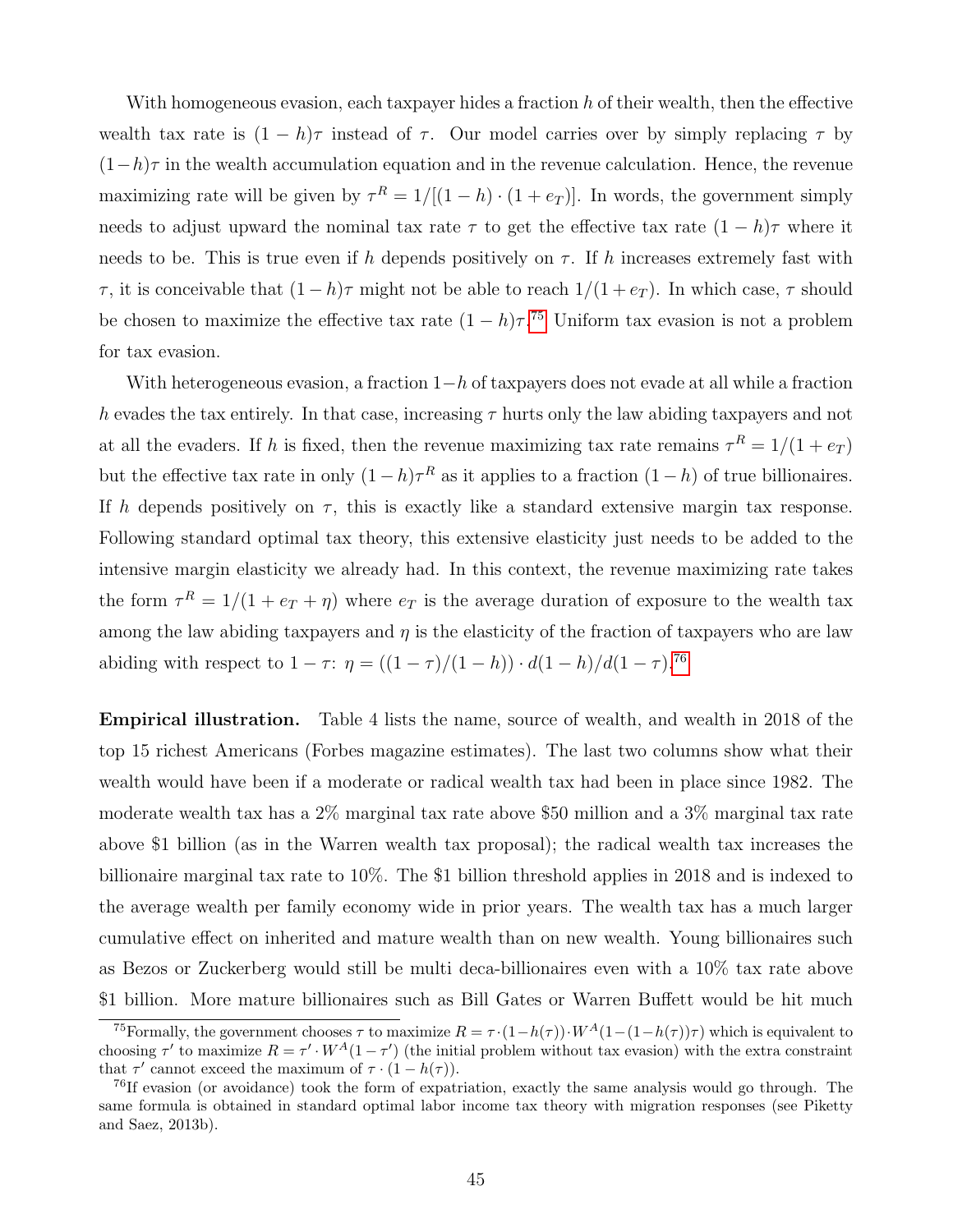harder as they would faced the tax for over three decades.

With a wealth tax, top wealth would look younger and more actively entrepreneurial, pretty much as conservatives like to paint it. This also means that the stake owned by founders (or their heirs) would shrink faster with a wealth tax, and hence they might lose a control of the business faster. In principle, founders who remain active managers could be hired as CEOs even if they no longer control their company (Steve Jobs with Apple is a famous example of a founder who lost control but was later re-hired as CEO). On the negative side, separation of control and ownership can create agency costs but US capitalism has historically resolved the issue of control and ownership separation well (that is not true in many countries, especially developing economies). On the positive side, external CEOs might be more competent than family heirs. Perez-Gonzalez (2006) shows that US firms where incoming CEOs are from the family of the departing CEO, founder, or large shareholder underperform relative to firms that promote unrelated CEOs.[77](#page-2-0)

What would be the consequences for top wealth concentration? Figure [5](#page-65-0) depicts the share of total wealth owned by the top 400 richest Americans since 1982 from Forbes magazine. We normalize for growth in the number of total US families by picking exactly the top 400 in 2018 but correspondingly fewer rich people in earlier years. As is well known, the share of wealth going to this top group, approximately the top .00025% richest US families, has increased dramatically from slightly less than 1% in 1982 to about 3.5% in recent years. The figure also depicts what their wealth share would have been if various wealth taxes had been in place since 1982. The moderate wealth tax has a 3% marginal tax rate above \$1 billion as in the Warren proposal. The radical wealth tax has a 10% marginal tax rate above \$1 billion (as in Saez and Zucman, 2019). Finally, the confiscatory wealth tax increases the billionaire marginal tax rate to 90% (as discussed in Piketty, 2019). The \$1 billion threshold applies in 2018 and is indexed to the average wealth per family economy wide in prior years. In all three cases and as discussed above, we assume that the wealth tax does not change the pattern of wealth growth from year to year (except for the direct effect of the wealth tax). We re-rank families based on their wealth with the tax and always pick the richest families in each year.

With a moderate wealth tax in place since 1982, the Forbes 400 wealth share would have been around 2% in 2018 instead of its current 3.5%. With a radical wealth tax, it would have been about 1% in 2018, as in the early 1980s. A confiscatory wealth tax on billionaires immediately and permanently reduces the top 400 wealth share to around .4%. The radical tax raises only

<sup>77</sup>Bennedsen et al. (2007) confirm this finding in the Danish context using gender of first child of founders as an instrument for family vs. external CEO succession.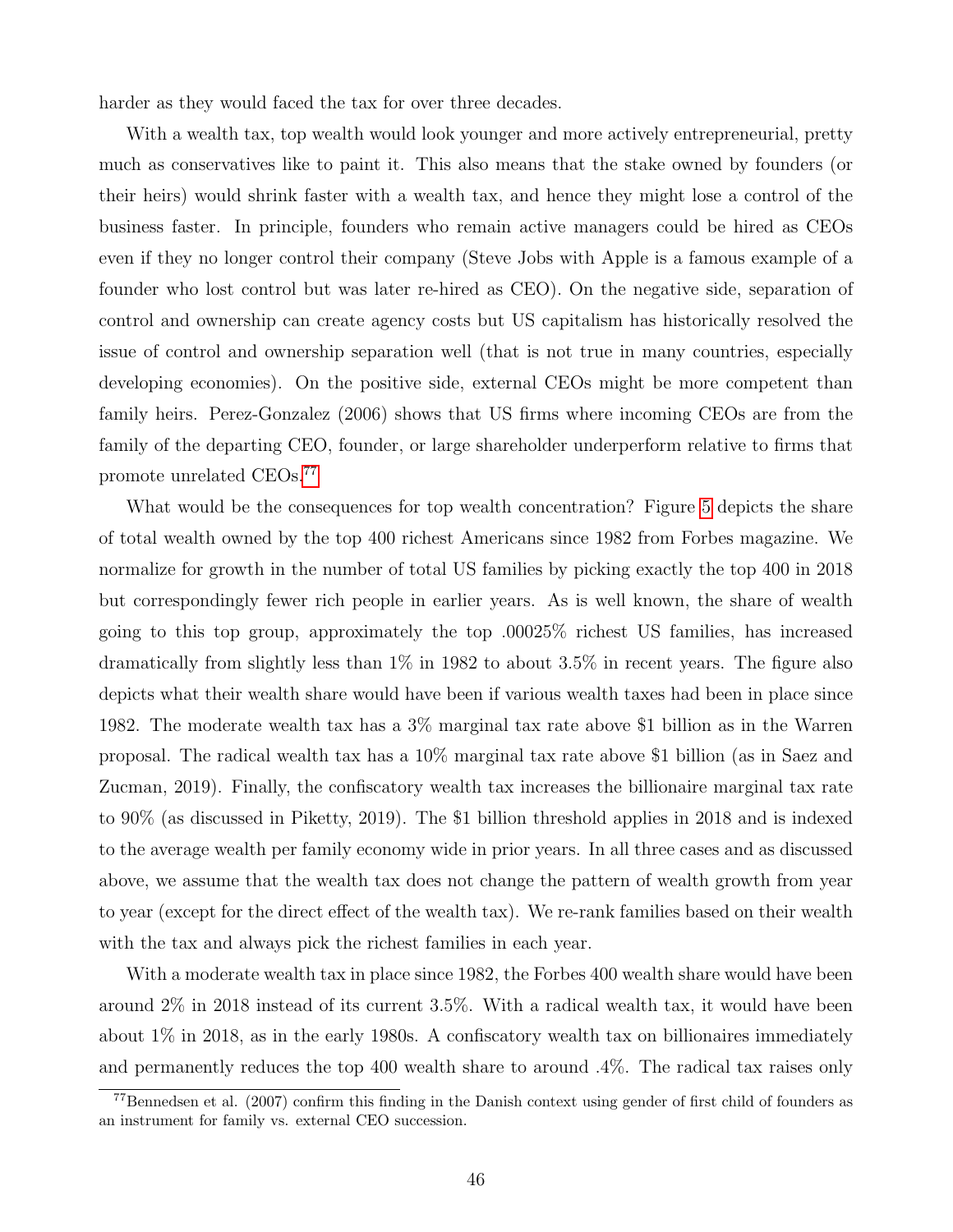slightly more revenue than the moderate wealth tax from the richest 400 in 2018. Almost by definition, the confiscatory wealth tax raises revenue in its first year of operation and almost no revenue afterwards.

#### 6.3 Normative Discussion

Is the revenue maximizing rate a good normative criterion for taxing billionaires? For economists who believe in utilitarianism and decreasing returns to consumption, it is natural to assume that the marginal utility of billionaires' wealth is close to zero. As a result, revenue considerations– and consequences on the rest of the economy–should be the only relevant issue from a normative perspective. Another way to come to the same conclusion is to note that billionaires are negligible demographically (around 900 American billionaires or .0005% of all US families) relative to the wealth they own (around 4-5% of total US wealth): billionaires are about 10,000 more important economically than demographically. The suffering from one multibillionaire losing a billion dollar cannot by 10,000 worse than the suffering of an ordinary American family losing \$100,000. As a result, the revenue consequences of taxing billionaires outweigh the cost on the welfare of billionaires.

There are three main arguments made against higher taxes on the super wealth. First, such taxes could not be enforced. Second, such taxes would hurt the economy and hence ordinary people ultimately. Third, such taxes would undermine respect for property rights and lead to a slippery slope of spoliation: today billionaires, tomorrow millionaires, and then everybody.<sup>[78](#page-2-0)</sup>

In our model old wealth is more elastic than new wealth because the wealth tax has cumulative exponential effects with time. From a revenue maximizing perspective and applying the classical Ramsey reasoning that elastic tax bases should be taxed less, this would imply that old wealth should be taxed less than new wealth. Normatively however, this conclusion feels wrong as old wealth is more likely to come from inheritances than be self-made.

The wealth tax accelerates the process of dispersion of stock ownership for very successful businesses that make their owners-founders billionaires. Dispersed stock ownership has been a feature of US capitalism and is a key reason why taxing wealthy business owners is feasible. Importantly and in contrast to labor income, this dispersion does not mean that economic activity disappears. There might not be even any effect on the wealth stock if the government uses the wealth tax proceeds for public investment, debt reduction, or to create a sovereign fund. The wealth disappears only if the government cannot save the money and cannot encourage middle class saving.

<sup>78</sup>Piketty (2019) presents a broad history of such property right sacralizing ideology.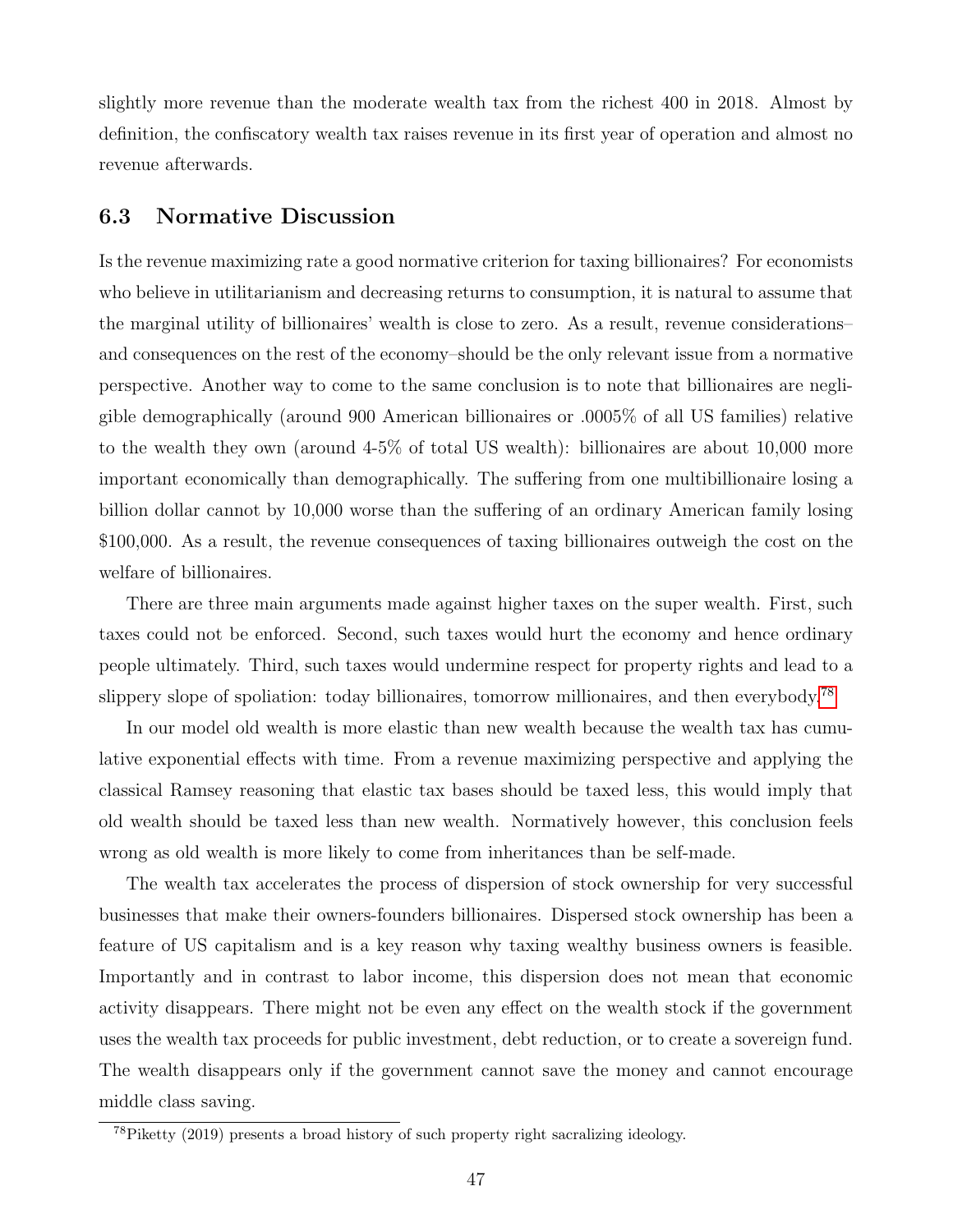## 7 Conclusion

What can we conclude from our analysis about the prospects for progressive wealth taxation in the United States?

First, the wealth tax is likely to be the most direct and powerful tool to restore tax progressivity at the very top of the distribution. The greatest injustice of the US tax system today is its regressivity at the very top: billionaires in the top 400 pay less (relative to their true economic incomes) than the middle class. This regressivity is the consequence of the erosion of the corporate and estate taxes, and the fact that the richest can escape the income tax by reporting only half of their true economic incomes on their individual income tax returns. A wealth tax with a high exemption threshold specifically targets the richest and could resolve this injustice.

Second, our analysis shows that the wealth tax has great revenue and wealth equalizing potential in the US context. Household wealth has grown very large in aggregate (5 years of national income in 2018) and the rich own a growing fraction of it (20% is owned by the top .1% of families). The wealth tax, if the tax rates are high enough, is also a powerful tool to deconcentrate wealth. Wealth among the Forbes 400 has grown about 4.5 percentage points faster annually than average since 1982. A wealth tax of 2 or 3% per year can put a significant dent into this growth rate advantage. With successful enforcement, a wealth tax has to deliver either revenue or de-concentrate wealth.<sup>[79](#page-2-0)</sup> Set the rates low  $(1\%)$  and you get revenue in perpetuity but little (or very slow) de-concentration. Set the rates medium (2-3%) and you get revenue for quite a while and de-concentration eventually. Set the rates high (significantly above  $3\%$ ) and you get de-concentration fast but revenue does not last long. Which is best will depend of course on ones political views.

Can a wealth tax be successfully enforced? Our review of past and foreign experiences, as well as recent empirical work tells us that enforcement is a policy choice. We certainly have plenty of evidence showing that a poorly designed wealth tax generates a lot of avoidance and little revenue. But we also learn lessons about to design a wealth tax well. Cracking down on offshore tax evasion, as the US has started doing with FATCA, is crucial. Taxing expatriates as the US currently does is also very important to prevent the mobile wealthy from avoiding the tax. Third, systematic reporting of wealth balances (instead of relying on self-assessments as for the estate tax) is a necessary condition for good enforcement (as is amply demonstrated in

<sup>79</sup>If neither materializes, it means that enforcement is not successful. Or we learn that, in contrast to what all the data sources tell us, US wealth is in reality equally distributed.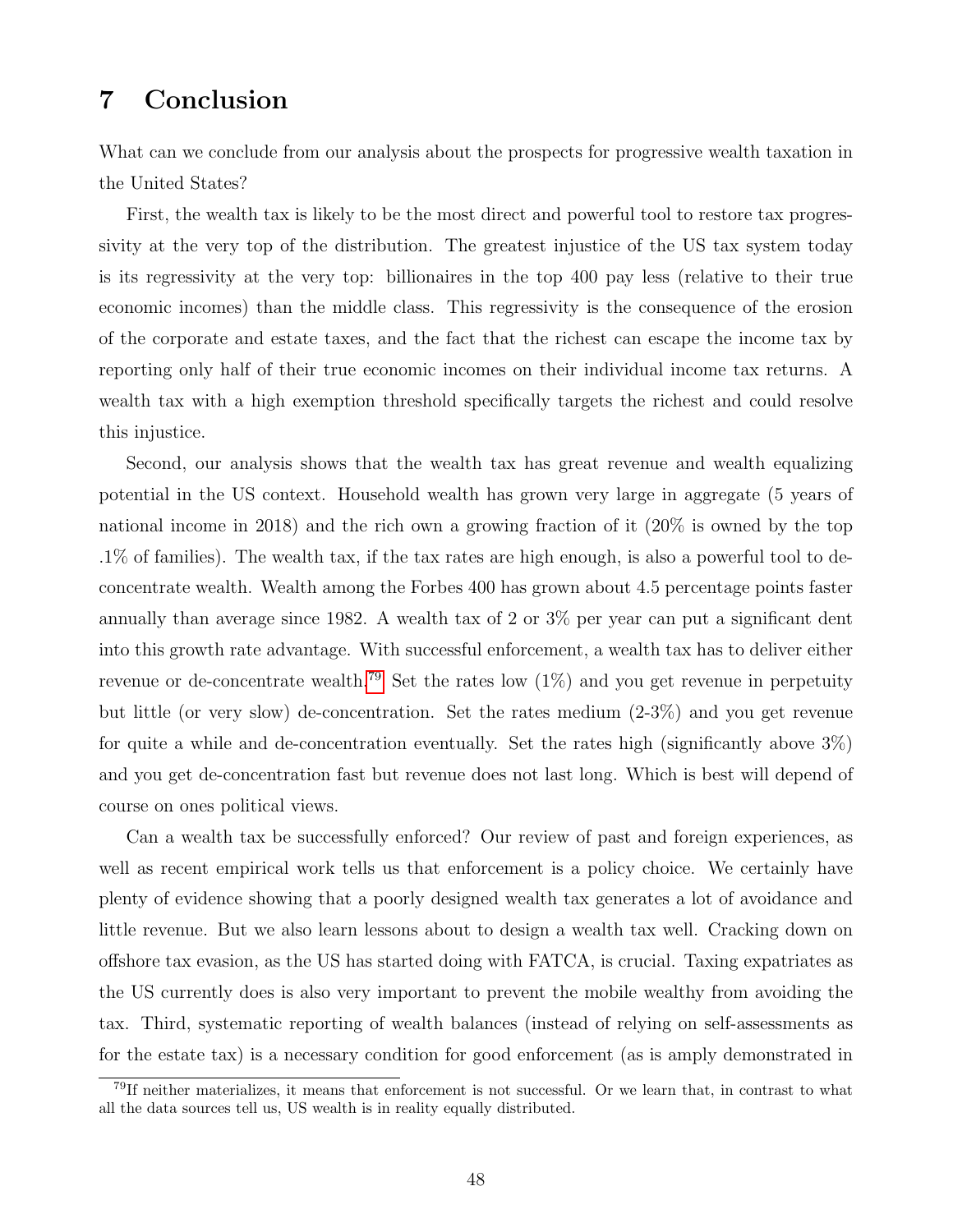the income tax context). Finally, the issue of valuation of closely held businesses is key for the integrity of the wealth tax. Our view is that the government has to create the currently missing (or highly private) markets for equity of large closely held businesses. It is often the case that accounting rules develop in synergy with the tax system.

As a caveat, it is important to note that progressive wealth taxes are fragile and susceptible to being undermined. The left could undermine its political support by lowering the exemption threshold too much and creating hardship for the illiquid merely rich. The right could then undermine its effectiveness by providing exemptions (and hence loopholes) for certain asset classes, or by imposing tax limitations based on income.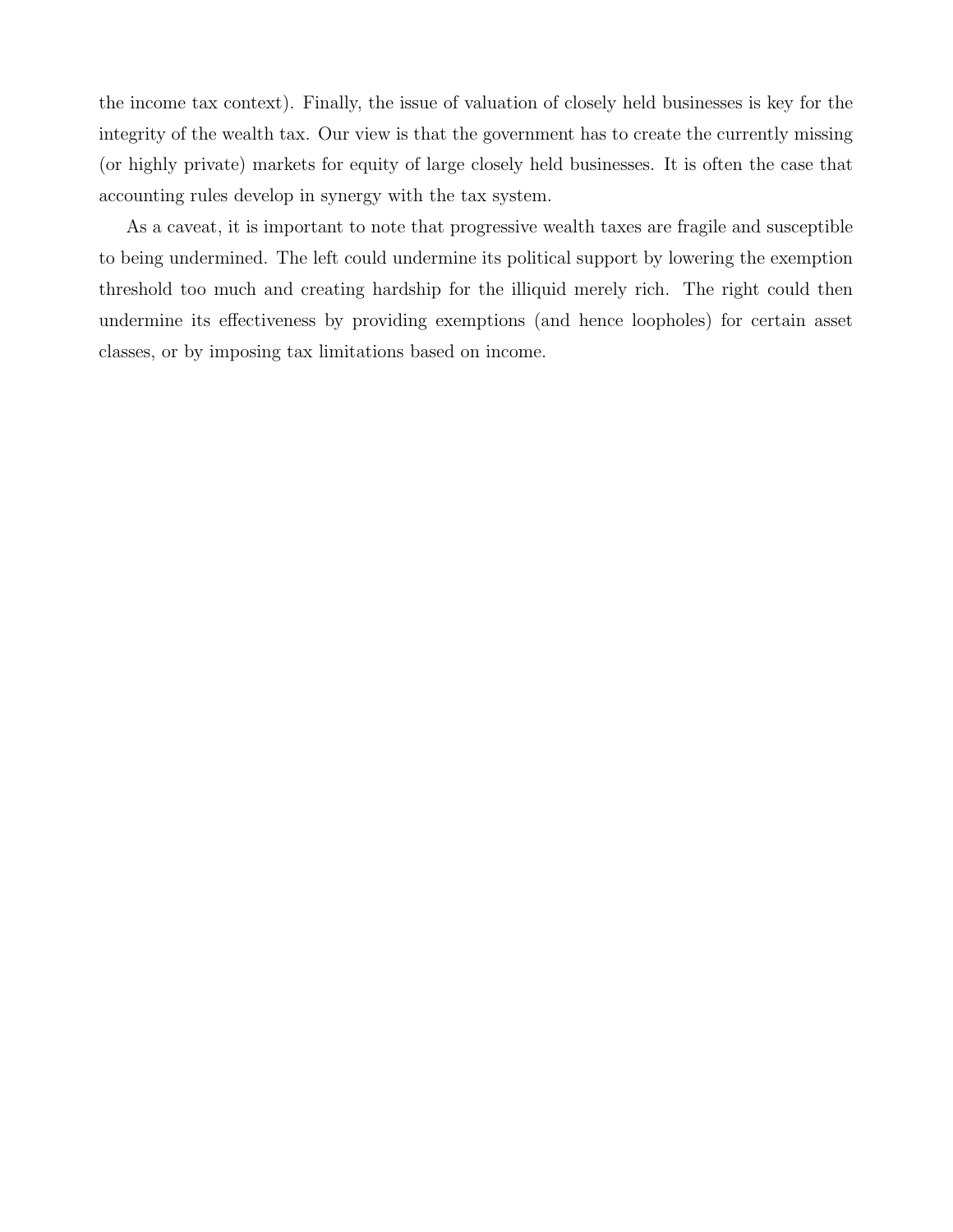# References

Ackerman, Bruce. 1999. "Taxation and the Constitution." Columbia Law Review 99: 1-58. Allais, Maurice. 1977. L'impôt sur le Capital et la Réforme Monétaire. Paris: Hermann.

Alstadsæter, Annette, Johannesen, Niels, and Gabriel Zucman. 2018 "Who Owns the Wealth in Tax Havens? Macro Evidence and Implications for Global Inequality." Journal of Public Economics 162: 89-100.

Alstadsæter, Annette, Niels Johannesen, and Gabriel Zucman. 2019. "Tax evasion and inequality." American Economic Review 109, no. 6: 2073-2103.

Alvaredo, Facundo, Lucas Chancel, Thomas Piketty, Emmanuel Saez, and Gabriel Zucman. 2018. The World Inequality Report 2018. Cambridge: Harvard University Press.

Alvaredo, Facundo, and Emmanuel Saez. 2009. "Income and Wealth Concentration in Spain from a Historical and Fiscal Perspective." Journal of the European Economic Association 7, no. 5: 1140-1167.

Appelbaum, Eileen, and Rosemary Batt. 2014. Private Equity at Work: When Wall Street Manages Main Street. New York: Russell Sage Foundation, 2014.

Atkinson, Anthony, and Joseph E. Stiglitz. 1976. "The Design of Tax Structure: Direct Versus Indirect Taxation." *Journal of Public Economics* 6, no. 1-2: 55–75.

Auerbach, Alan J. 1991. "Retrospective Capital Gains Taxation." American Economic Review 81, no. 1: 167–178.

Avenancio-Leon, Carlos and Troup Howard. 2019. "Unequal Tax Burden? How Property Assessment Gaps Distort Taxation in Minority Communities." UC Berkeley working paper.

Batchelder, Lily and David Kamin. 2019. "Taxing the Rich: Issues and Options", NYU working paper.

Bell, Alex, Raj, Chetty, Xavier Jaravel, Neviana Petkova, and John van Reenen. 2018. "Who Becomes an Inventor in America? The Importance of Exposure to Innovation." Quarterly Journal of Economics 134, no. 2: 647-713.

Bennedsen, Morten, Kasper Meisner Nielsen, Francisco Perez-Gonzalez, and Daniel Wolfenzon. 2007. "Inside the Family Firm: The Role of Families in Succession Decisions and Performance." Quarterly Journal of Economics 122, no. 2: 647-691.

Bourne, Jenny, Eugene Steuerle, Brian Raub, Joseph Newcomb, and Ellen Steele. 2018. "More Than They Realize: The Income of the Wealthy." National Tax Journal 71, no. 2: 335–356.

Bricker, Jesse, Alice Henriques, and Peter Hansen. 2018. "How Much has Wealth Concentration Grown in the United States? A Re-Examination of Data from 2001-2013." Finance and Economics Discussion Series 2018-024. Board of Governors of the Federal Reserve System.

Bricker Jesse, Alice Henriques, Jacob Krimmel, and John Sabelhaus. 2016. "Measuring Income and Wealth at the Top Using Administrative and Survey Data," Brookings Papers on Economic Activity, Spring, 261–321.

Brown, Jeffrey, Jeffrey Liebman, and Joshua Pollet. 2002. "Estimating Life Tables That Reflect Socioeconomic Differences in Mortality." in The Distributional Aspects of Social Security and Social Security Reform, Martin Feldstein and Jeffrey Liebman, eds. (Chicago and London: University of Chicago Press).

Brulhart, Marius, Jonathan Gruber, Matthias Krapf, and Kurt Schmidheiny. 2016. "The Elasticity of Taxable Wealth: Evidence from Switzerland." NBER working paper No. 22376.

Chamley, Christopher. 1986. "Optimal Taxation of Capital Income in General Equilibrium with Infinite Lives." *Econometrica* 54, no. 3: 607–622.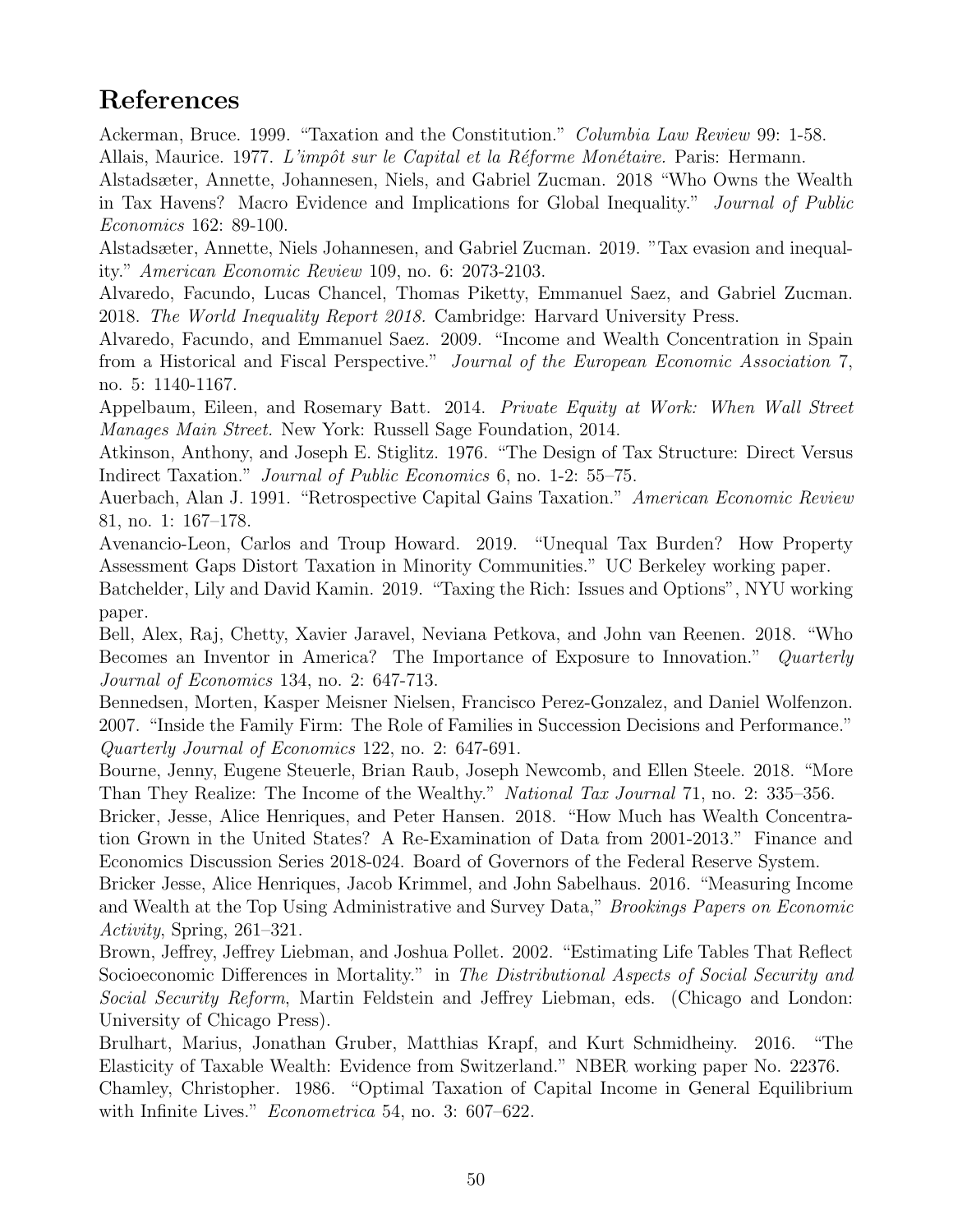Chetty, Raj, John N. Friedman, Soren Leth-Petersen, Torben Heien Nielsen, and Tore Olsen. 2014. "Active vs. Passive Decisions and Crowd-Out in Retirement Savings Accounts: Evidence from Denmark." Quarterly Journal of Economics 129, no. 3: 1141-1219..

Chetty, Raj, Michael Stepner, Sarah Abraham, Shelby Lin, Benjamin Scuderi, Nicholas Turner, Augustin Bergeron, and David Cutler. 2016. "The Association Between Income and Life Expectancy in the United States, 2001-2014." JAMA 315, no. 16: 1750-1766.

Cooper, George. 1979. A Voluntary Tax? New Perspectives on Sophisticated Estate Tax Avoidance. Vol. 9. Washington DC: Brookings Institution Press.

Cooper, Michael, John McClelland, James Pearce, Richard Prisinzano, Joseph Sullivan, Danny Yagan, Owen Zidar, and Eric Zwick. 2016. "Business in the United States: Who owns it, and how much tax do they pay?" Tax Policy and the Economy 30, no. 1: 91-128.

Drutman, Lee. 2013 "The Political 1% of the 1% in 2012." Sunlight Foundation, June 24, 2013. Guvenen, Fatih, Gueorgui Kambourov, Burhan Kuruscu, Sergio Ocampo-Diaz, and Daphne Chenk. 2017 "Use It or Lose It: Efficiency Gains from Wealth Taxation." unpublished manuscript, University of Minnesota.

Hall, Robert, and Alvin Rabushka. *The Flat Tax.* Stanford, CA: Hoover Institution Press, 1985.

Jakobsen, Kristian, Katrine Jakobsen, Henrik Kleven and Gabriel Zucman. 2019. "Wealth Accumulation and Wealth Taxation: Theory and Evidence from Denmark." NBER working paper No. 24371, forthcoming Quarterly Journal of Economics

Johannesen, Niels, and Gabriel Zucman. 2014. "The End of Bank Secrecy? An Evaluation of the G20 Tax Haven Crackdown." American Economic Journal: Economic Policy 6, no. 1: 65-91.

Judd, Kenneth L. 1985. "Redistributive Taxation in a Simple Perfect Foresight Model." Journal of Public Economics 28, no. 1: 59–83.

Kaplow, Louis. 2006. "On the Undesirability of Commodity Taxation Even When Income Taxation Is Not Optimal." Journal of Public Economics 90, no. 6-7, 1235-50.

Kennickell, Arthur B. 2017. "Lining up: Survey and Administrative Data Estimates of Wealth Concentration." Statistical Journal of the IAOS 33, no. 1: 59-79.

Kleven, Henrik. 2016. "Bunching." Annual Review of Economics 8: 435-464.

Kleven, Henrik, Martin Knudsen, Claus Kreiner, Soren Pedersen, and Emmanuel Saez. 2011. "Unwilling or Unable to Cheat? Evidence from a Tax Audit Experiment in Denmark." Econometrica 79, no. 3: 651-692.

Kleven, Henrik, Camille Landais, Mathilde Munoz, and Stefanie Stantcheva. 2019. "Taxation and Migration: Evidence and Policy Implications." forthcoming Journal of Economic Perspectives.

Kleven, Henrik, Camille Landais, and Emmanuel Saez. 2013. "Taxation and international migration of superstars: Evidence from the European football market." American economic review 103, no. 5: 1892-1924.

Kopczuk, Wojciech. 2015. "What Do We Know about the Evolution of Top Wealth Shares in the United States?" Journal of Economic Perspectives 29, no. 1: 47–66.

Kopczuk, Wojciech, and Emmanuel Saez. 2004. "Top Wealth Shares in the United States, 1916-2000: Evidence from Estate Tax Returns." National Tax Journal 57, no. 2: 445–487.

Laroque, Guy R. 2005. "Indirect Taxation is Superfluous under Separability and Taste Homogeneity: A Simple Proof." Economics Letters 87, no. 1, 141-4.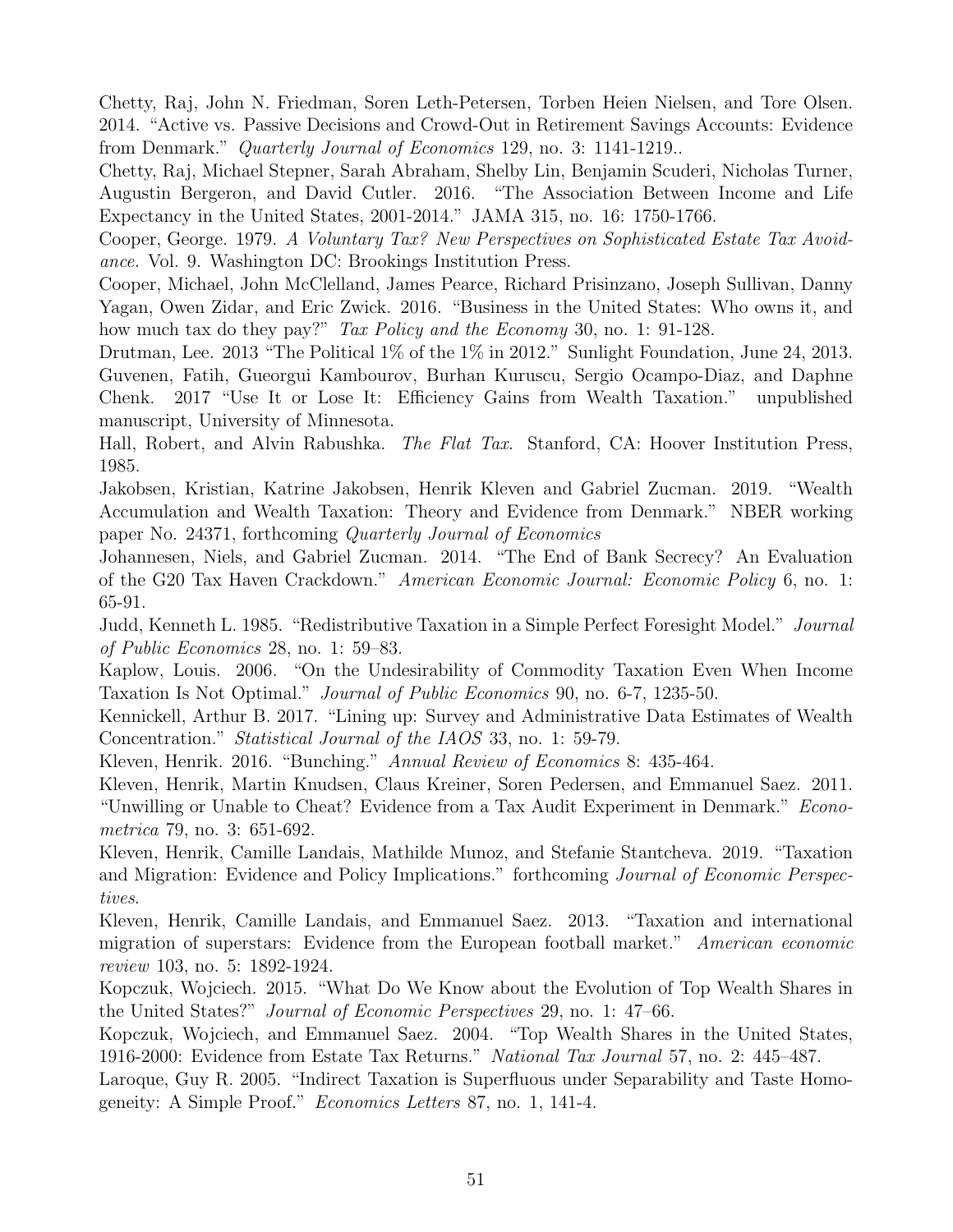Lehner, Moris. 2000. "The European Experience With a Wealth Tax: A Comparative Discussion." Tax Law Review 53: 615-691.

Londono-Velez, Juliana, and Javier Avila. 2019. "Can Wealth Taxation Work in Developing Countries? Quasi-Experimental Evidence from Colombia." UC Berkeley PhD Thesis.

Madrian, Brigitte C. and Dennis F. Shea. 2001. "The power of suggestion: Inertia in 401 (k) participation and savings behavior." Quarterly Journal of Economics 116, no. 4: 1149-1187.

Malkiel, Burton G. 2013. "Asset Management Fees and the Growth of Finance." Journal of Economic Perspectives 27, no. 2: 97-108.

Martinez, Isabel. 2017."Beggar-thy-neighbour tax cuts: Mobility after a local income and wealth tax reform in Switzerland." Luxembourg Institute of Socio-Economic Research (LISER) Working Paper Series 8.

Mayer, Jane. 2017. Dark money: The Hidden History of the Billionaires Behind the Rise of the Radical Right. New York: Anchor Books.

Miller, David S. 2005. "A Progressive System of Mark-to-Market Taxation." Tax Notes 1047.

Moretti, Enrico, and Daniel Wilson. 2019. "Taxing Billionaires: Estate Taxes and the Geographical Location of the Forbes 400." UC Berkeley working paper.

Morningstar. 2019 "US Fund Fee Study for 2018.", Morningstar Research.

OECD (Organisation for Economic Co-operation and Development). 2011. "The Taxation of Mobile High-Skilled Workers." Chapter 4 in OECD Tax Policy Study No. 21: Taxation and Employment, (Paris: OECD).

OECD (Organisation for Economic Co-operation and Development). 2018. "The Role and Design of Net Wealth Taxes in the OECD." Paris: OECD.

Page, Benjamin I., Jason Seawright, and Matthew J. Lacombe. 2018. Billionaires and Stealth Politics. Chicago: University of Chicago Press.

Pareto, Vilfredo. 1896. *Ecrits sur la Courbe de la Répartition de la Richesse*. Geneva: Droz.

Perez-Gonzalez, Francisco. 2006. "Inherited Control and Firm Performance." American Economic Review 96, no. 5: 1559-1588.

Piketty, Thomas. 2001. "Income Inequality in France, 1901-1998." CEPR Discussion Paper no. 2876.

Piketty, Thomas. 2014. Capital in the 21st Century. Cambridge, MA: Harvard University Press.

Piketty, Thomas. 2019. Capital et Idéologie. Paris: Le Seuil.

Piketty, Thomas, and Emmanuel Saez. 2003. "Income Inequality in the United States, 1913- 1998." Quarterly Journal of Economics 118, no. 1: 1-39.

Piketty, Thomas, and Emmanuel Saez. 2013a. "A Theory of Optimal Inheritance Taxation." Econometrica 81, no. 5: 1851-1886.

Piketty, Thomas, and Emmanuel Saez. 2013b. "Optimal Labor Income Taxation." In Handbook of Public Economics vol. 5, 391-474. Elsevier.

Piketty, Thomas, Emmanuel Saez, and Gabriel Zucman. 2018. "Distributional National Accounts: Methods and Estimates for the United States." Quarterly Journal of Economics 133, no. 1: 553–609.

Piketty, Thomas, and Gabriel Zucman. 2014. "Capital is Back: Wealth-Income Ratios in Rich Countries, 1700–2010," Quarterly Journal of Economics, 129(3), 1255–1310.

Plagge, Arnd, Kenneth Scheve, and David Stasavage. 2011. "Comparative Inheritance Taxation Database." Yale University, ISPS Data Archive, 2011.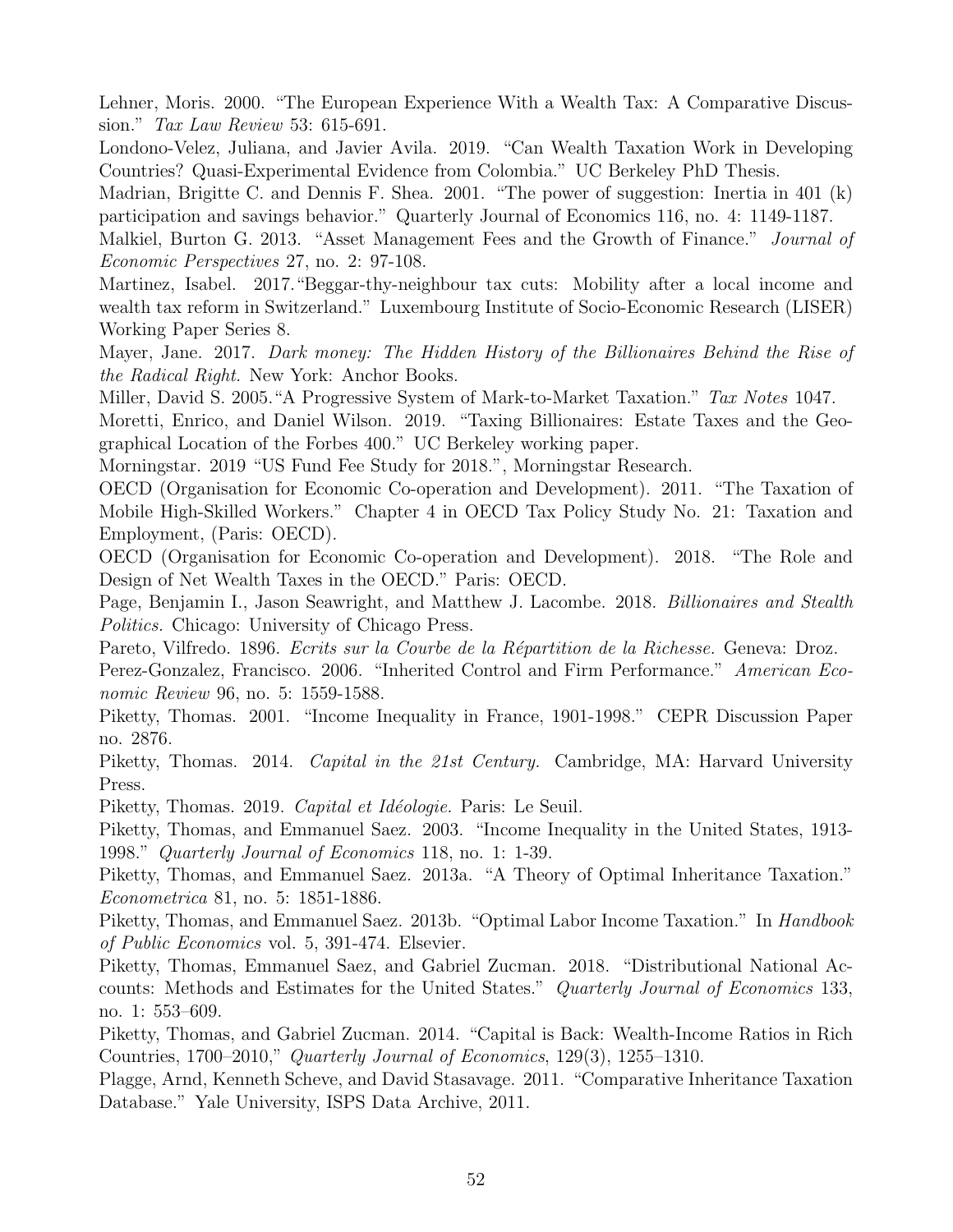Poterba, James. 2001. "Estate and Gift Taxes and Incentives for Inter Vivos Giving in the United States." Journal of Public Economics 79, 237-264.

Repetti, James R. 2000. "It's All About Valuation." Tax Law Review 53: 607-614.

Saez, Emmanuel. 2012. "Optimal progressive capital income taxes in the infinite horizon model." Journal of Public Economics 97: 61-74.

Saez, Emmanuel, Joel Slemrod, and Seth H. Giertz. 2012. "The elasticity of taxable income with respect to marginal tax rates: A critical review." *Journal of Economic Literature* 50, no. 1, 3-50.

Saez, Emmanuel and Stefanie Stantcheva. 2018. "A Simpler Theory of Optimal Capital Taxation." Journal of Public Economics 162: 120–142.

Saez, Emmanuel and Gabriel Zucman. 2016. "Wealth Inequality in the United States since 1913: Evidence from Capitalized Income Tax Data." Quarterly Journal of Economics 131, no. 2: 519-578.

Saez, Emmanuel and Gabriel Zucman. 2019. The Triumph of Injustice: How the Rich Dodge Taxes and How to Make them Pay. New York: W. W. Norton.

Seim, David. 2017. "Behavioral Responses to an Annual Wealth Tax: Evidence from Sweden." American Economic Journal: Economic Policy 9, no. 2: 395-421.

Slemrod, Joel. 1994. "Fixing the Leak in Okuns Bucket. Optimal Progressivity when Avoidance Can Be Controlled." Journal of Public Economics 55, no. 1: 41-51.

Slemrod, Joel, and Wojciech Kopczuk. 2002. "The Optimal Elasticity of Taxable Income." Journal of Public Economics 84, no. 1: 91-112.

Smith, Matthew, Owen Zidar, and Eric Zwick. 2019. "Top Wealth in the United States: New Estimates and Implications for Taxing the Rich." Working Paper.

Summers, Lawrence H. and Natasha Sarin. 2019. "A 'Wealth Tax' Presents a Revenue Estimation Puzzle." Washington Post, April 4.

Summers, Lawrence H. and Natasha Sarin. 2019b. "Be Very Skeptical about How Much Revenue Elizabeth Warren's Wealth Tax Could Generate." Washington Post, June 28.

Thaler, Richard H. and Cass R. Sunstein. 2008. Nudge: Improving decisions about health, wealth, and happiness. New Haven: Yale University Press.

US Treasury Department. 1976. Annual Report of the Commissioner of Internal Revenue 1975. Washington, DC: Government Printing Office.

US Treasury Department. 2014. "Tax Expenditure for Exclusion of Capital Gains at Death," Office of Tax Analysis report, August 2014.

US Treasury Department. 2018. "Foreign Portfolio Holdings of U.S. Securities." Washington, DC: Government Printing Office.

US Treasury Department. 2019. Internal Revenue Service Databook 2018. Washington, DC: Government Printing Office.

Viard, Alan, and Robert Carroll. 2012. Progressive Consumption Taxation: The X Tax Revisited. Washington, DC: AEI Press.

Waldron, Hillary. 2007. "Trends in Mortality Differentials and Life Expectancy for Male Social Security Covered Workers, by Average Relative Earnings." ORES Working Paper Series, No. 108, US Social Security Administration, Office of Policy.

Weisbach, David A. 1999. "A Partial Mark-to-Market Tax System." Tax Law Review 53: 95-136.

Wong, Francis. 2019. "The Financial Burden of Property Taxes." UC Berkeley PhD thesis.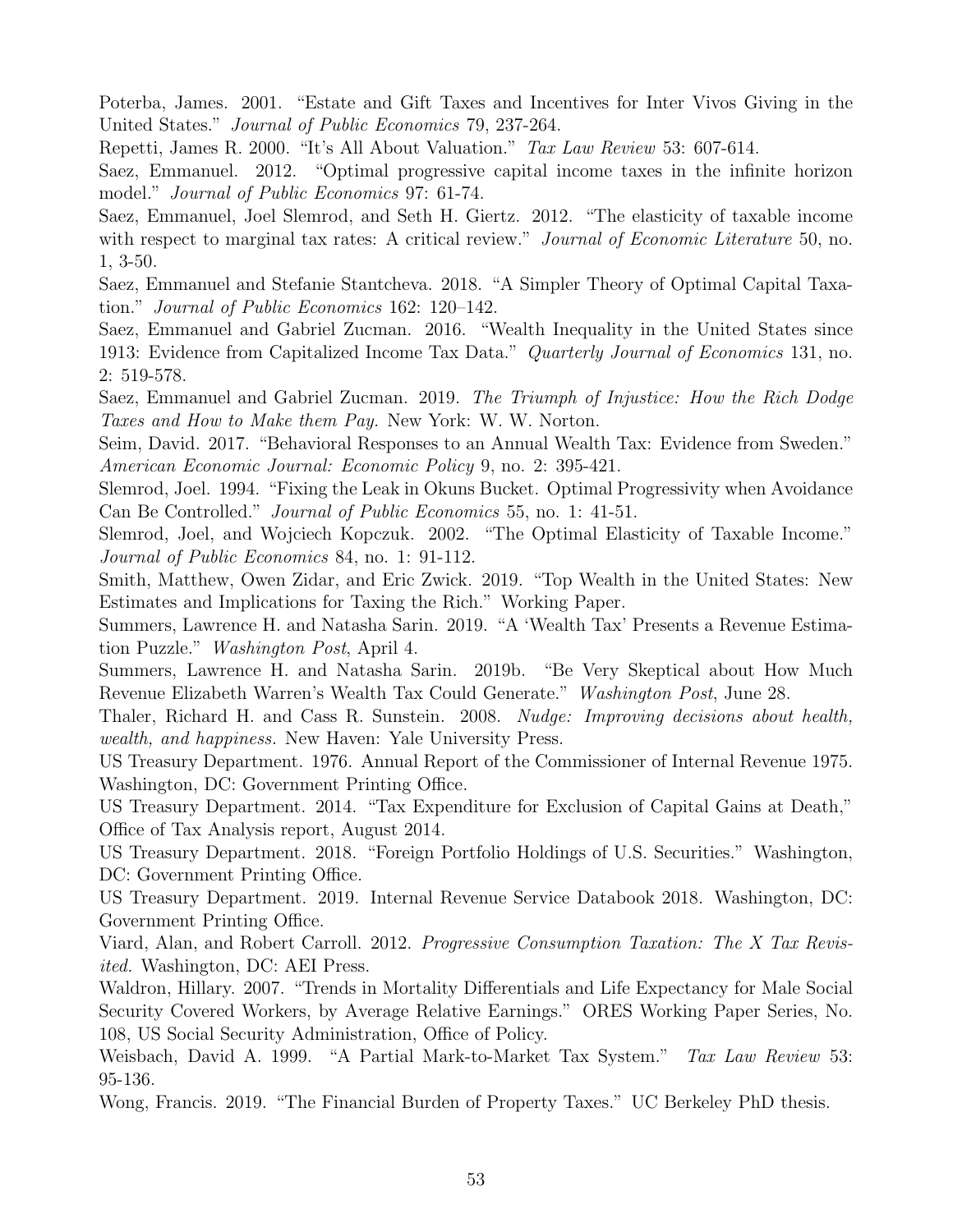Zucman, Gabriel. 2013. "The Missing Wealth of Nations: Are Europe and the U.S. net Debtors or net Creditors?" Quarterly Journal of Economics 128, no. 3: 1321-1364..

Zucman, Gabriel. 2015. The Hidden Wealth of Nations: The Scourge of Tax Havens. Chicago: University of Chicago Press.

Zucman, Gabriel. 2019. "Global Wealth Inequality." Annual Review of Economics 11, 109-138.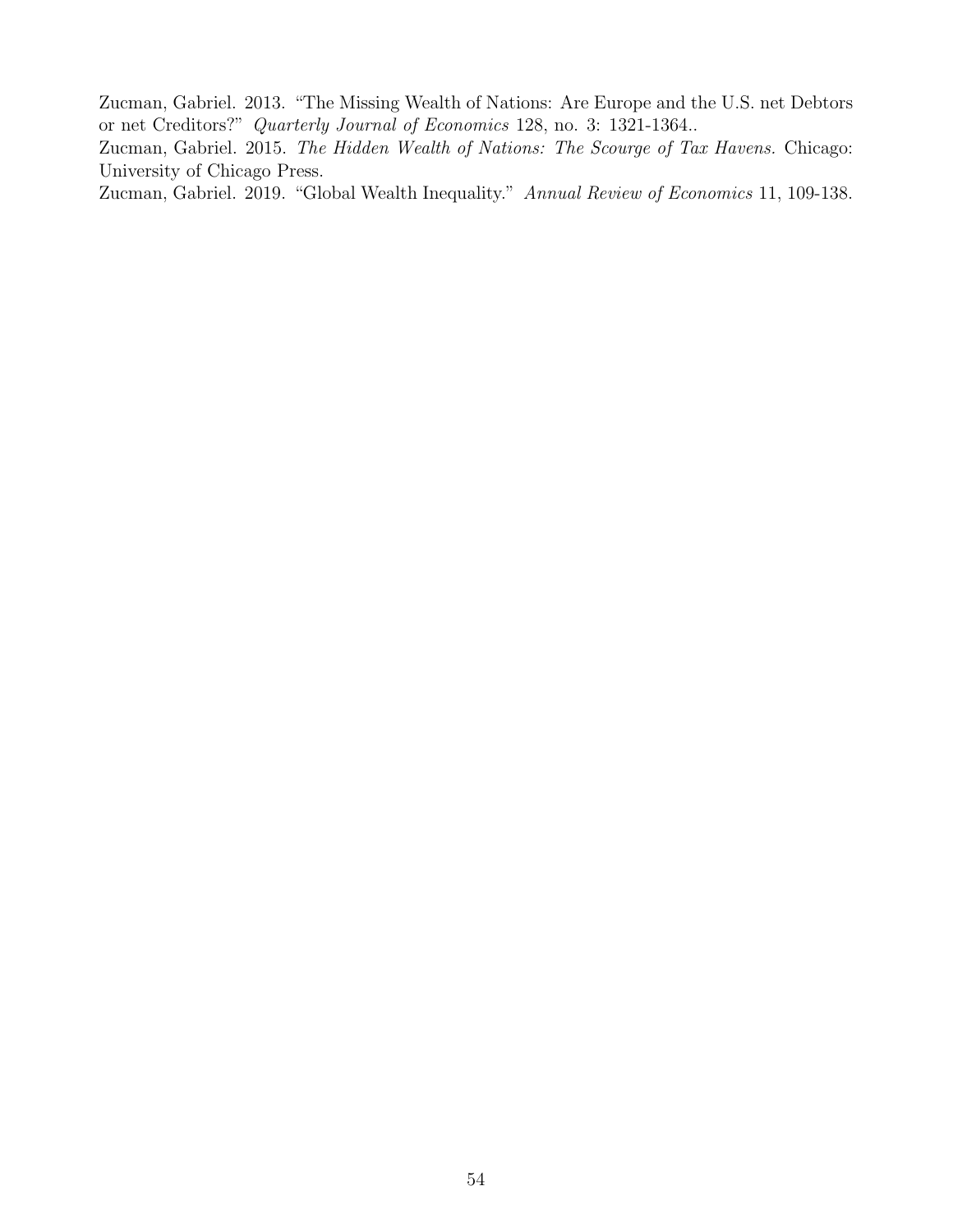|                        |                           | <b>Amount</b><br>$($ \$<br>trillion) | <b>Percent of total</b><br>net worth | <b>Percent of</b><br>national income |
|------------------------|---------------------------|--------------------------------------|--------------------------------------|--------------------------------------|
| <b>Total net worth</b> |                           | 88.7                                 | 100%                                 | 503%                                 |
| <b>Assets</b>          |                           | 107.7                                | 121%                                 | 611%                                 |
|                        | Housing                   | 32.4                                 | 37%                                  | 184%                                 |
|                        | <b>Business Assets</b>    | 9.7                                  | 11%                                  | 55%                                  |
|                        | Equities (direct holding) | 18.6                                 | 21%                                  | 105%                                 |
|                        | <b>Publicly listed</b>    | 13.6                                 | 15%                                  | 77%                                  |
|                        | <b>Privately listed</b>   | 4.9                                  | 6%                                   | 28%                                  |
|                        | Fixed income assets       | 16.1                                 | 18%                                  | 91%                                  |
|                        | Interest bearing          | 14.9                                 | 17%                                  | 84%                                  |
|                        | Deposits and currency     | 1.2                                  | $1\%$                                | 7%                                   |
|                        | Pensions and Insurance    | 30.9                                 | 35%                                  | 175%                                 |
|                        | DB and DC pensions        | 17.0                                 | 19%                                  | 96%                                  |
|                        | <b>IRAs</b>               | 8.8                                  | 10%                                  | 50%                                  |
|                        | Life insurance            | 5.1                                  | 6%                                   | 29%                                  |
| <b>Liabilities</b>     |                           | 19.0                                 | 21%                                  | 108%                                 |
|                        | Mortgages                 | 14.3                                 | 16%                                  | 81%                                  |
|                        | <b>Student loans</b>      | 1.6                                  | 2%                                   | 9%                                   |
|                        | Other consumer credit     | 2.5                                  | 3%                                   | 14%                                  |
|                        | Other                     | 0.7                                  | 1%                                   | 4%                                   |

## **Table 1: Aggregate Household Wealth and Its Composition, 2018**

Notes: This table reports aggregate statistics on household wealth in 2018 (average over the 4 quarters). Housing and mortgages include both owner occupied and tenant occupied housing. Equities and fixed income assets exclude those held indirectly through pension and insurance funds. Source: Financial accounts of the United States. Reproduced in Piketty, Saez, and Zucman (2018), aggregate series appendix Table TB1 updated to 2018.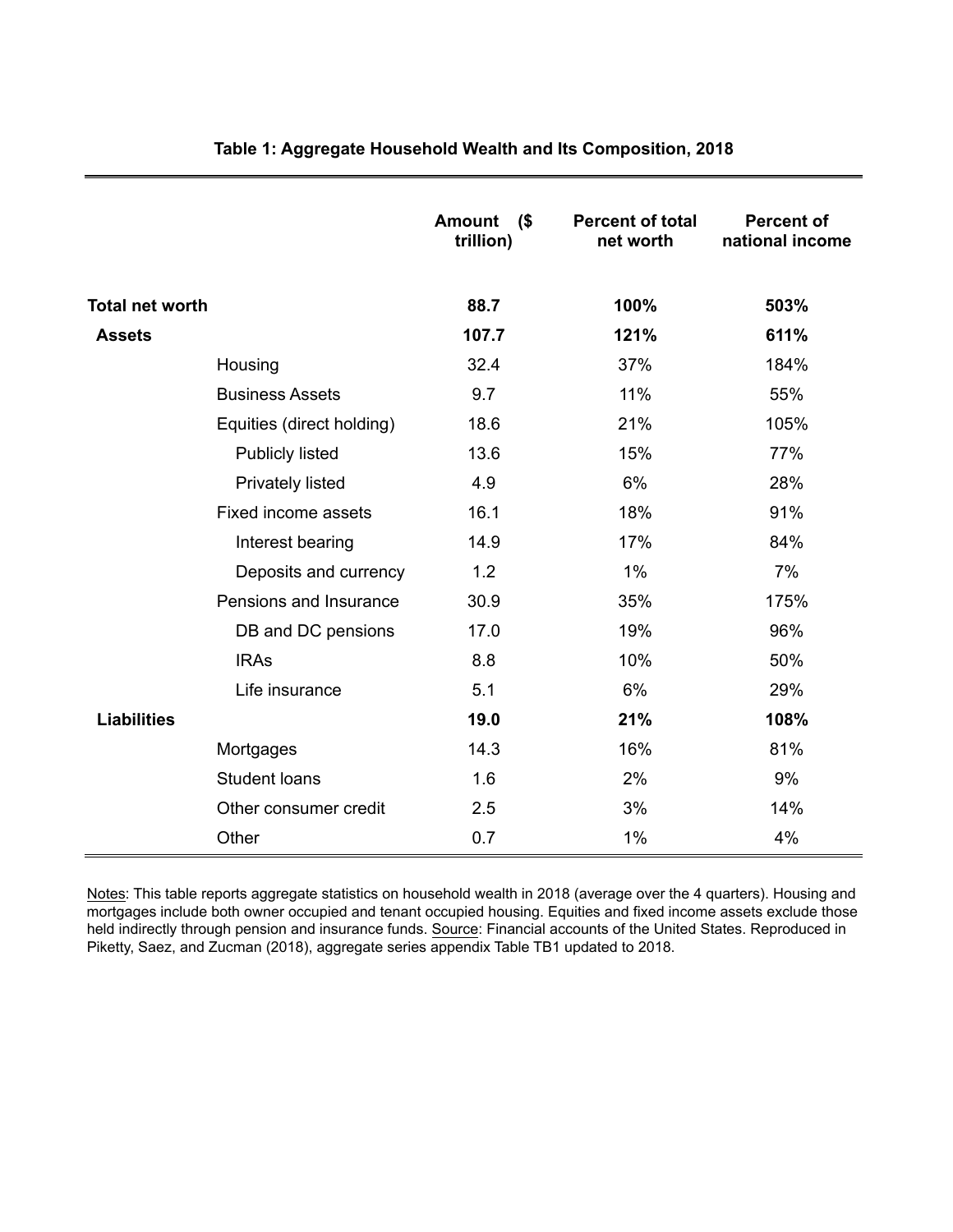|                                          | <b>Top 1%</b><br>cut-off | Top .1%<br>cut-off | Top .01%<br>cut-off | \$10 million<br>cut-off | \$50 million<br>cut-off |
|------------------------------------------|--------------------------|--------------------|---------------------|-------------------------|-------------------------|
| <b>Capitalized incomes</b>               |                          |                    |                     |                         |                         |
| Threshold (2019 \$ millions)             | 5.9                      | 30.8               | 171.8               | 10.0                    | 50.0                    |
| Base above threshold (2019 \$ trillions) | 25.9                     | 13.0               | 6.3                 | 21.3                    | 10.9                    |
| As a percent of aggregate wealth         | 27.7%                    | 13.9%              | 6.8%                | 22.8%                   | 11.6%                   |
| As a percent of national income          | 140%                     | 70%                | 34%                 | 115%                    | 59%                     |
| <b>Revised capitalized incomes</b>       |                          |                    |                     |                         |                         |
| Threshold (2019 \$ millions)             | 5.3                      | 28.0               | 156.2               | 10.0                    | 50.0                    |
| Base above threshold (2019 \$ trillions) | 23.6                     | 11.8               | 5.8                 | 18.4                    | 9.4                     |
| As a percent of aggregate wealth         | 25.2%                    | 12.6%              | 6.2%                | 19.7%                   | 10.1%                   |
| As a percent of national income          | 127%                     | 64%                | 31%                 | 99%                     | 51%                     |
| <b>SCF+Forbes 400</b>                    |                          |                    |                     |                         |                         |
| Threshold (2019 \$ millions)             | 9.0                      | 40.6               | 172.3               | 10.0                    | 50.0                    |
| Base above threshold (2019 \$ trillions) | 27.5                     | 11.5               | 5.5                 | 24.8                    | 9.7                     |
| As a percent of aggregate wealth         | 29.4%                    | 12.2%              | 5.9%                | 26.5%                   | 10.3%                   |
| As a percent of national income          | 148%                     | 62%                | 30%                 | 134%                    | 52%                     |
| <b>Estates with multiplier</b>           |                          |                    |                     |                         |                         |
| Threshold (2019 \$ millions)             |                          | 25.5               | 123.6               | 10.0                    | 50.0                    |
| Base above threshold (2019 \$ trillions) |                          | 8.9                | 4.3                 | 14.2                    | 6.8                     |
| As a percent of aggregate wealth         |                          | 9.5%               | 4.6%                | 15.1%                   | 7.2%                    |
| As a percent of national income          |                          | 48%                | 23%                 | 76%                     | 37%                     |
| Base reduction with tax evasion          |                          |                    |                     |                         |                         |
| Strong enforcement: 15% evasion rate     | 13.0%                    | 12.9%              | 12.7%               | 17.7%                   | 17.7%                   |
| Weak enforcement: 50% evasion rate       | 44.6%                    | 44.4%              | 43.8%               | 56.1%                   | 56.2%                   |
| Estate tax implied evasion: 33%          |                          | 31.6%              | 32.2%               | 33.5%                   | 37.8%                   |

Notes: This table reports statistics on the wealth tax base above specific thresholds from various data sources. A 1% wealth tax above the threshold would therefore raise 1% of the amount reported (multiply by 12.0 to get the standard 10-year projection using standard growth assumptions). The unit is always the family tax unit not the individual adult (estate multiplier individual based estimates are converted into family based estimates). For the percentiles thresholds (top 1%, top .1%, top .01%), percentiles are defined relative to the total number of family tax units in the economy (175m in 2019). The top 1% represents the top 1.75m families, etc. The statistics are reported assuming no tax evasion (over and beyond the raw source, estates estimates are lower primarily because of tax avoidance/evasion). Capitalized incomes and SCF statistics are for year 2016 extrapolated to 2019 (assuming no change in distribution). Estates are the average from years 2009-2012, corrected for differential mortality (from Chetty et al. 2016), converted to tax units, and extrapolated to 2019. The bottom rows show by how much the tax base would shrink if taxpayers can hide a fraction of their wealth (10% or 50%). We assume that tax evasion comes half and half from intensive and extensive margins. We assume that the percentile thresholds would be adjusted to always capture the same fraction of the population. In contrast, the nominal thresholds (\$10m and \$50m) are not adjusted, explaining why the revenue loss is larger. The last row shows the implied estate tax evasion rate that would fully explain the gap between the tax base from the capitalized incomes estimates at the top and the tax base from the estate multiplier estimates at the bottom.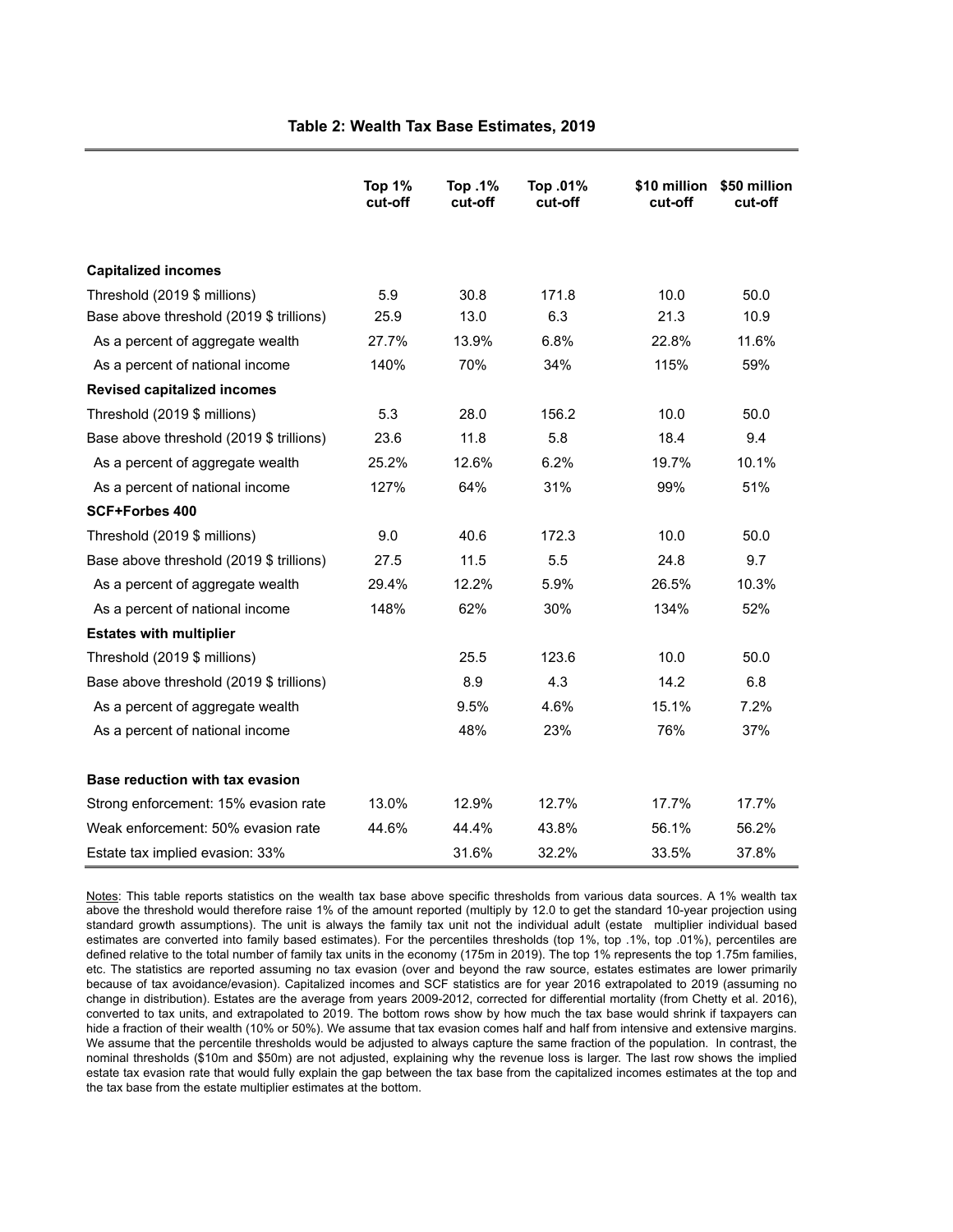|                                | <b>Estates above</b><br>\$100m (linked to<br>income tax) | SCF top .001%<br>wealth holders | SCF top .01%<br>wealth holders | Forbes Top 400<br>(combined with<br><b>IRS Top 400)</b> |
|--------------------------------|----------------------------------------------------------|---------------------------------|--------------------------------|---------------------------------------------------------|
|                                | (1)                                                      | (2)                             | (3)                            | (4)                                                     |
| Year                           | 2007                                                     | 2016                            | 2016                           | 2014                                                    |
| Wealth (\$millions)            | 313                                                      | 951                             | 365                            | 5,725                                                   |
| Reported income (\$millions)   | 9.4                                                      | 30.5                            | 11.6                           | 159                                                     |
| Reported income/wealth         | 3.0%                                                     | 3.2%                            | 3.2%                           | 2.8%                                                    |
| Average macro return on wealth | 5.9%                                                     | 6.4%                            | 6.4%                           | 6.8%                                                    |
| Fraction true income reported  | 51%                                                      | 50%                             | 50%                            | 41%                                                     |
| Sample size                    | 116                                                      | 86                              | 465                            | 400                                                     |

#### **Table 3: Reported income relative to true income for Top Wealth Holders**

Notes: This table reports statistics on how much income top wealth holders report on their individual tax returns relative to their true economic income using various sources of publicly available data (across columns). The first source in col. (1) is linked estate tax and income tax data from Bourne et al. (2018). The sample are all estates above \$100 million for 2007 decedents. The second source in cols. (2) and (3) is the 2016 Survey of Consumer Finances (authors' computations). The sample are top .001% wealth holders in col. (2) and top .01% in col. (3) (SCF household unit). The third source in col. (4) combines the Forbes Top 400 (with the IRS Top 400 highest income earners). The table lists the year wealth was measured, the average wealth, average reported income on the individual tax return, the ratio of reported income to wealth. The next row reports total capital income to total household wealth economy wide (macro rate of return on wealth). The next row reports the fraction of true income reported on individual tax returns (assuming conservatively that the rich get the same rate of return as the macro-average). The last row reports sample size. In col (1), average wealth is estimated as 3.14 times the \$100m threshold (based on estate tax statistics for 2007 decedents). The reported income of the Forbes 400 is estimated as 50% of the reported income of the IRS Top 400 (as SCF top .001% wealth holders have reported income of 50% of the SCF top .001% income earners in 2016).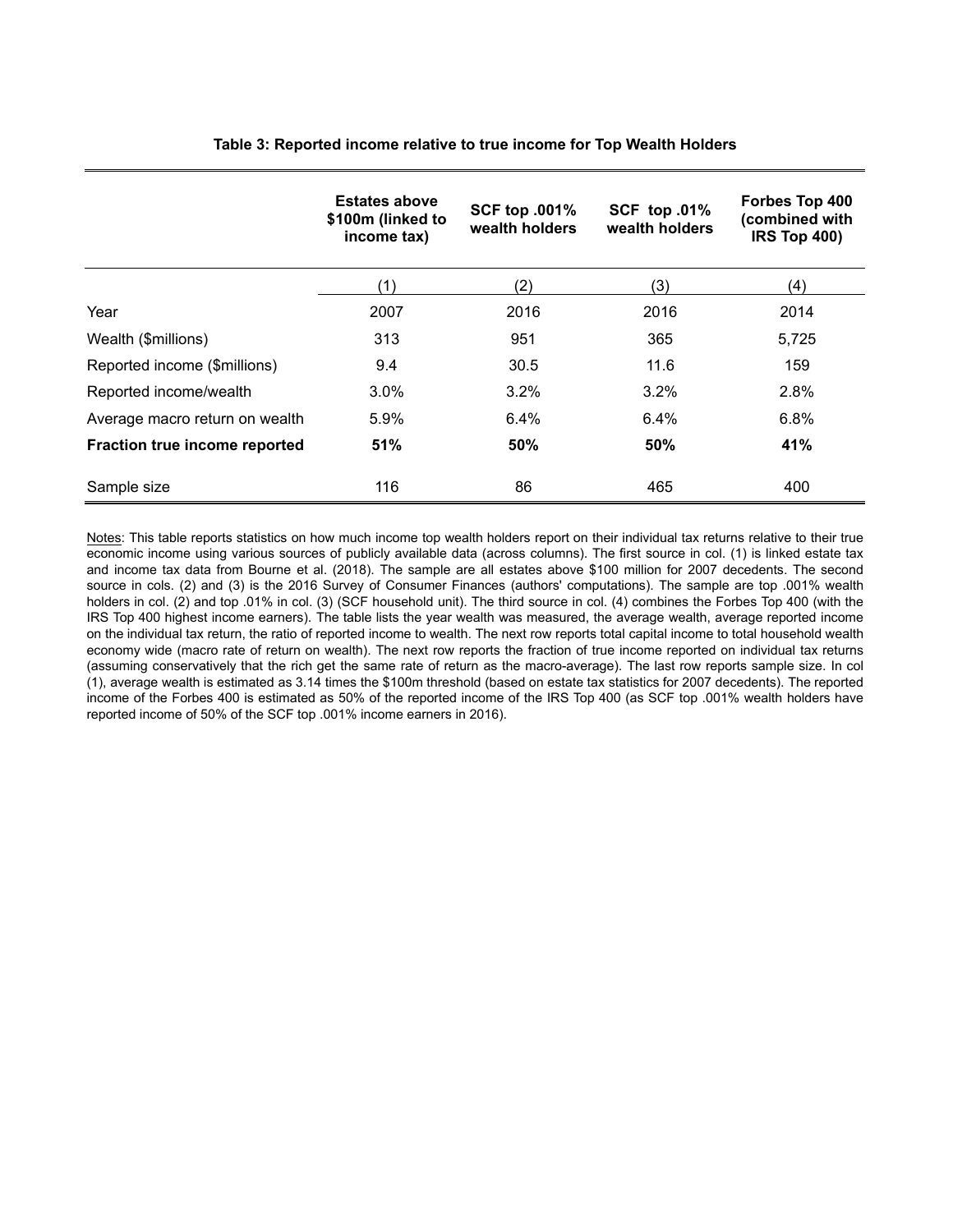|                          |                           | <b>Current</b><br>2018 wealth<br>(\$ billions) | <b>With</b><br>moderate<br>wealth tax<br><b>since 1982</b><br>(3% above<br>\$1b) | <b>With radical</b><br>wealth tax<br><b>since 1982</b><br>(10% above<br>\$1 <sub>b</sub> |
|--------------------------|---------------------------|------------------------------------------------|----------------------------------------------------------------------------------|------------------------------------------------------------------------------------------|
| <b>Top Wealth Holder</b> | <b>Source</b>             |                                                |                                                                                  |                                                                                          |
| 1. Jeff Bezos            | Amazon (founder)          | 160.0                                          | 86.8                                                                             | 24.1                                                                                     |
| 2. Bill Gates            | Microsoft (founder)       | 97.0                                           | 36.4                                                                             | 4.3                                                                                      |
| 3. Warren Buffett        | <b>Berkshire Hathaway</b> | 88.3                                           | 29.6                                                                             | 3.2                                                                                      |
| 4. Mark Zuckerberg       | Facebook (founder)        | 61.0                                           | 44.2                                                                             | 21.3                                                                                     |
| 5. Larry Ellison         | Oracle (founder)          | 58.4                                           | 23.5                                                                             | 4.0                                                                                      |
| 6. Larry Page            | Google (founder)          | 53.8                                           | 35.3                                                                             | 13.3                                                                                     |
| 7. David Koch            | Koch industries           | 53.5                                           | 18.9                                                                             | 3.6                                                                                      |
| 8. Charles Koch          | Koch industries           | 53.5                                           | 18.9                                                                             | 3.6                                                                                      |
| 9. Sergey Brin           | Google (founder)          | 52.4                                           | 34.4                                                                             | 13.0                                                                                     |
| 10. Michael Bloomberg    | Bloomberg LP (founder)    | 51.8                                           | 24.2                                                                             | 5.8                                                                                      |
| 11. Jim Walton           | Walmart (heir)            | 45.2                                           | 15.1                                                                             | 2.0                                                                                      |
| 12. Rob Walton           | Walmart (heir)            | 44.9                                           | 15.0                                                                             | 2.0                                                                                      |
| 13. Alice Walton         | Walmart (heir)            | 44.9                                           | 15.0                                                                             | 2.0                                                                                      |
| 14. Steve Ballmer        | Microsoft (CEO)           | 42.3                                           | 18.2                                                                             | 3.5                                                                                      |
| 15. Sheldon Adelson      | Las Vegas Sands (founder) | 35.5                                           | 18.4                                                                             | 5.6                                                                                      |
| Total (top 15)           |                           | 942.5                                          | 433.9                                                                            | 111.5                                                                                    |

**Table 4: Effect of Long-Term Wealth Taxation on Top 15 Wealth Holders in 2018**

Notes: The table lists the name, source of wealth, and wealth in 2018 of the top 15 richest Americans (Forbes magazine estimates). The last two columns show what their wealth would have been if a moderate or radical wealth tax had been in place since 1982. The moderate wealth tax has a 2% marginal tax rate above \$50 million and a 3% marginal tax rate above \$1 billion (as in the Warren wealth tax proposal); the radical wealth tax increases the billionaire marginal tax rate to 10%. The \$1 billion threshold applies in 2018 and is indexed to the average wealth per family economy wide in prior years. The wealth tax has a much larger cumulative effect on inherited and mature wealth than on new wealth.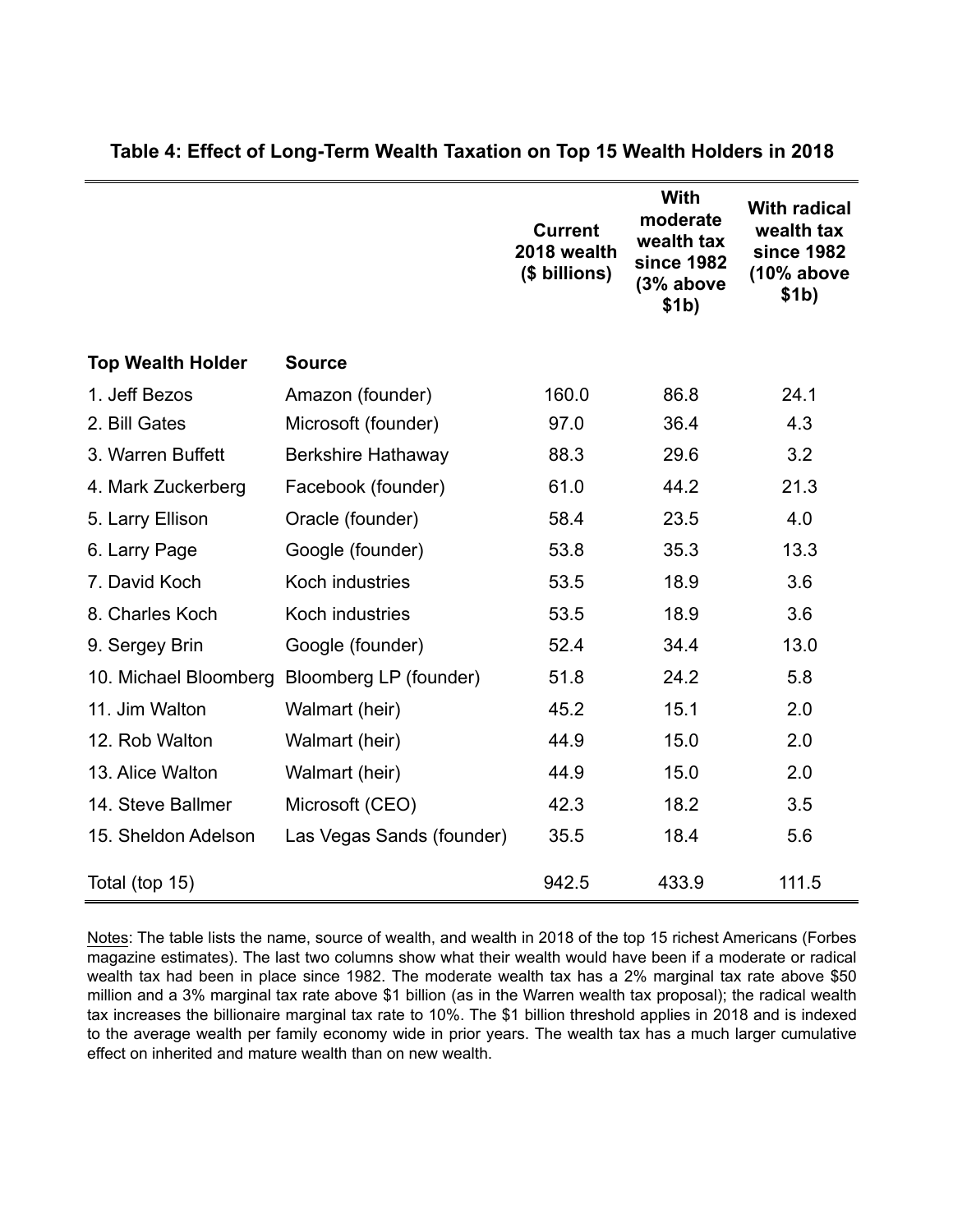<span id="page-61-0"></span>

Figure 1: US Aggregate Household Wealth and Capital Income

Sources: Piketty, Saez, and Zucman (2018), updated to 2018. The top panel depicts total household wealth (assets minus liabilities) at market prices as a fraction of national income since 1913. It also depicts the replace cost of capital value of the US capital stock (all residential structures, but not land, and capital assets valued at replacement cost; capital assets include the value of business intangible assets such as patents and copyrights). The bottom panel depicts the share of capital income in national income (the remaining share being labor income).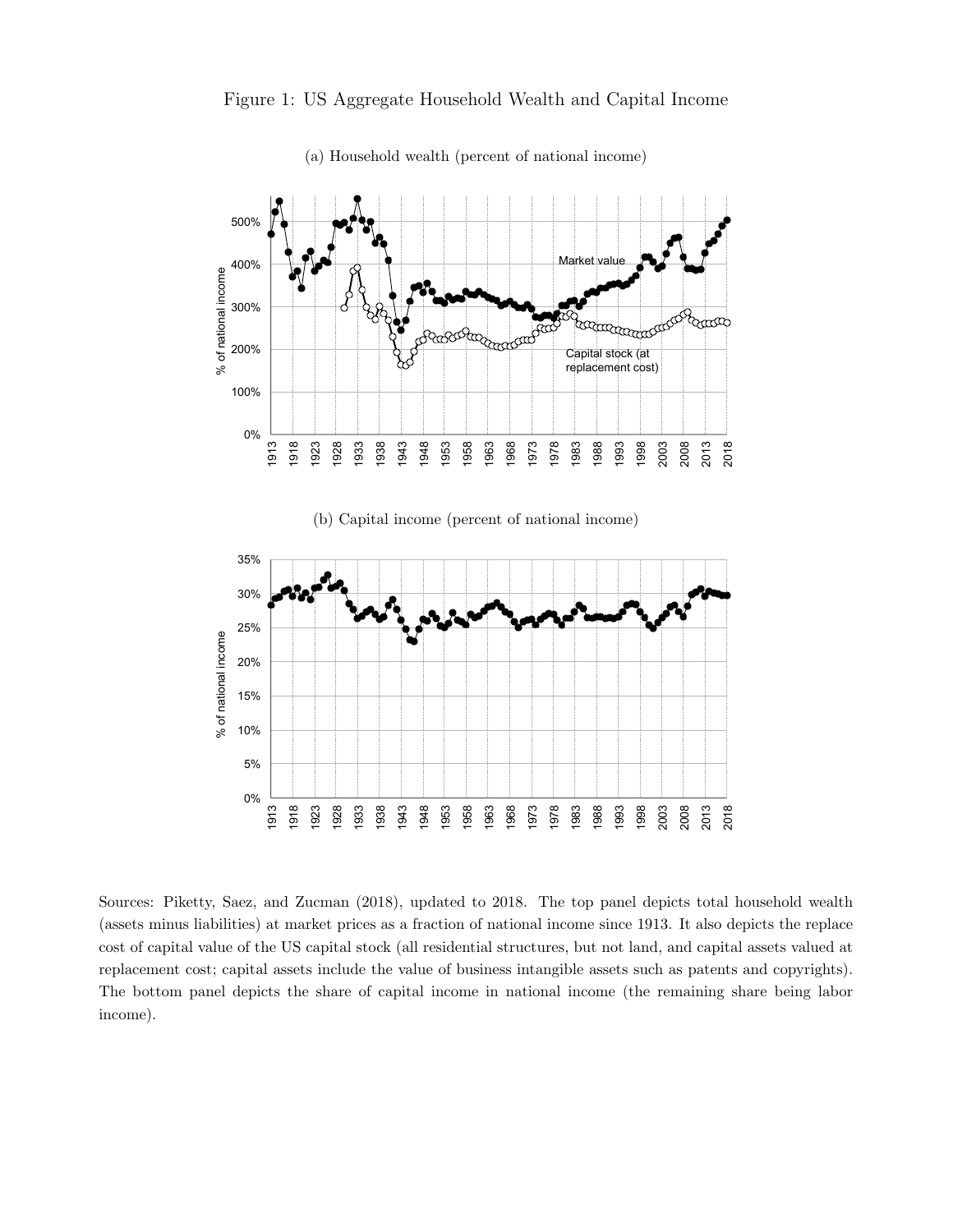

<span id="page-62-0"></span>

(a) Top 0.1% wealth share

Notes: The top panel depicts various estimates of share of wealth held by the top 0.1% of family tax units in the United States: (1) survey data combining the SCF and the Forbes 400 rich list, (3) the capitalization method of Saez and Zucman (2016) updated to 2016 and improved upon in Piketty, Saez, and Zucman (2018), (3) the capitalization method with adjustments to capitalizing interest income and valuing pass-through businesses, (4) the estate multiplier method from Kopczuk and Saez (2004) updated in Saez and Zucman (2016), smoothed out after 2000, adjusted for more accurate mortality differentials by wealth from Chetty et al. (2016) and converted into tax units (instead of individual adults). See Figure [3](#page-63-0) below for a step by step decomposition of these adjustments. The bottom panel depicts estimates of the share of wealth held by the bottom 90% of families (households for the SCF) (no estate multiplier estimates are available for this measure). To improve comparability, the SCF estimates exclude consumer durables and add back the wealth of the Forbes 400 which are excluded by design from the SCF.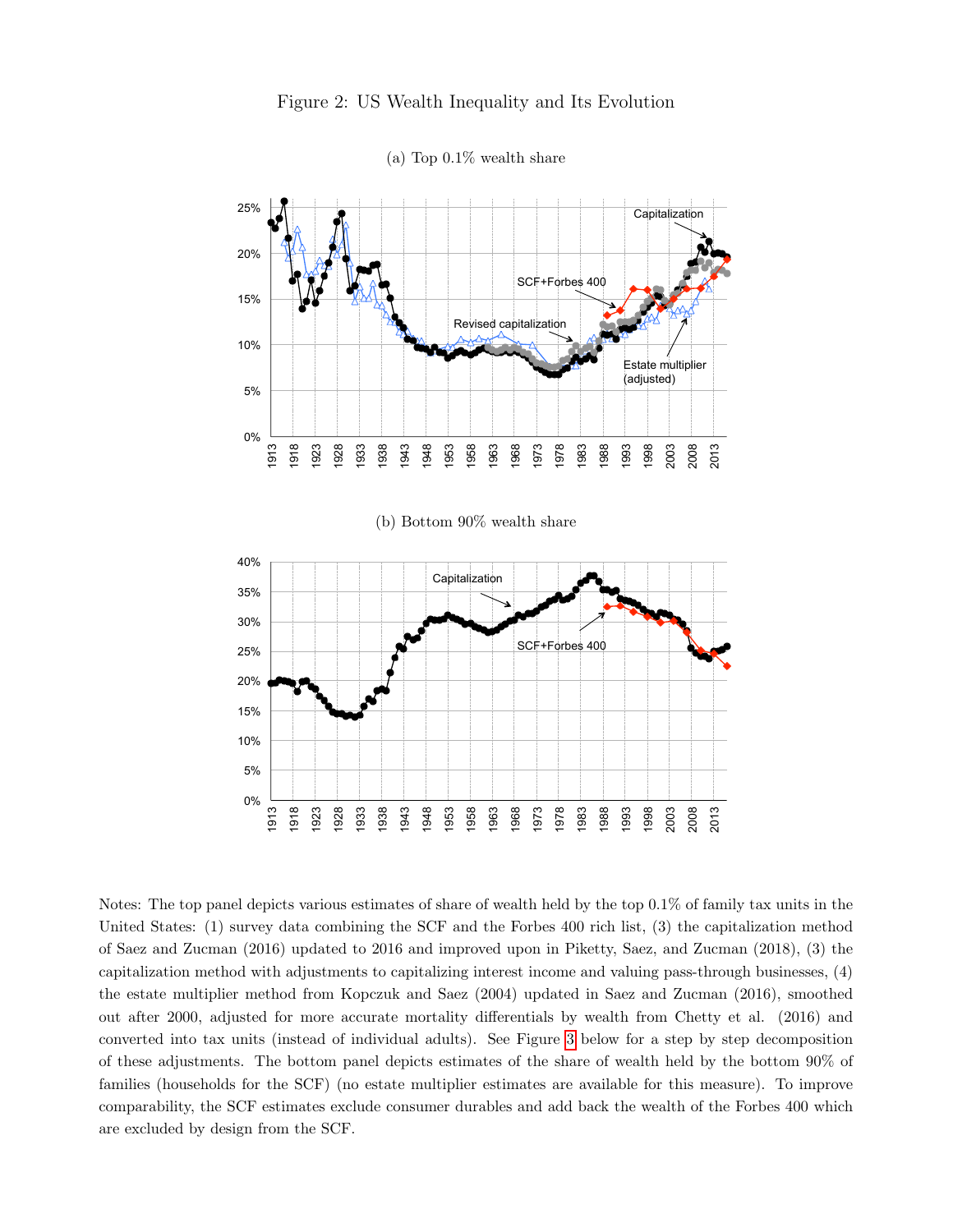<span id="page-63-0"></span>

(a) Male mortality rate differentials by income percentiles in 2012-4

(b) Correcting estate multiplier estimates



Notes: The figure shows how to correct estate multiplier estimates. The top panel depicts the mortality rates of upper income groups relative to average by age (for males) in 2012-4 based on the recent work by Chetty et al. (2016). Income is measured 2 years earlier or at age 61 whichever is less. The panel also depicts the mortality rate advantage for top wealth holders assumed by Kopczuk-Saez estate multiplier series (from an estimate of the college graduate mortality differential in the 1980s created by Brown, Liebman, and Pollet 2002). There is a strong mortality gradient within the top 20% and the Kopczuk-Saez assumption greatly overestimates mortality at the top in 2012-4. The bottom panel shows a step-by-step correction of estate multipliers in 4 steps. 1. We start from the raw estimates from Kopczuk and Saez (2004), updated to 2012 in Saez and Zucman (2016). 2. We smooth the series after 2000 to reduce noise. 3. We use the mortality differential from the top 1% from Chetty et al. (2016) in 2012 and the Kopczuk-Saez differential in 1980 (with a linear phased-in adjustment for years between 1980 to 2012). 4. We convert the individual adult estimates coming from estates into tax unit family based estimates (using the same ratios of individual adult vs. tax unit from the Piketty, Saez, and Zucman (2018) top wealth share series.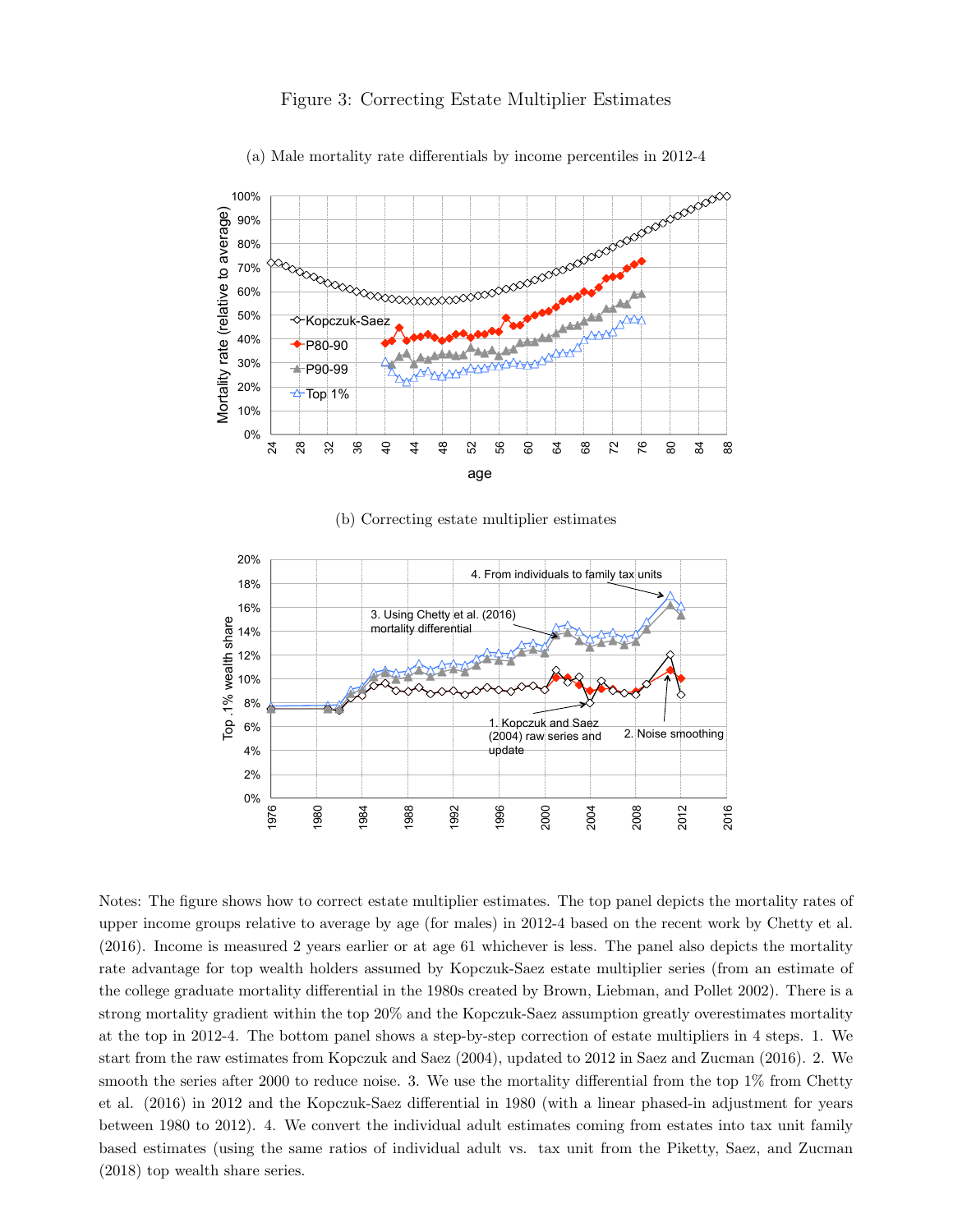<span id="page-64-0"></span>

Figure 4: The Effects of Wealth Taxation on Overall Tax Progressivity

Notes: The figure depicts the average tax rate by income groups in 2018. All federal, state, and local taxes are included. Taxes are expressed as a fraction of pre-tax income. P0-10 denotes the bottom 10% of adults, P10-20 the next 10%, etc. Taking all taxes together, the US tax system looks like a giant flat tax with similar tax rates across income groups but with lower tax rates at the very top. A wealth tax of 2% above \$50 million and 3% above \$1 billion increases progressivity within the top .1% (source is Piketty, Saez, and Zucman 2018 updated estimates).